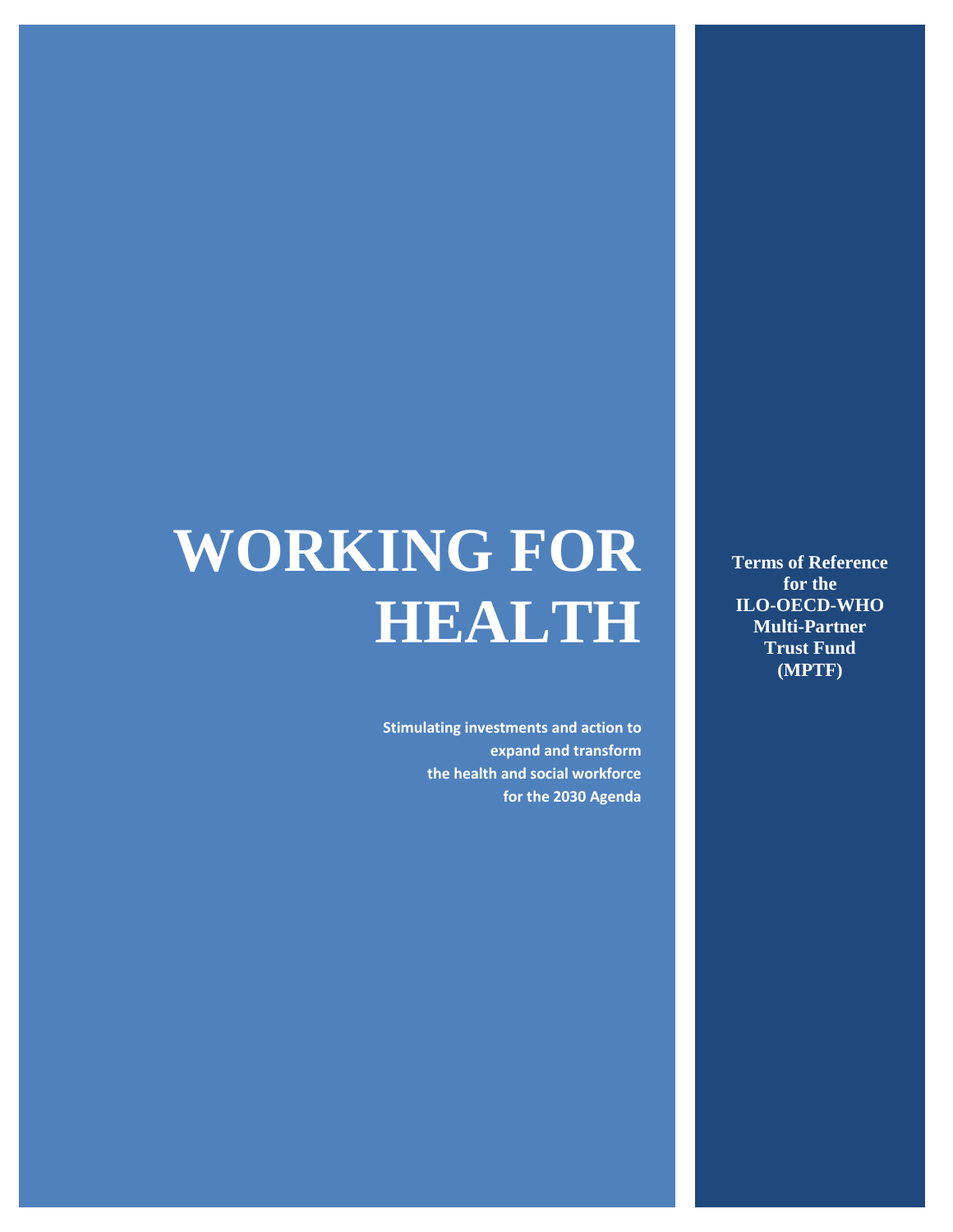*'Working for Health' is a strategic, intersectoral, multistakeholder programme that leverages the convening power and mandates of the United Nations and the OECD, our rightsbased approaches and standards, and the expertise, resources and support from our diverse constituents and partners to expand and transform the health and social workforce.*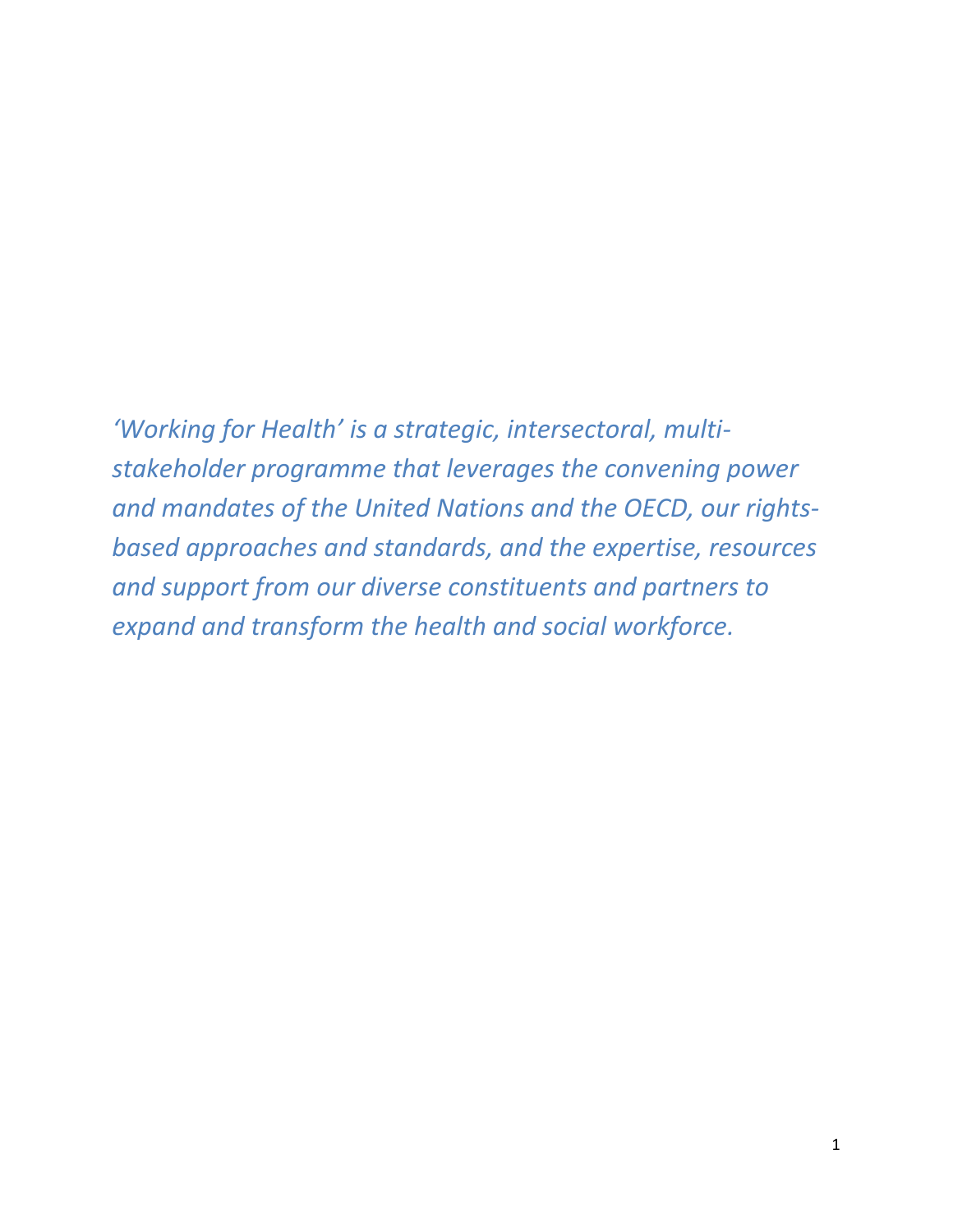## Contents

| 1.3. Working for Health: The Five-Year Action Plan on Health Employment and Inclusive Economic |    |
|------------------------------------------------------------------------------------------------|----|
|                                                                                                |    |
|                                                                                                |    |
|                                                                                                |    |
|                                                                                                |    |
|                                                                                                |    |
|                                                                                                |    |
|                                                                                                |    |
|                                                                                                |    |
|                                                                                                |    |
|                                                                                                |    |
|                                                                                                |    |
|                                                                                                |    |
|                                                                                                |    |
|                                                                                                |    |
|                                                                                                |    |
|                                                                                                |    |
|                                                                                                |    |
|                                                                                                |    |
| 5.1. Contributions to the MPTF                                                                 | 27 |
|                                                                                                |    |
|                                                                                                |    |
|                                                                                                |    |
|                                                                                                |    |
|                                                                                                |    |
| 6.2. Reporting to donors of the Working for Health Multi-Partner Trust Fund 31                 |    |
|                                                                                                |    |
|                                                                                                |    |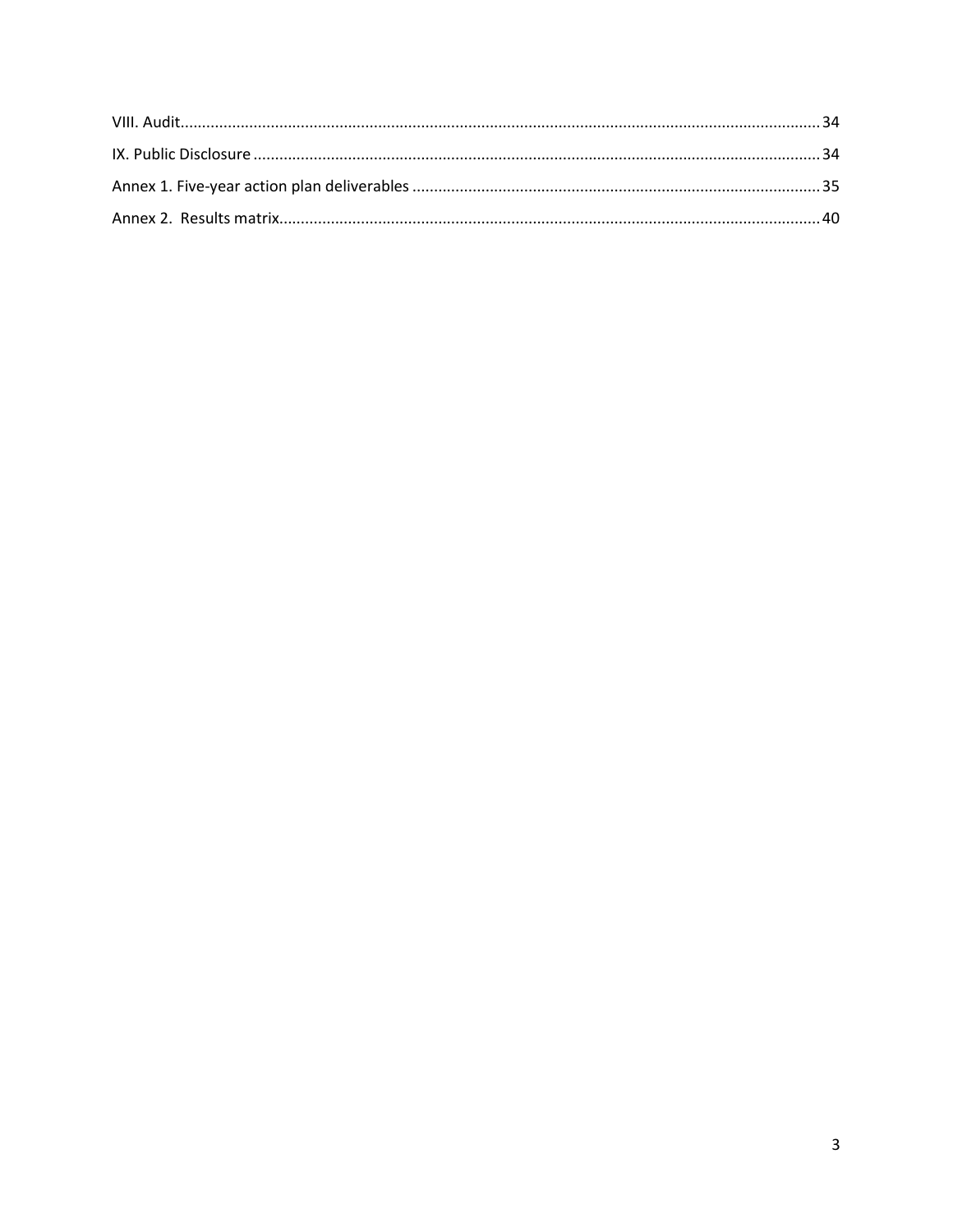## <span id="page-4-0"></span>I. Introduction

- 1. The vision of the Working for Health programme is a world in which everyone has equal access to health services provided by skilled and empowered health and social workers in strengthened health systems.
- 2. The goals of the Working for Health programme are the *expansion* and *transformation* of the global health and social service workforce in order to accelerate progress towards universal health coverage and global health security. By providing state-of-the- art policy advice, technical assistance and capacity strengthening support to achieve these twin goals, the International Labour Organization (ILO), the Organisation for Economic Co-operation and Development (OECD), and the World Health Organization (WHO) will jointly assist their constituents and partners from governments, the private sector and civil society to achieve the following Sustainable Development Goals (SDGs):
	- Good health and well-being (SDG 3)
	- Quality education (SDG 4)
	- Gender equality (SDG 5)
	- Decent work and economic growth (SDG 8)
- 3. The mission of the Working for Health programme has been elaborated by the High-Level Commission on Health Employment and Economic Growth ("Commission" – see Box 1):
	- $\triangleright$  To stimulate and guide the creation of at least 40 million new jobs in the health and social sectors, and
	- $\triangleright$  To avert the projected shortfall of 18 million health workers, primarily in low- and lowermiddle income countries, by 2030.
- 4. The Five-Year Action Plan on Health Employment and Inclusive Economic Growth (2017-21), adopted

#### **Box 1. The High-Level Commission on Health Employment and Economic Growth**

was established by the United Nations Secretary-General on 2 March 2016 in response to United Nations General Assembly resolution 70/183 on Global Health and Foreign Policy: Strengthening the Management of International Health Crises adopted on 17 December 2015.

The Commission was chaired by H.E. President of France, Mr François Hollande, and H.E. President of South Africa, Mr Jacob Zuma; and co-chaired by the Director-General of the WHO, the Secretary General of the OECD and the Director-General of the ILO.

by the World Health Assembly in May 2017, is the overarching framework for the Working for Health Programme. It sets out how the ILO, OECD and WHO will support Member States to translate the Commission's ten recommendations into action and create urgently needed health and social sector jobs. (Table 1). The list of deliverables under each recommendation are described in detail in Annex 1.

5. Guided by the Commission's recommendations and the Five-Year Action Plan, the Working for Health programme will coordinate, enhance and extend the policy advice, technical assistance and capacity support that the ILO, OECD and WHO will provide to their constituents and partners. The purpose of the action plan is to catalyse the expansion and transformation of the health and social workforce in all countries through the development of global public goods and targeted technical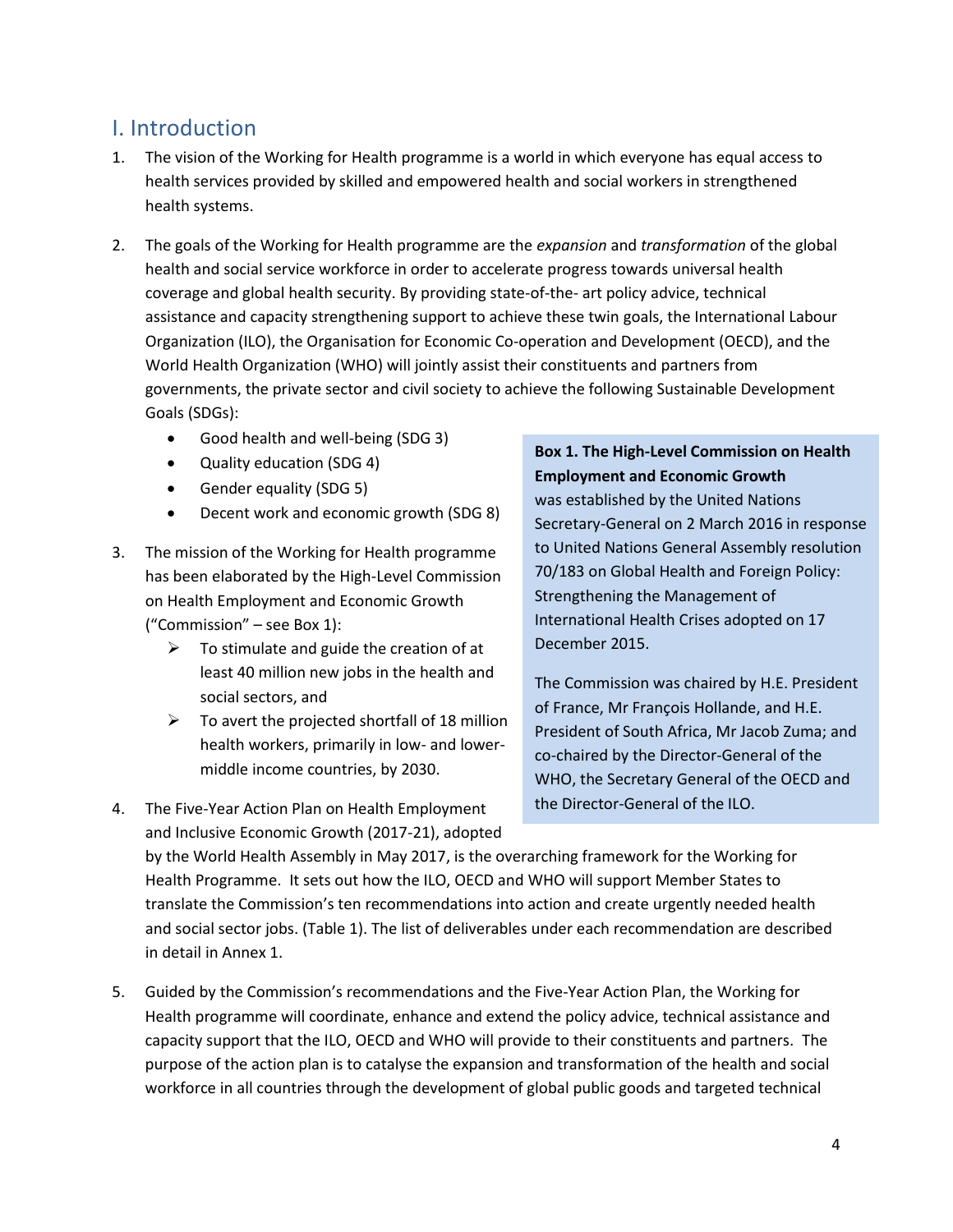assistance in priority and pathfinder countries. Technical assistance will support Member States and stakeholders to develop social dialogue and evidence-based national strategies, improve accountability structures, achieve efficiencies in existing and future investments. This will make it easier for domestic and international partners to invest in a health and social workforce for the future.

- 6. Priority will be given to the 15-20 countries across different regions that are furthest from achieving universal health coverage, have the greatest disease burdens and are most at risk of emerging and re-emerging epidemics.
- 7. Priority will also be given to 'pathfinder countries' in any region and at every level of socioeconomic development. These are countries that have demonstrated high level commitment to bold action and investments in the health workforce. Pathfinder countries have already requested urgent, improved and better coordinated support from the ILO, OECD and WHO to transform and expand their health workforce. These include but are not limited to:
	- Member States of the West African Economic and Monetary Union: Benin, Burkina Faso, Cote d'Ivoire, Guinea-Bissau, Mali, Niger, Senegal, and Togo;
	- Member States of the Southern African Development Community: Angola, Botswana, Democratic Republic of Congo, Lesotho, Madagascar, Malawi, Mauritius, Mozambique, Namibia, Seychelles, South Africa, Swaziland, United Republic of Tanzania, Zambia, Zimbabwe; and
	- Iraq, the Philippines and Tunisia.

 $\overline{a}$ 

- 8. The targets of the Working for Health programme<sup>1</sup> are as ambitious as they are critical to global health security and to advancing the 2030 Agenda for Sustainable Development:
	- **By 2018, an interagency global data exchange on the health labour market is established:**  harmonized interagency definitions and methodologies for the collection and analysis of health labour market metrics are critical to developing coherent, evidence-based policy advice and enhanced national health workforce strategies and investments.
	- **By 2018, an international platform on health worker mobility is established:** this platform will assist Member States to better monitor and manage health worker migration flows to maximize the mutual benefits of health worker mobility whilst mitigating its adverse effects. .
	- **By 2020, 20 countries have inclusive mechanisms in place to coordinate an intersectoral health workforce agenda supported by the Working for Health programme:** The ILO, OECD and WHO will facilitate concerted tripartite social dialogue with the engagement of governments, employers, workers' organizations across sectors of education, health, labour, finance and foreign affairs. The purpose is to agree on a vision for the health

 $1$  Aligned to the milestones of the WHO Global Strategy on Human resources for Health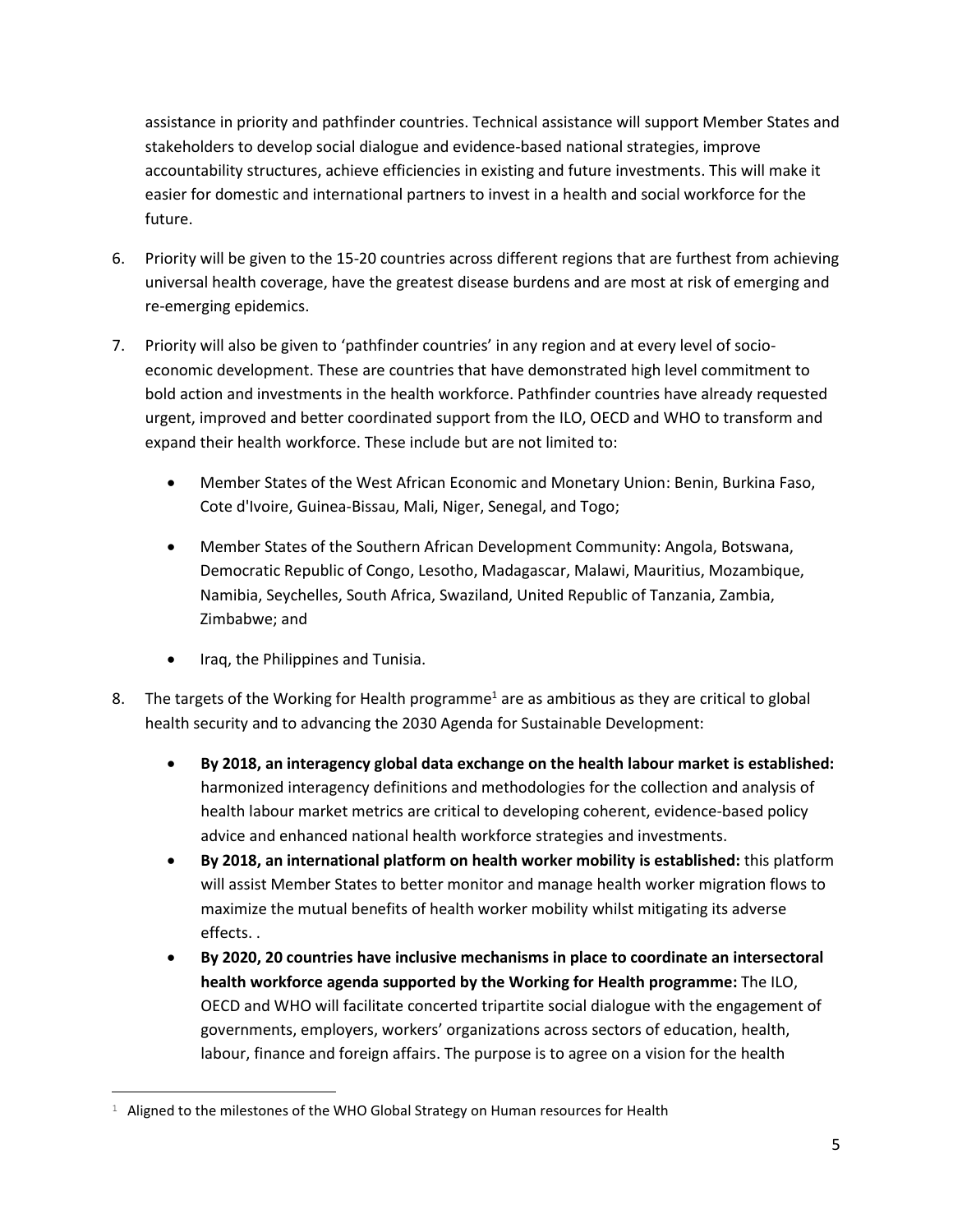workforce and on concrete steps to invest in and transform current health workforce models to be sustainable and fit-for-purpose.

- **By 2020, 20 countries have developed enhanced national health workforce plans:** with the support of the ILO, OECD and WHO, these enhanced national intersectoral plans will contain strategies to maximize efficiencies, scale up transformative education, skills and decent job creation and mobilize the domestic and international resources needed to achieve this.
- **By 2020, 20 countries are making progress on sharing data through national health workforce accounts:** with the direct technical assistance of the ILO, OECD and WHO, the progressive implementation of these accounts will inform policy-making, enhance accountability and be used to monitor progress.
- **By 2021, 20 countries have secured financing to implement national health workforce plans**: with the catalytic support of ILO, OECD and WHO to achieve expanded sustainable financing to effectively implement national plans and maximize socio-economic returns on investments.
- **By 2030, 20 countries are making progress towards halving inequalities in access to a health worker and reducing their dependency on foreign-trained health professionals:**  with the support of ILO, OECD and WHO Member States maximize the mutuality of benefits from labour mobility and avert projected shortfalls towards achieving universal health coverage and the SDGs.
- 9. The impact of the Working for Health programme will be monitored using the interagency global data exchange and national health workforce accounts described above. Indicators and targets of the relevant SDGs will also be used to measure the impact and how it contributes to the attainment of the 2030 Agenda. (See Box 4).

#### <span id="page-6-0"></span>1.1. Rationale

- 10. The world's population is growing, changing and facing an increasingly challenging employment outlook with a need for over 670 million new jobs by 2030. Four hundred million people lack access to healthcare. Universal health coverage, improved access to safe and quality health and social care, decent work and full employment are critical to eradicating poverty, enhancing social cohesion and stability and achieving prosperity for all. The health and social sector is a major and growing employer, offering rare opportunities for young women and men to find a decent job. In many countries, the health sector is the leading sector for job creation. Employment in the health and social sectors in OECD countries grew by 48 per cent between 2000 and 2014, compared to 14 per cent across all sectors. An ILO study of employment during the period 2005-2013 found that the annual average global growth in health employment was double that of total employment growth (2.8 per cent versus 1.3 per cent). In Asia and the Pacific, health employment growth outpaced total employment growth five-fold.
- 11. In 2013 43.5 million health workers were directly engaged in the provision of health services (WHO data), with over 234 million workers in the broader health economy in 2015 (ILO data). ILO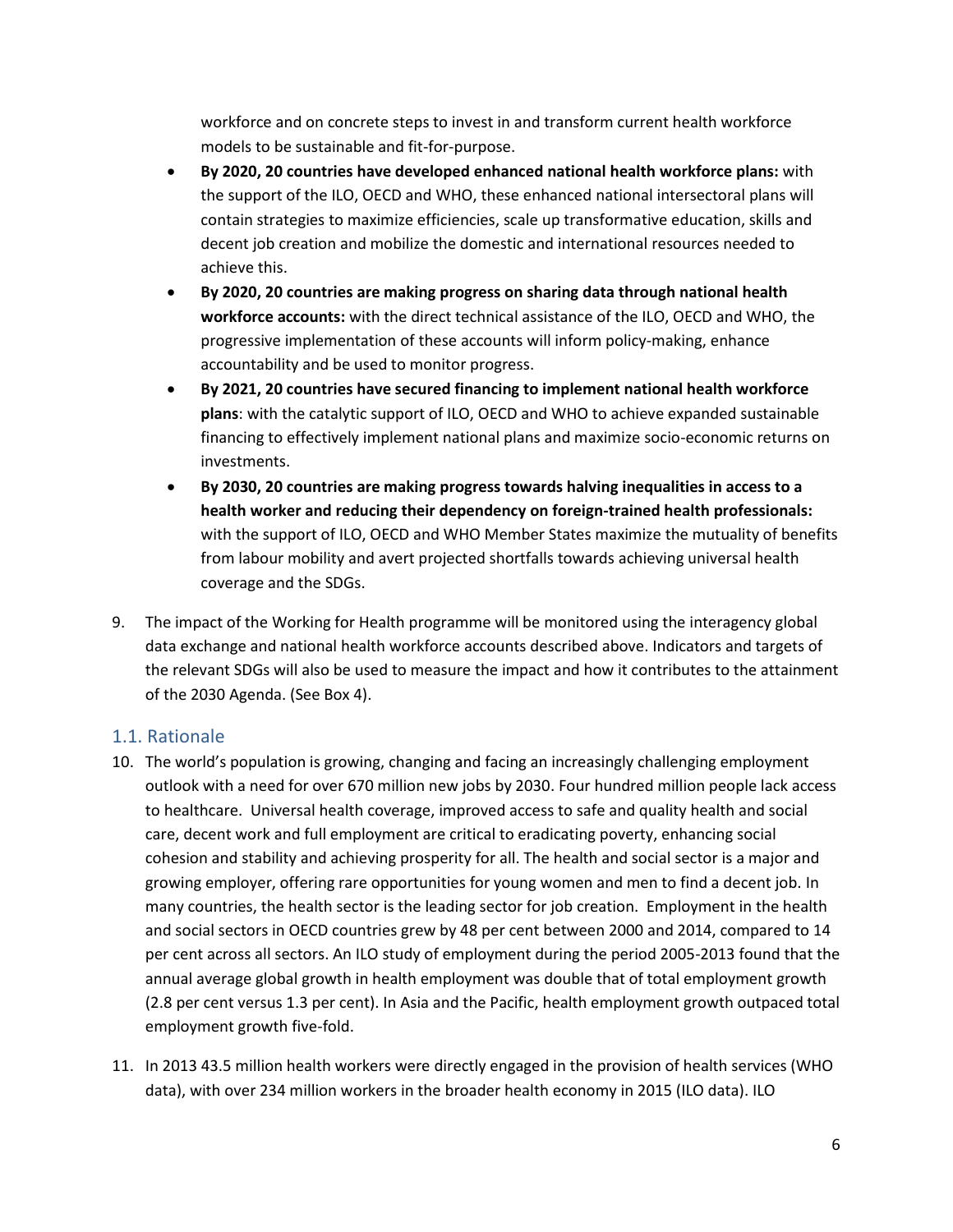estimates that each health occupation job generates two additional jobs for workers in other occupations. It is expected that the demand for health care will rise steeply, leading to a need for more than 40 million new health worker jobs, primarily in high- and upper-middle-income countries. At the same time, the world is faced with a projected shortfall of 18 million health workers to achieve and sustain universal health coverage, in mostly low- and lower-middle income countries. Inaction and chronic underinvestment in the workforce have compromised health and security, and have also led to new global risks and serious economic and social setbacks (e.g., Ebola virus disease, Zika virus, Avian Influenza).

- 12. A study assessing the costs of achieving the health SDGs (Stenberg K et al, Lancet Global Health, 2017) found that the bulk of investment required to achieve better health and well-being by 2030 needs to be spent on training, paying and supporting the health and social service workforce. Although a vibrant and well-functioning health sector is a strong economic driver, the prevailing view has been that the health and social workforce is a cost to be contained and a drag on the economy, leading to decades of underinvestment. This entrenched pattern of financing is at odds with evidence put forward by the Commission that the health and social workforce is a force multiplier for inclusive growth.
- 13. As the Commission concluded unequivocally, business as usual is untenable. The international

community and all Member States must urgently change the way we invest in the health and social workforce for better health, decent work and inclusive growth.

## <span id="page-7-0"></span>1.2. Making the case: the report and recommendations of the Commission

- 14. In its report, *Working for health and growth: investing in the health workforce*, the Commission proposed ten recommendations and five immediate actions to transform the health and social workforce for the achievement of the 2030 Agenda for Sustainable Development. Implementation of these will require gamechanging interventions and action by Member States, led by ministries of health, education, employment and finance, as well as the international community.
- 15. Dismantling the long-held belief that investment in the health workforce is a drag on the economy, the Commission found that health workforce investments coupled with the right policy action could unleash enormous socioeconomic gains in

#### **Box 2. Global support**

The Commission's recommendations have been endorsed and supported by the:

- United Nations General Assembly;
- ILO, OECD and WHO High-Level Ministerial Meeting on Health Employment and Economic Growth;
- OECD Health Ministerial Meeting;
- France-Africa Bamako Summit;
- $\bullet$  United Nations 61<sup>st</sup> Commission on the Status of Women;
- West African Economic and Monetary Union health and labour ministers meeting;
- ILO tripartite meeting on improving employment and working conditions in health services;
- G20 Health Ministers meeting;
- World Health Assembly; and
- High-Level Political Forum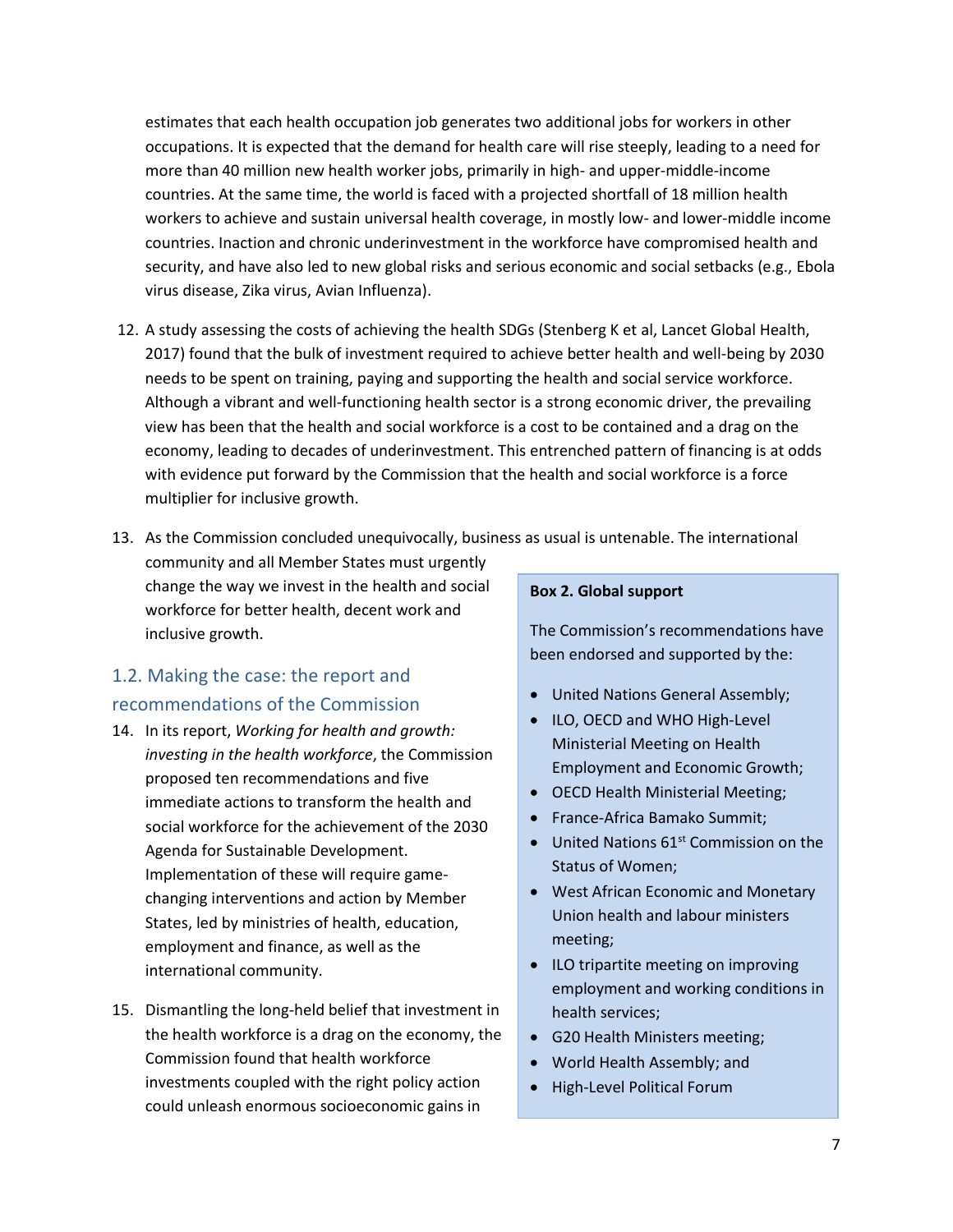quality education, gender equality, decent work, inclusive economic growth, and health and wellbeing. This paradigm shift provides new political impetus for Member States to implement the WHO global strategy on human resources for health: *Workforce 2030,* adopted by the Sixty-ninth World Health Assembly in May 2016 (WHA69.19).

- 16. The Commission identified the health and social sectors as major, growing sources of employment. The Commission also found these sectors are ideal for strategic investments that translate into more decent work opportunities, particularly for women and young people, than most other industries and sectors. Few economic sectors present such opportunities for steady growth in decent work. It is particularly important to recognize this, given the large job losses expected in other economic sectors due to rapid technological advances and the changing organization of production and work.
- 17. Without targeted interventions, the situation in resource-constrained settings may be further exacerbated by increased labour mobility towards countries with greater demands, thereby undermining already vulnerable health systems. Investing in the quality of jobs in terms of working conditions, labour protection and rights at work is key to retaining health workers where they are needed most.
- 18. The Commission called for immediate, bold and game-changing interventions to challenge the status quo and alter the projected trends in the health and social workforce. Achieving a sustainable health and social workforce is an intersectoral pursuit that requires coordinated leadership and action across the sectors of government responsible for finance, labour, education, health, social affairs and foreign affairs, as well as close collaboration with employers' and health workers' organizations, professional associations and other key stakeholders. The ten recommendations and five immediate actions are listed in Table 1.
- 19. There is no single path to effective implementation of the Commission's recommendations and immediate actions. To be effective, the implementation of the Commission's recommendations must be driven by Member States and be aligned and integrated with national and regional priorities and related agendas on health, social protection, employment and economic growth across sectors. Policies and action must be implemented through continuous social dialogue with representatives of employers and of health and social workers. Current and future trends and needs must be anticipated and taken into account to ensure equity and inclusivity. These include demographic and epidemiological changes, migration flows, climate change, inequities in access to health services, technological advancements and socioeconomic transitions. Investments must be coupled with a transformative agenda and the right policies to ensure that they result in achieving decent jobs with the right skills and in the right places.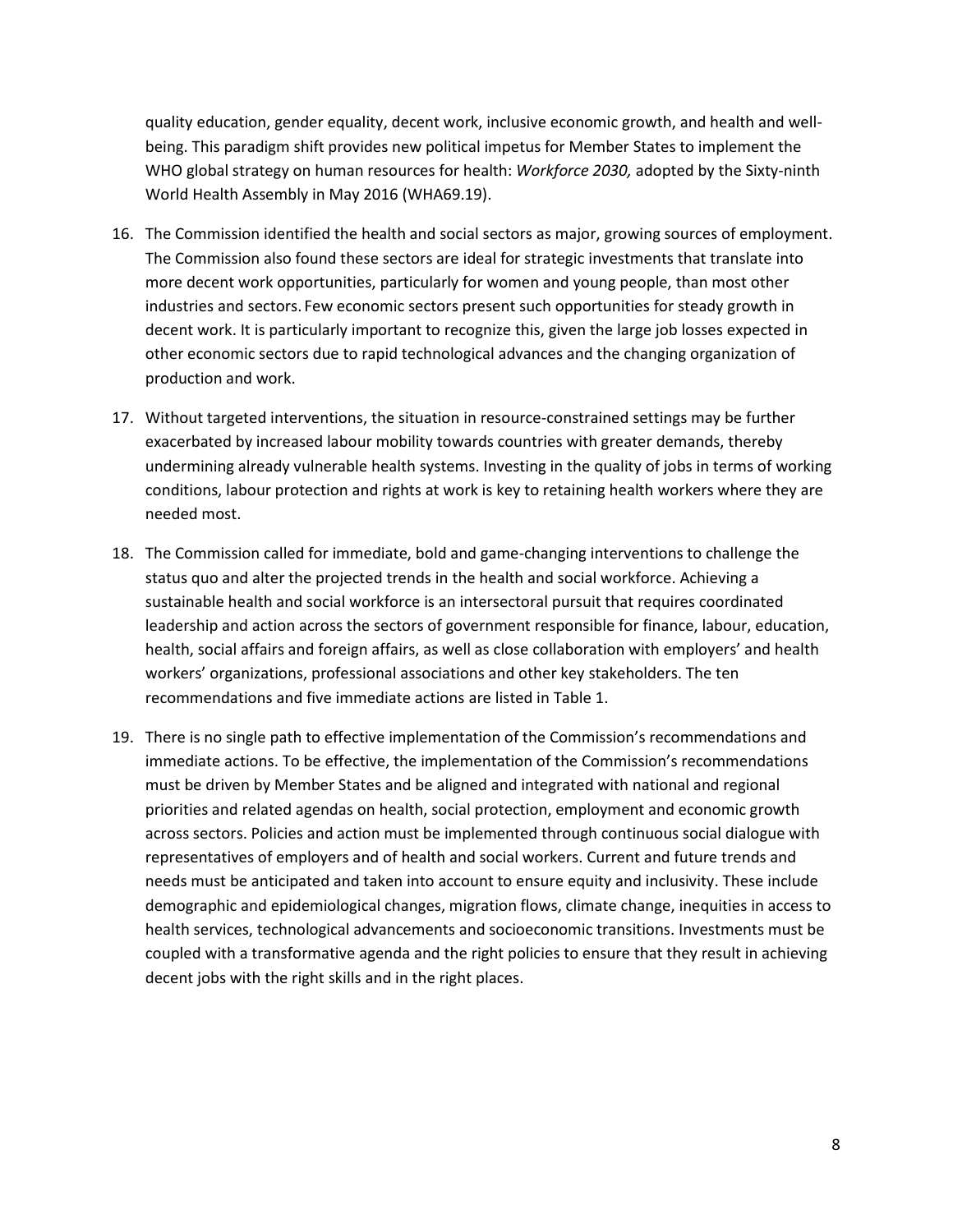### **Table 1. Recommendations and immediate actions from the High-Level Commission on Health Employment and Economic Growth**

|                                   |    | <b>10 Recommendations</b>                                                                            |
|-----------------------------------|----|------------------------------------------------------------------------------------------------------|
|                                   | 1. | Stimulate investments in creating decent health sector jobs, particularly for women and youth,       |
|                                   |    | with the right skills, in the right numbers and in the right places.                                 |
|                                   | 2. | Maximize women's economic participation and foster their empowerment through                         |
|                                   |    | institutionalizing their leadership, addressing gender biases and inequities in education and the    |
|                                   |    | health labour market, and tackling gender concerns in health reform processes.                       |
|                                   | 3. | Scale up transformative, high-quality education and life-long learning so that all health workers    |
|                                   |    | have skills that match the health needs of populations and can work to their full potential.         |
|                                   | 4. | Reform service models concentrated on hospital care and focus instead on prevention and on the       |
|                                   |    | efficient provision of high-quality, affordable, integrated, community-based, people-centred         |
|                                   |    | primary and ambulatory care, paying special attention to underserved areas.                          |
|                                   | 5. | Harness the power of cost-effective information and communication technologies to enhance            |
|                                   |    | health education, people-centred health services and health information systems.                     |
| Transforming the health workforce | 6. | Ensure investment in the International Health Regulations (2005) core capacities, including skills   |
|                                   |    | development of national and international health workers in humanitarian settings and public         |
|                                   |    | health emergencies, both acute and protracted. Ensure the protection and security of all health      |
|                                   |    | workers and health facilities in all settings.                                                       |
|                                   | 7. | Raise adequate funding from domestic and international sources, public and private where             |
|                                   |    | appropriate, and consider broad-based health financing reform where needed, to invest in the         |
|                                   |    | right skills, decent working conditions and an appropriate number of health workers.                 |
|                                   | 8. | Promote intersectoral collaboration at national, regional and international levels; engage civil     |
| Enabling change                   |    | society, unions and other health workers' organizations and the private sector; and align            |
|                                   |    | international cooperation to support investments in the health workforce, as part of national        |
|                                   |    | health and education strategies and plans.                                                           |
|                                   | 9. | Advance international recognition of health workers' qualifications to optimize skills use, increase |
|                                   |    | the benefits from and reduce the negative effects of health worker migration, and safeguard          |
|                                   |    | migrants' rights.                                                                                    |
|                                   |    | 10. Undertake robust research and analysis of health labour markets, using harmonized metrics and    |
|                                   |    | methodologies, to strengthen evidence, accountability and action.                                    |
|                                   |    | 5 Immediate Actions by March 2018                                                                    |
|                                   |    | Secure commitments, foster intersectoral engagement and develop an action plan                       |
| В.                                |    | Galvanize accountability, commitment and advocacy                                                    |
| C.                                |    | Advance health labour market data, analysis and tracking in all countries                            |
| D.                                |    | Accelerate investment in transformative education, skills and job creation                           |
| Ε.                                |    | Establish an international platform on health worker mobility                                        |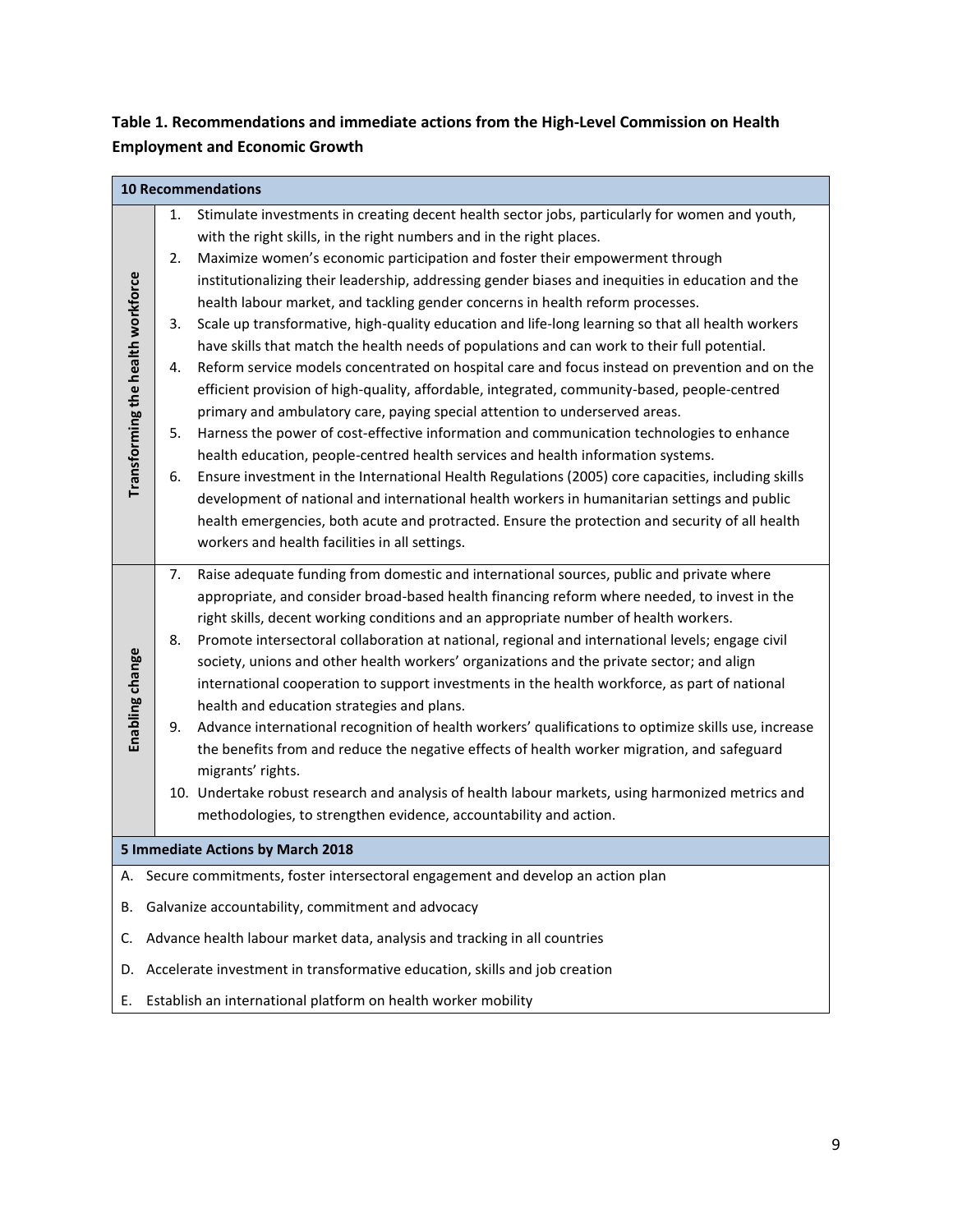## <span id="page-10-0"></span>1.3. Working for Health: The Five-Year Action Plan on Health Employment and Inclusive Economic Growth

- 20. The Five-Year Action Plan on Health Employment and inclusive Economic Growth ("action plan") was unanimously adopted by the Seventieth World Health Assembly on 25 May 2017. There was broad consultative input from 67 submissions and 26 statements of commitment from Member States and other stakeholders, and contributions from over 200 participants at the High-Level Ministerial Meeting on Health Employment and Economic Growth in December 2016.
- 21. The action plan aims to support and facilitate country-driven implementation. It sets out how the ILO, OECD and WHO will work with Member States and key stakeholders to translate the Commission's recommendations into action in line with national, regional and global plans and strategies. As such the ILO-OECD-WHO Working for Health programme exemplifies collaborative partnerships between international agencies needed to support Member States to realize the 2030 Agenda.
- 22. The specific objectives of the five-year action plan are to:
	- Facilitate Member States' implementation of intersectoral, collaborative and integrated approaches and country-driven action to advance the Commission's recommendations and immediate actions in line with the WHO global strategy on human resources for health.
	- Catalyse and stimulate predictable and sustainable investments, institutional capacitybuilding, and transformative policy action and practice in the health and social workforce, with special consideration to priority countries where universal health coverage and the Commission's recommendations are least likely to be attained.
- 23. The action plan does not prescribe what Member States or key stakeholders are required to do to implement the Commission's recommendations. Rather, it sets out the deliverables that ILO, OECD and WHO will generate in order to respond to the expected demands and requests of Member States, employers' and workers' organizations and other key stakeholders. Where applicable and requested by Member States, the organizations will engage in analysis and research, advise on norms and international labour standards, provide technical cooperation, convening and coordination, knowledge management and sharing, institutional capacity development, and the facilitation of investments and financing.
- 24. These deliverables are grouped in five interrelated workstreams:
	- **Advocacy, social dialogue and policy dialogue:** galvanizing political support and momentum and building intersectoral commitment at the global, regional and national levels; Strengthening social dialogue and policy dialogue for investments and action;
	- **Data, evidence and accountability:** strengthening data and evidence through implementation of the national health workforce accounts and the global health labour market data exchange; enhancing accountability through monitoring, review and action; and strengthening knowledge management;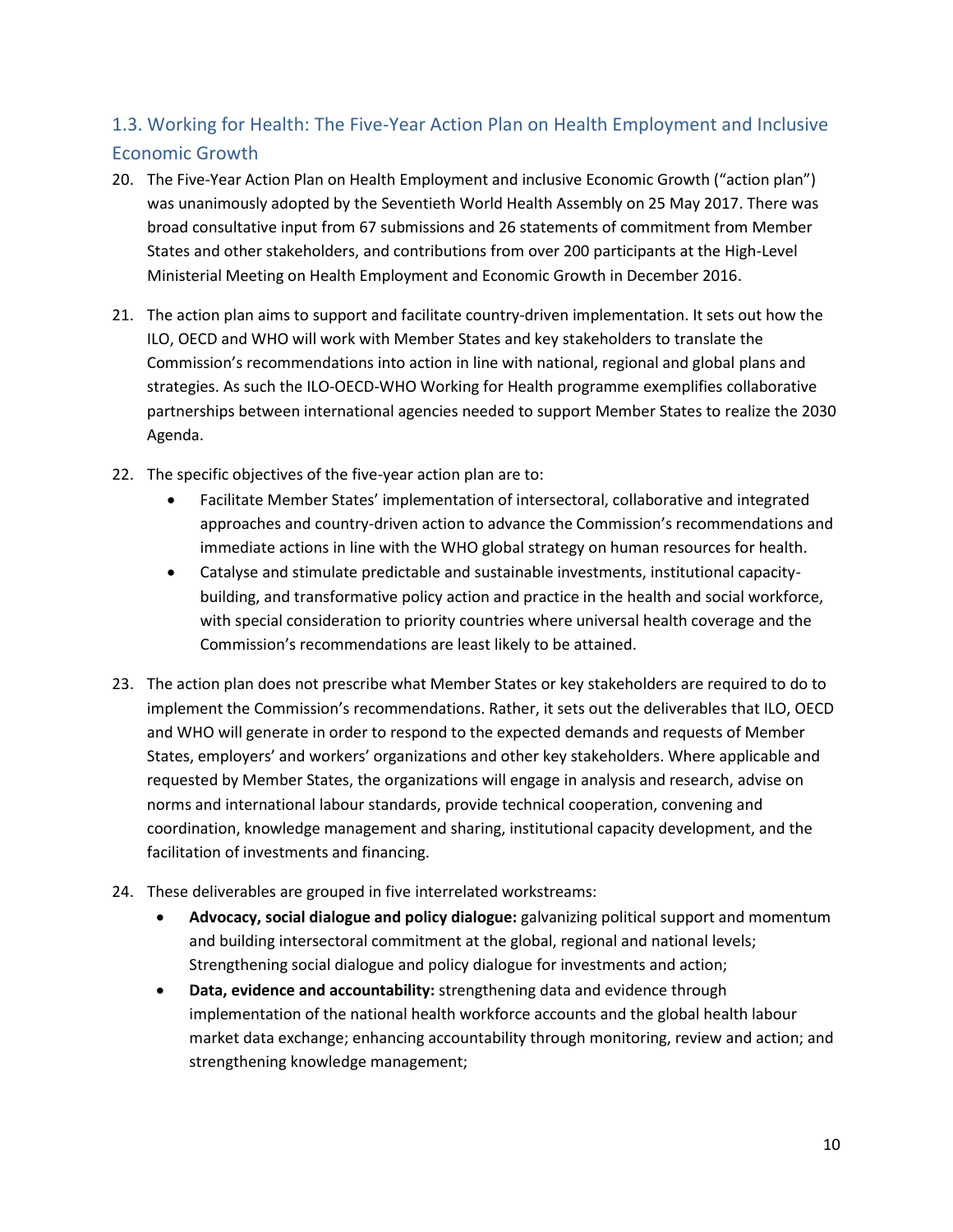- **Education, skills and jobs:** accelerating the implementation of intersectoral national health workforce strategies designed to achieve a sustainable health workforce;
- **Financing and investments:** supporting Member States in catalyzing sustainable financing for increased investments in health and social workforces through financing reforms and increased domestic and international resources; and
- **International labour mobility:** facilitating policy dialogue, analysis and institutional capacitybuilding to maximize mutual benefits from international labour mobility.

## <span id="page-11-0"></span>II. Functions of the Working for Health Multi-Partner Trust Fund

- 25. The global health arena is characterized by a number of large financing facilities and multi-partner trust funds. These have mainly been established to raise funds and finance *inter alia*:
	- Action against specific diseases (e.g., The Global Fund to Fight AIDS, Tuberculosis and Malaria);
	- Specific health interventions (e.g., Global Alliance for Vaccines and Immunization); and
	- Interventions with specific target groups in mind (e.g., the Global Financing Facility to improve the health of women, children and adolescents).
- 26. Together, the global facilities, funds or bilateral donor programmes account for most official development assistance (ODA) for global health. They have yielded impressive results in their areas of operation and in the countries in which they operate or invest. However, all these facilities and funds rely on having a skilled and empowered health workforce to achieve their ambitious goals and targets. The sustainability of these considerable investments is undermined by a lack of investment in the women and men that ensure that health systems function and that essential health services are provided every day.
- 27. Although the health workforce comprises the largest subcomponent of health sector investments required to achieve the health-related SDGs in low and middle income countries, less than ten per cent of ODA is spent on strengthening health systems. Even less is spent on programmes investing in the health workforce. Investments to support the provision of skilled, trained and empowered women and men in the health workforce are an urgent and essential requirement for Member States to provide better health care. This includes providing preventive care, reforming health services, distributing vaccines, detecting, preventing and responding to emerging epidemic and providing long-term care for the increasing population with chronic illness.
- 28. Given the existence of the above-mentioned multibillion dollar facilities and funds as well as many related initiatives financed by bilateral donors (e.g. the US President's Emergency Plan for AIDS Relief - PEPFAR) or leading foundations (e.g. the Bill & Melinda Gates Foundation) – the Working for Health Multi-Partner Trust Fund (MPTF) has been designed to serve a different scope and purpose.
- 29. The Working for Health MPTF is not another, competing facility to finance action by governments, private sector or civil society actors themselves. As described above, it has instead been created to finance catalytic, coordinated policy advice, technical assistance and capacity strengthening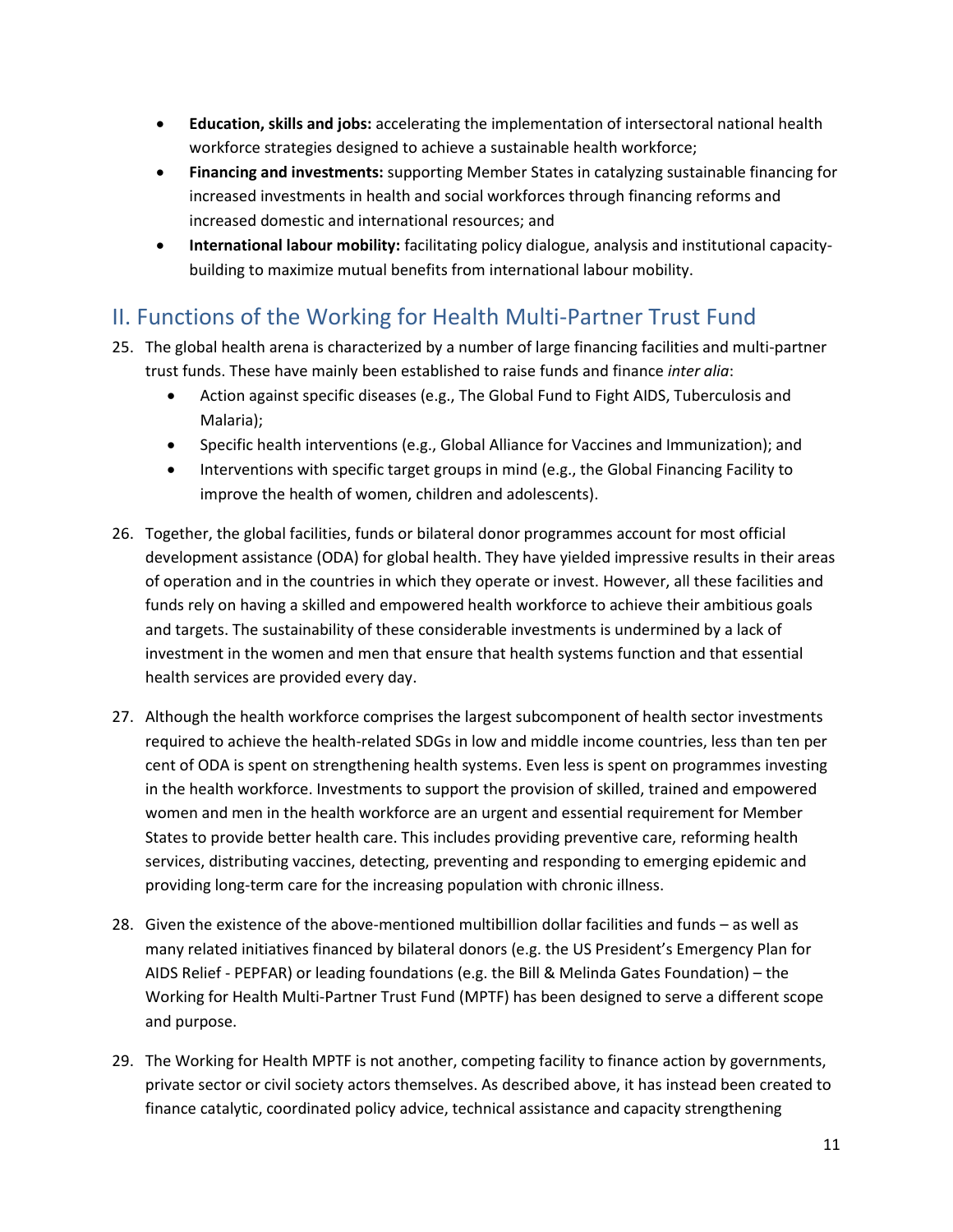programmes that Member States have requested from the ILO, OECD and WHO as they set out to prepare new, enhanced, national health workforce plans and investments in line with the Commission's recommendations.

- 30. As described in the theory of change outlined in Section III below, the Working for Health MPTF will finance the ILO, OECD and WHO's joint policy advice, technical assistance and capacity strengthening support during the next five years to develop:
	- A set of catalytic global public goods; and
	- Enhanced national health workforce plans and investments.
- 31. The global public goods include the interagency data exchange and the international platform on health worker mobility. They also include the normative guidance, tools, evidence, global advocacy and awareness-raising required to accelerate plans and investments, foster greater policy coherence, innovative partnerships and new knowledge to support massive scaling up of investments in transformative education, skills and job creation.
- 32. The enhanced national health workforce plans are critical for Member States to make an 'investment case' for increased investments in strengthening health systems and expanding the health workforce and will have the following three essential characteristics:
	- First, the national health workforce plans will be informed by social dialogue, national health workforce accounts and labour market analyses to provide the intersectoral data, transparency and accountability needed for investors to tailor, target and monitor the effectiveness of their investments.
	- Second, by better anticipating future skills needs, the impact of labour mobility, and other current and future challenges of reformed health delivery models, the national health workforce plans will set out credible and efficient strategies for why and how increased domestic resources, both public and private, should be allocated to the transformation and expansion of the health workforce.
	- Third, the enhanced national health workforce plans will be a critical component of the ILO, OECD and WHO's work to assist low- and lower-middle income countries to mobilize domestic resources as well as international financing from the above-mentioned global health facilities and funds and from the international and regional development banks.
- 33. In this regard, the ILO, OECD and WHO have had several consultations with the Global Fund, GAVI and the Global Financing Facility, as well as with the International Monetary Fund (IMF), the World Bank Group, the International Finance Corporation (IFC) and with leading bilateral donors and foundations. Along with the Global Fund, GAVI and the Global Financing Facility, the World Bank Group, IMF and IFC have been financing, investing and monitoring domestic resources allocated to the health sector in their Member States for decades. These organizations have all signaled their strong interest in supporting the Working for Health mission to invest in health workers, recognizing that the collaboration will take a different form in each priority- and pathfinder country.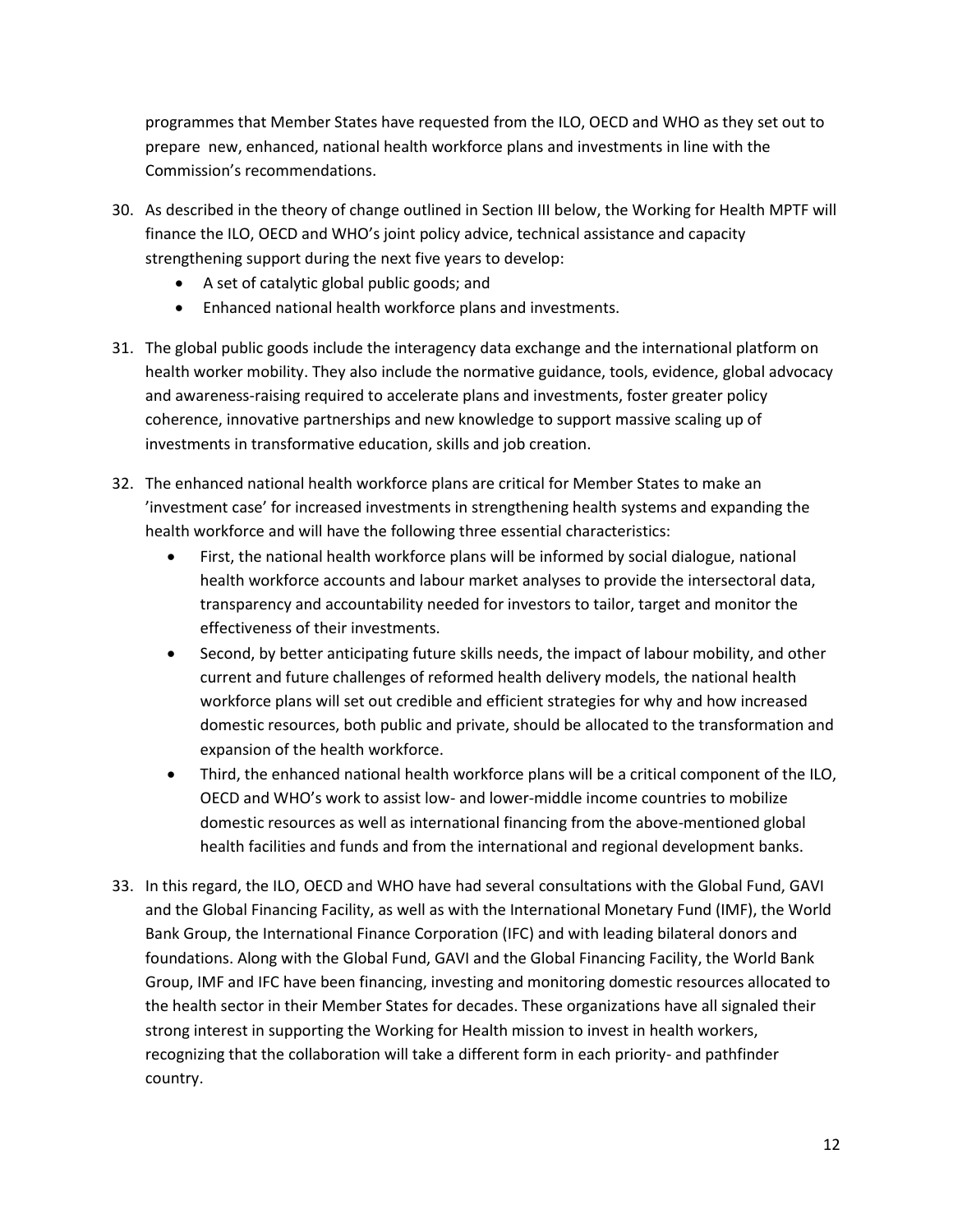34. In general, there is broad and increasing agreement that large-scale expansion of investments in transformative education, skills and job creation is essential for tackling existing health emergencies, future health threats and to ensure the long-term sustainability of health systems. Such investments are also needed to preserve and build on the progress made due to the significant investments that the international community has made in advancing global health and well-being to date (Box 3). Through collaborating closely with the Global Fund, GAVI and the Global Financing Facility, the World Bank Group, IMF and IFC, and by leveraging their resources and financing mechanisms, the Working for Health programme will be able to work with priority and pathfinder countries to make the strongest possible investment case and implement the most effective strategies to expand and transform the workforce.

#### **Box 3. The case for investing in the transformation and expansion of the health workforce**

*We must expand and transform the global health workforce. This is not a cost. It is an investment that should be nurtured. The fact is, investing in health workers creates jobs, drives growth and increases productivity by getting sick people out of care and back to work."* **WHO Director-General, Tedros A. Ghebreyesus**

*"Good health matters for well-being and our economies. We must ensure we have health and social care workers in the right jobs, with the right skills, in the right places"*

#### **OECD Secretary General, Angel Gurría**

*"Employment opportunities and the quality of those jobs are equally critical in order to attract and retain qualified and motivated health workforce. This means paying attention to working conditions, including good training and career prospects, fair remuneration, adequate social protection, occupational safety, and participation in planning and decision making through social dialogue"*

#### <span id="page-13-0"></span>2.1. Other key functions

- 35. The Working for Health programme is fully aligned with the 2016 decision of the Quadrennial Comprehensive Policy Review's (QCPR) to 'support countries in their efforts to implement the 2030 Agenda for Sustainable Development in a coherent and integrated manner.' It provides integrated normative support both at the global and country levels leveraging the expertise of the UN development system and the OECD.
- 36. As an interagency pooled fund seeking to mobilize resources from multiple sources in order to provide integrated policy support to Member States, other key functions of the Working for Health MPTF include:
	- **Foster coordinated policy advice and assistance:** The Working for Health MPTF will provide Member States with the combined policy expertise and technical assistance of the ILO, OECD and WHO to address challenges to health and well-being, gender equality, decent work and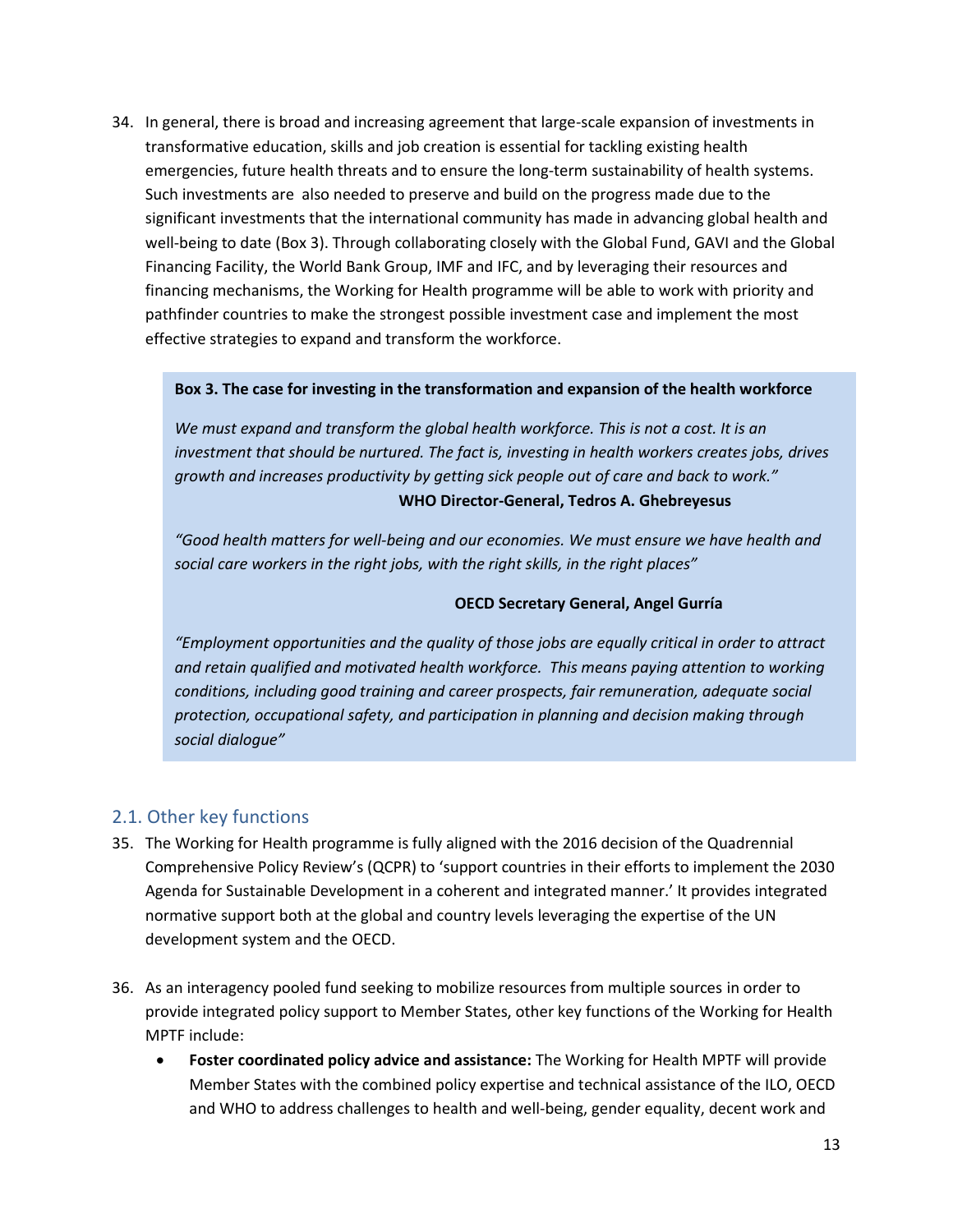inclusive economic growth, through the provision of integrated multidisciplinary policy support, tailored to each Member States' needs and demands.

- **Harmonized and aligned support of development partners:** The MPTF will align and harmonize financing from donors and development partners with national development priorities, as expressed in a new generation of national health workforce plans.
- **Maximize UN and international organization efficiency**: The MPTF will finance the joint products and results from the pooled efforts, mandates and expertise of the ILO, OECD and WHO, thereby achieving greater efficiencies and synergies as compared with separate efforts by each organization.
- **Promote policy coherence:** The MPTF will finance joint interventions by the ILO, OECD and WHO improving policy coherence, both among and within governments and with employers' organizations, professional associations and workers' organizations.
- **Facilitate innovation and experimentation:** The Working for Health MPTF will allow the ILO, OECD and WHO to jointly develop new, innovative policy solutions for sustainable development.
- **Deepen normative-policy operational links:** Improved risk management and greater fund predictability will allow the three agencies to extend their policy support beyond the normative level and engage in the policymaking cycle as well as in operational activities, thus generating synergies between these core functions for the benefit of Member States.
- **Manage risks:** The Working for Health MPTF offers a way for donors to share and manage risks. It does so by pooling funds from different sources, enabling a diversified project portfolio, across different types of interventions and recipient countries. Projects implemented through the MPTF also benefit from a comprehensive and robust risk and results-based management system.

#### <span id="page-14-0"></span>3.1. Priority and pathfinder countries

- 37. The Commission proposed that the international community prioritize 15-20 countries across regions where universal health coverage and the Commission's recommendations are least likely to be attained. A list of priority countries will be identified based on a careful analysis of existing health workforce, universal health coverage and socio-economic indicators and indices, and following further consultation with Member States.
- 38. Inspired by the Commission's report, many pathfinder Member States have already translated the Commission's recommendation into their own plans, and have requested the assistance of the ILO-OECD and WHO to implement their plans and help mobilize the considerable investments required. These countries include Member States of the West Africa Monetary and Economic Union (UEMOA) and the Southern African Development Community (SADC) but are not limited to:
	- UEMOA: Benin, Burkina Faso, Cote d'Ivoire, Guinea-Bissau, Mali, Niger, Senegal, Togo;
	- SADC: Angola, Botswana, Democratic Republic of Congo, Lesotho, Madagascar, Malawi, Mauritius, Mozambique, Namibia, Seychelles, South Africa, Swaziland, United Republic of Tanzania, Zambia, Zimbabwe; and
	- Others: Iraq, The Philippines, Tunisia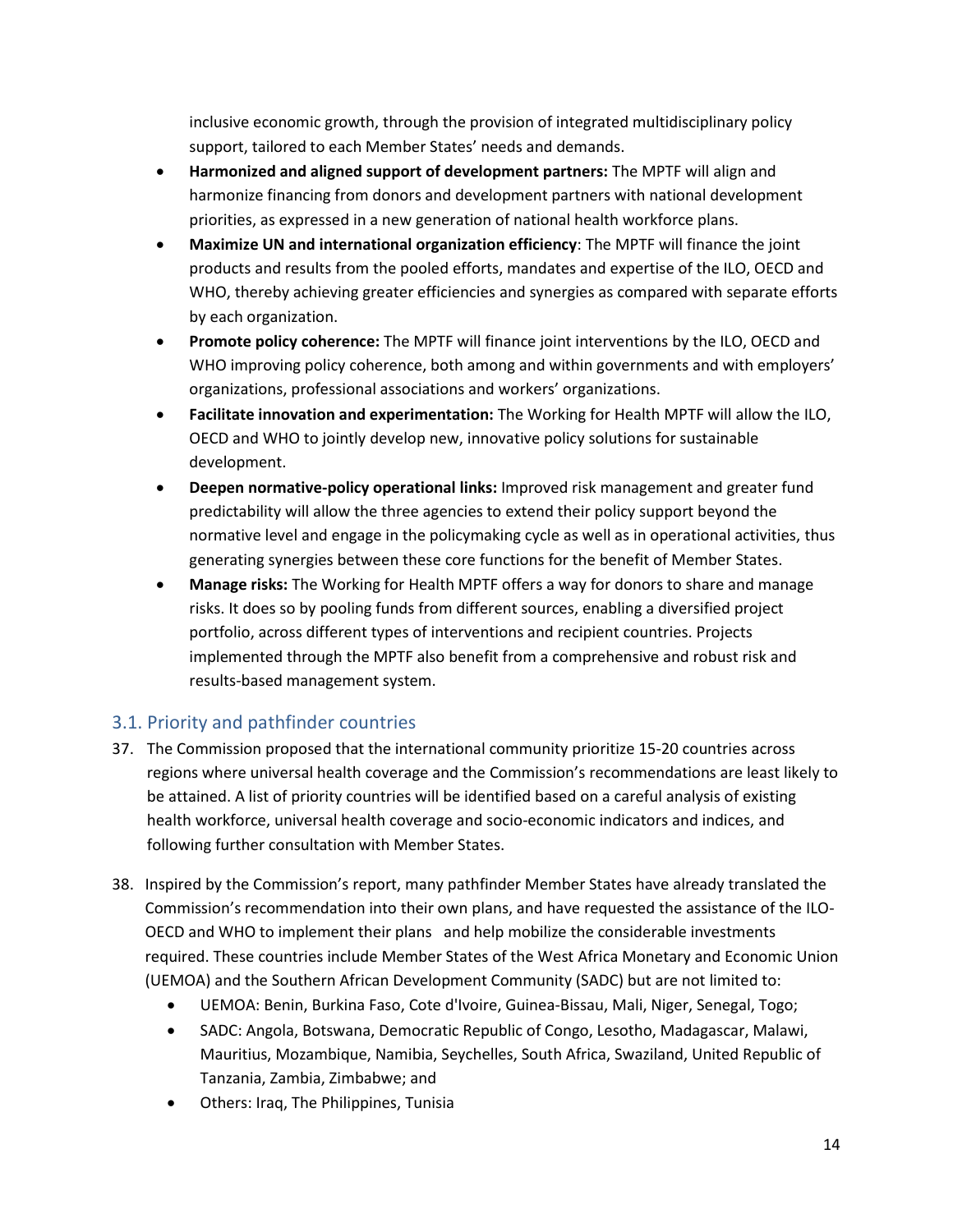- 39. In addition to the 15-20 priority countries and the pathfinder countries that have requested support, the ILO, OECD and WHO will provide assistance and advice to any Member State that requests it, subject to available resources and the amounts mobilized through the MPTF.
- 40. Transformation and expansion of the health workforce is a truly global and universal agenda. The ILO, OECD and WHO have joined forces to assist all countries to step up their education and training of health workers, and facilitate bilateral, multilateral, regional and international agreements on the international recruitment of health personnel to ensure mutuality of benefits and mitigate negative effects.

## <span id="page-15-0"></span>III. Theory of Change

- 41. By joining forces, the ILO, OECD and WHO will assist Member States to accelerate the investments and actions needed to avert the projected 18 million health worker shortfalls and create over 40 million new health and social worker jobs (Figure 1).
- 42. In strengthening sustained advocacy, political commitment and accountability, tripartite social dialogue, intersectoral approaches and data and evidence, the Working for Health programme will work with Member States and stakeholders to bolster the national foundations for health and social workforce action and investment.
- 43. Building on these foundations, the Working for Health programme will develop catalytic global public goods and provide direct assistance to Member States to enhance institutional capacity, analytics and facilitate intersectoral policy dialogue to:
	- develop the supply of appropriately skilled workers to meet public needs;
	- create decent jobs that meet both public and workforce needs;
	- optimize the retention, recruitment and performance of the workforce; and
	- achieve mutuality of benefits from the international labour mobility of health workers.

#### **Figure 1. Working for Health programme impact**

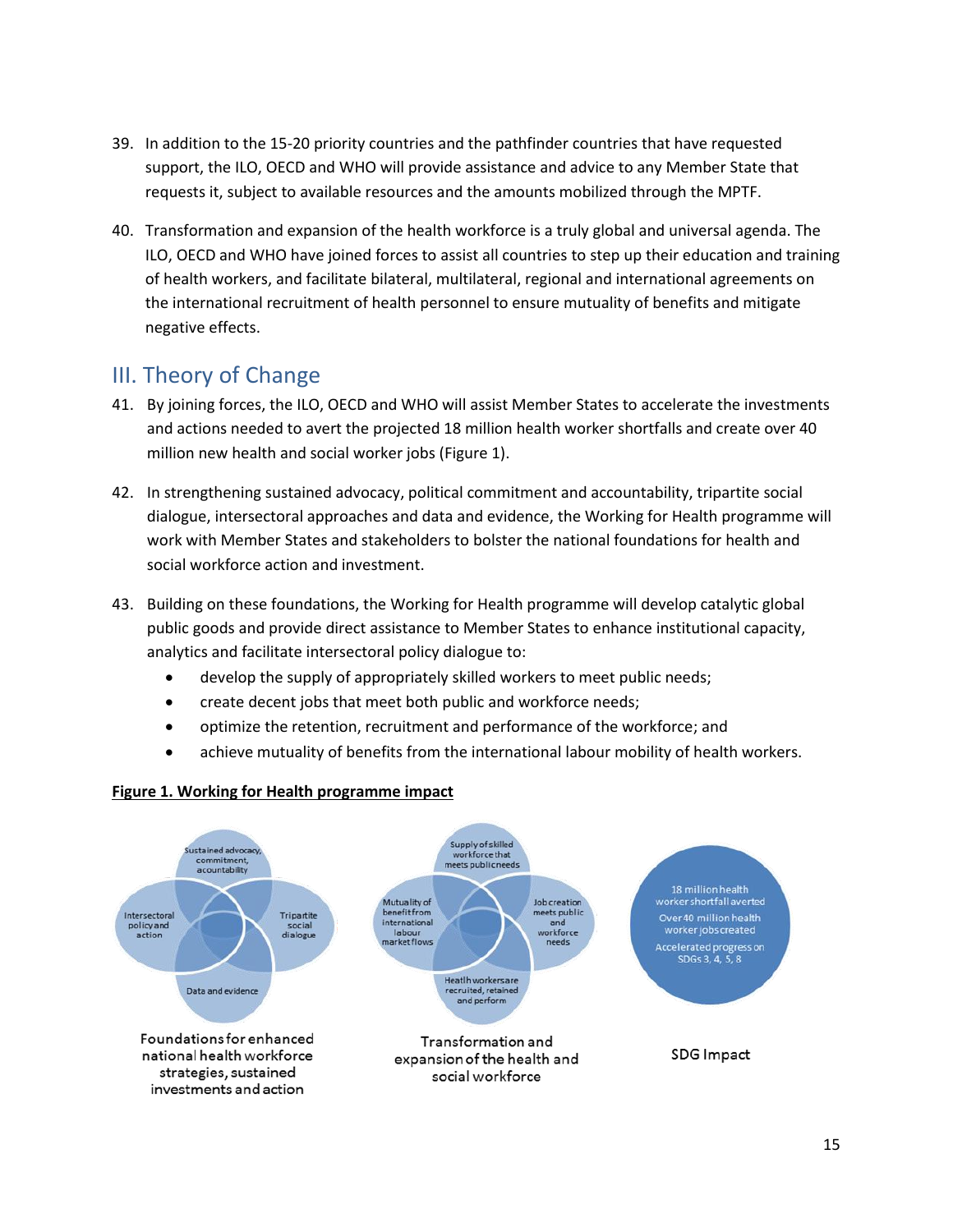- 44. By joining forces, the ILO, OECD and WHO will assist Member States in the formulation, financing and implementation of comprehensive, intersectoral and integrated national health workforce plans. The programme impact is illustrated in Figure 1:
	- **First,** using their convening power and drawing on their data and analytical work, the ILO, OECD and WHO will facilitate sustained advocacy, political commitment, concerted tripartite social dialogue at the national level to share knowledge and enhance accountability. The leadership and stewardship roles of Member States and other key stakeholders are critical to implementation of the Commission's recommendations. Involvement of all stakeholders is essential for formulation of the national health workforce plan. Governments, employers and workers' organizations must work together across education, health, labour, finance and foreign affairs to agree on a vision for the health workforce. They must also agree on concrete steps for investing in and transforming current health workforce models to ensure they are sustainable and fit-for-purpose.

**Target:** 20 countries with inclusive mechanisms in place to coordinate an intersectoral health workforce agenda supported by the Working for Health programme by 2020.

 **Second,** the Working for Health programme will support Member States with progressive implementation and reporting of National Health Workforce Accounts. The purpose of these accounts is to facilitate the standardization of a health workforce information system to improve data quality, and support tracking of health workforce policy performance towards universal health coverage. This will be coupled with investments in developing individual and institutional skills and capacities in health workforce governance, science and research. Building institutional and individual capacity to perform robust analyses of health labour market dynamics will ensure the availability of the reliable and up-to-date data needed to develop national health workforce plans and to monitor and report on progress.

**Target:** 20 countries are making progress on sharing data through National Health Workforce Accounts by 2020.

 **Third**, the formulation of national health workforce plans is the cornerstone of sustained and transformative action to strengthen health systems and achieve universal health coverage. However, most of the existing health workforce strategies that the ILO, OECD and WHO have reviewed are narrow in scope and timid in ambition. Few are informed by robust labour market analysis to take into account the anticipated skills need, gender inequities in the labour market, the impact of health worker mobility and migration, and the need to reform the delivery of health services to be sustainable in the long term. Accounts of how investments in the health workforce will contribute to inclusive economic growth, gender equality, decent work and employment are lacking. Guided by the Commission's report and the Five-Year Action Plan, the Working for Heath programme – together with other partners and global initiatives working on relevant goals of the 2030 Agenda (for example, for quality education, youth employment, gender equality, and sustainable business) – the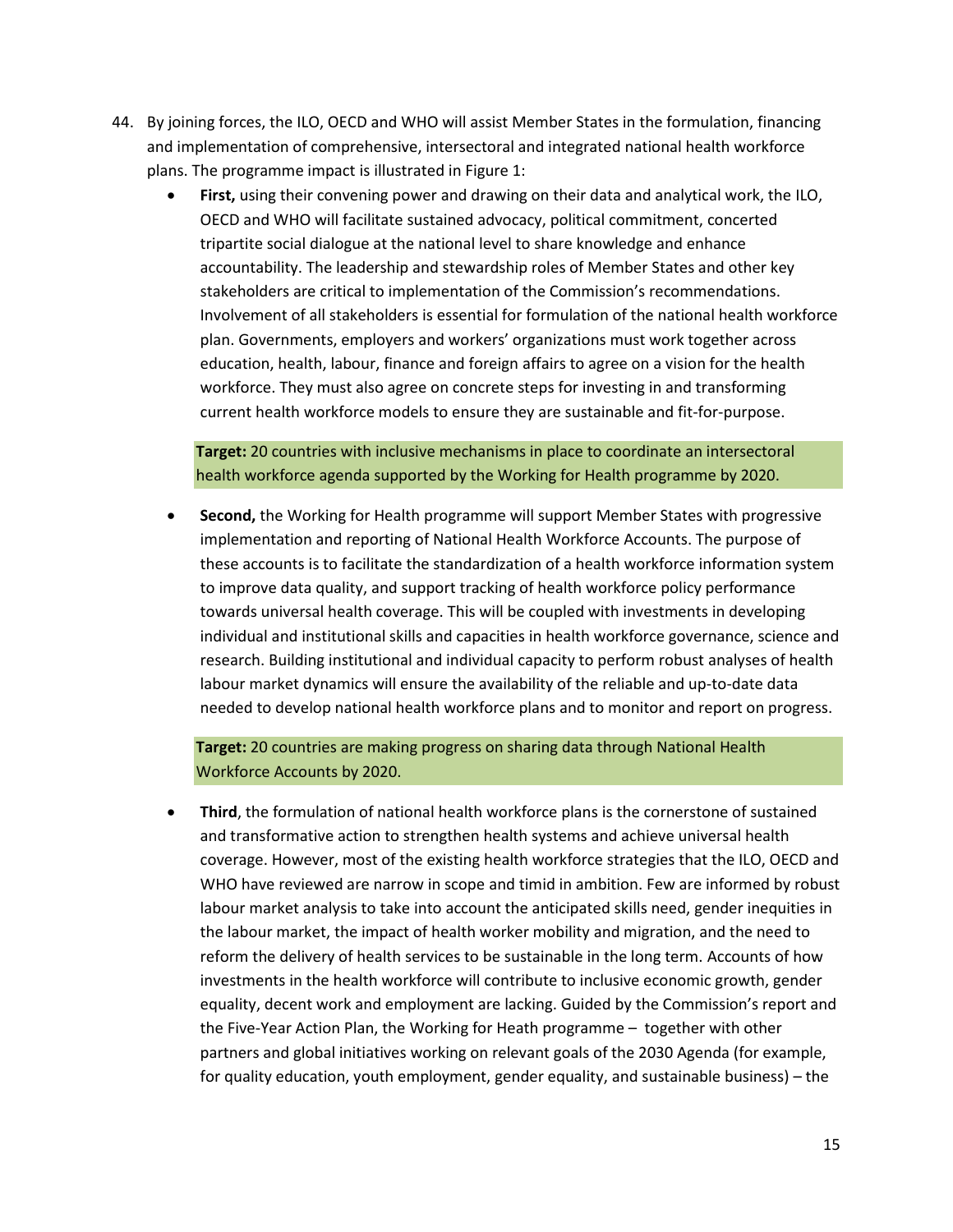ILO, OECD and WHO will support countries to develop comprehensive, intersectoral and integrated health workforce plans.

**Target:** 20 enhanced health workforce plans supported by the Working for Health programme by 2020

 **Fourth,** based on the national health workforce plans, the ILO, OECD and WHO will assist Member States to develop an investment case, improving governance and analyzing the fiscal and financial space, identifying and committing domestic resources and implementing the financing reforms required for expanding the health workforce in line with national priorities and in a realistic and feasible manner. Priority investments in education include infrastructure, institutional capacity, training programmes and accreditation. These must be coupled with plans for investments to stimulate decent job creation, particularly where there is insufficient economic demand to employ the health workers needed to achieve universal health coverage. In addition, the ILO, OECD and WHO will support low- or lowermiddle income countries to mobilize financing from the global health initiatives and funds as well as from the international and regional development banks.

**Target:** 20 countries with financing secured to implement national health workforce plans by 2021.

 **Fifth,** the ILO, OECD and WHO will assist Member States to implement financed national health workforce plans when requested to do so, in order to accelerate progress towards averting the global health workforce shortfall and achieving a sustainable global health workforce. The Working for Health programme will support Member States to strengthen the health worker education, training and lifelong learning market to produce the required skills; align job creation to meet public and health and social workforce needs; strengthen the institutional capacity to regulate and ensure accountability; improve the quality of jobs, working environment and equity of prospects for health worker employment; and maximize the mutuality of benefits from international health worker mobility through the effective governance of international health worker mobility, negotiation of international cooperation and co-investments and uphold migrant worker rights.

**Target: 20** countries are making progress towards halving inequalities in access to a health worker and reducing their dependency on foreign-trained health professionals by 2030.

 **Finally**, the investments in the transformation and expansion of education, skills and decent job creation across the 20 countries directly supported by the Working for Health programme, and the other countries indirectly supported through global public goods generated by the Working for Health programme, will contribute towards a sustainable health workforce. This will, achieve socio-economic dividends across SDG 3, 4, 5 and 8. The overall impact of the Working for Health programme and MPTF will be measured and tracked via the interagency data exchange using the indicators and targets of the relevant SDGs as set by the United Nations Statistical Commission (Box 4).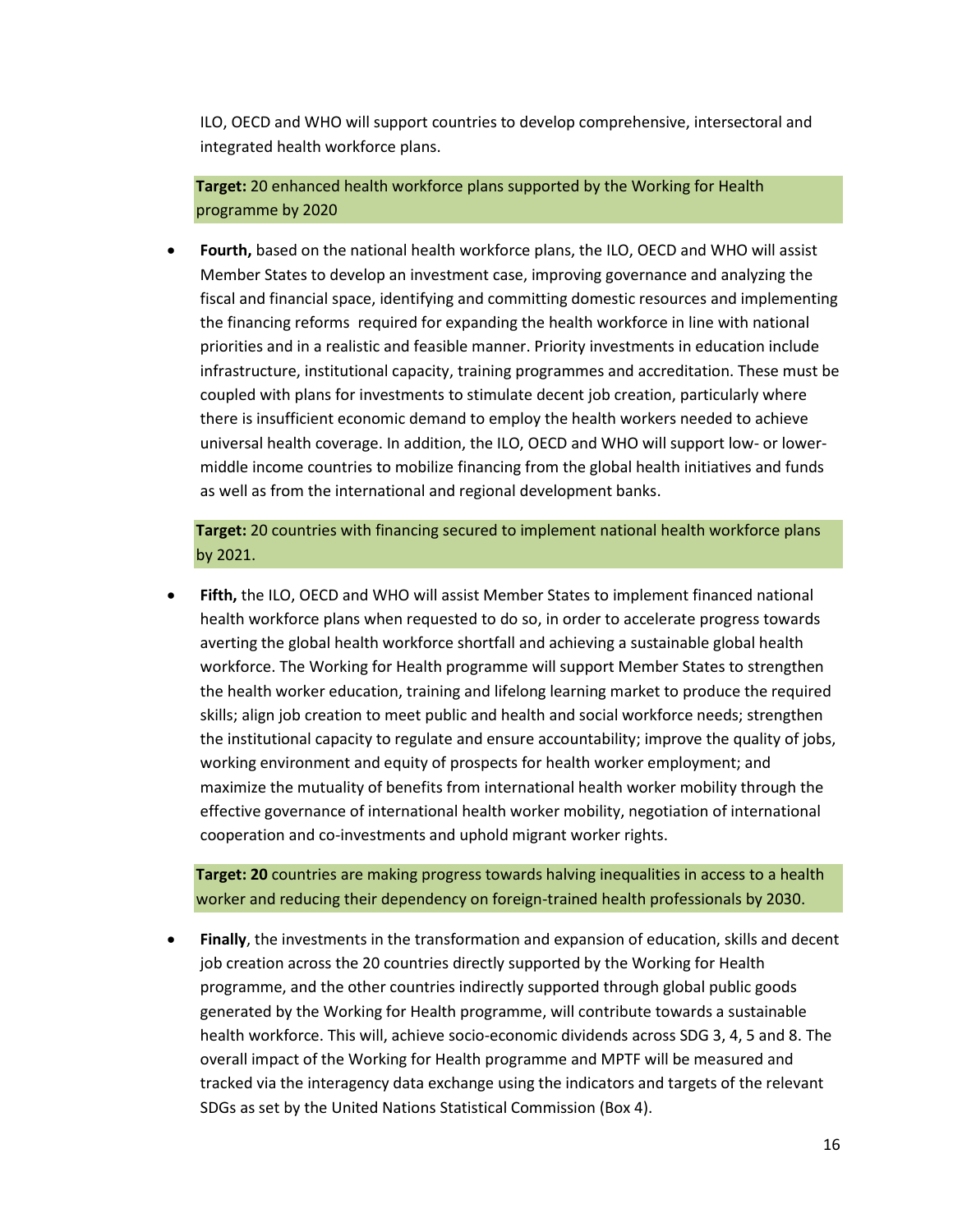#### <span id="page-18-0"></span>3.2. Global public goods

- 45. **Interagency data exchange and online knowledge platform**: a more comprehensive understanding of the health labour market, policies, effective practices, evidence, monitoring and analysis of labour market developments against SDG targets is critical to expanding and transforming the health and social workforce. An openly accessible, interagency data exchange and online knowledge platform hosted by the ILO, OECD and WHO will pool available labour market data from the three organizations and yield a deeper understanding of the health labour market. The interagency data exchange will also help coordinate future streamlined and harmonized approaches to further advance labour market data and evidence towards achieving the vision of including all health and health-related social occupations. This will accelerate progressive implementation of national health workforce accounts labour market indicators, while minimizing the data collection burden on countries. The online knowledge platform will serve as a global resource to strengthen intersectoral knowledge management, coordination, analysis and dissemination of evidence and best practice to inform health and social workforce plans, actions and investments. Innovations, lessons and experiences will be rapidly disseminated via the online knowledge platform.
- 46. **International health worker labour mobility platform**: to tackle the challenges associated with increasing international mobility of health workers, the Commission called for the immediate establishment of an international platform on health worker mobility. The aim is to optimize the benefits of increasing international mobility of health workers while counteracting any adverse effects. The platform will serve as a mechanism to facilitate evidence-based policy dialogue and action towards achieving a sustainable global health and social workforce. It will offer a global data hub on international mobility of health workers by country of origin and training, as well as by countries of destination. It will also organize international meetings to promote consultation and dialogue between countries on key policy issues, including innovative and effective policy practices for assessing and recognizing foreign qualifications. The platform will also disseminate policy papers produced by OECD, WHO and ILO on topics of regional and international interest to inform and encourage these country consultations. Such topics include trends in regional and international mobility of health workers, and examples of good practices in bilateral and regional agreements to co-invest in the education, training and employment of the health and social workforce. This will contribute to the discussion and negotiation on the Global Compact for Safe, Regular and Orderly Migration.
- 47. **Normative guidance and tools:** other global public goods generated by the Working for Health programme will include normative guidance, tools and evidence that can be adapted and utilized globally. This will harness the expertise of the ILO, OECD and WHO with their constituents' expertise to efficiently and effectively address currently unmet priority health and social workforce needs. Specific tools include: skills assessment tools and approaches to evaluate the skills of the health and social workforce; guidance for the provision of inter-professional education and organization of multidisciplinary care; guidance for practices to ensure adequate distribution of the workforce for equitable primary care services; a review of information and communication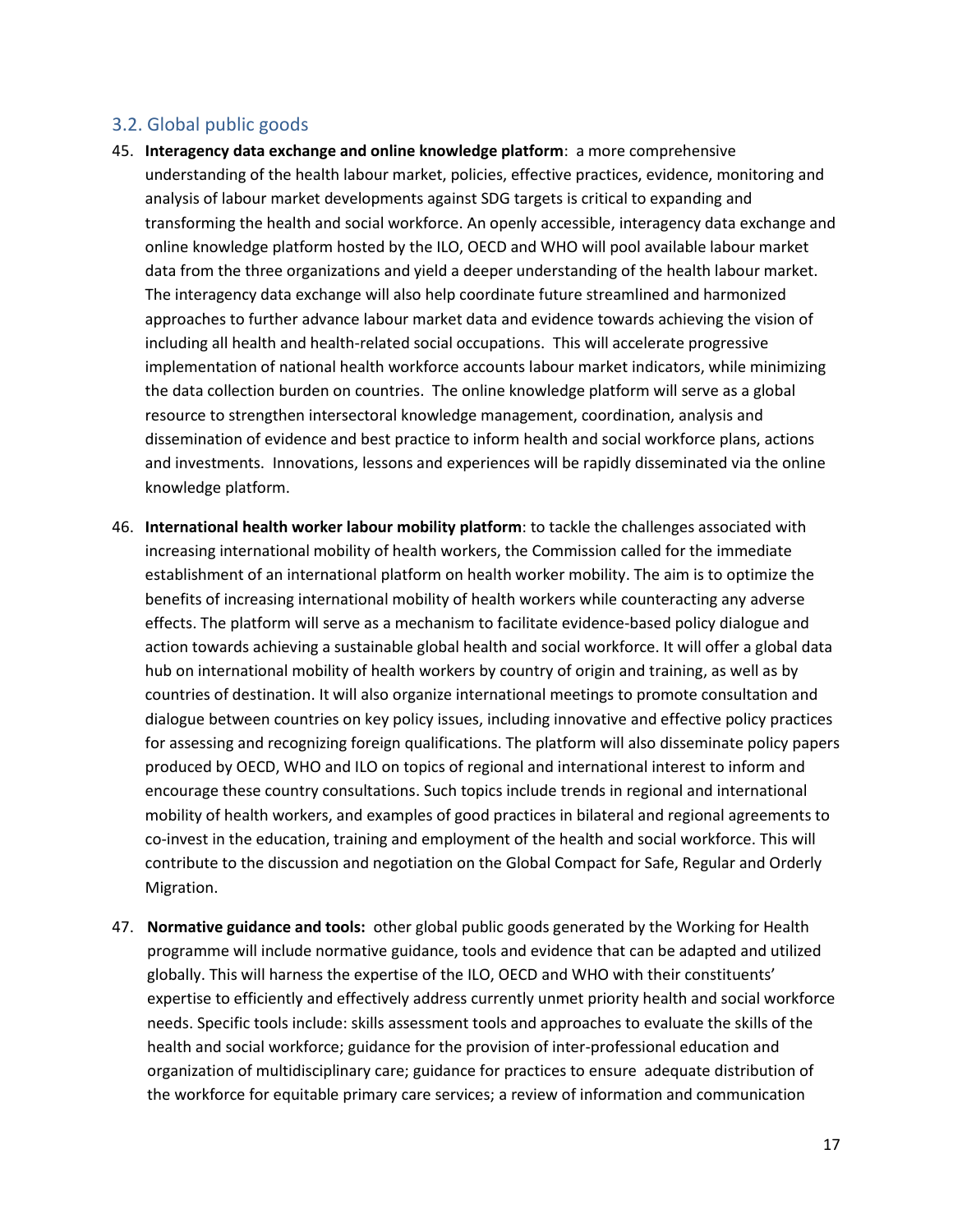tools to enhance health worker education and performance; guidance to improve the security and protection of health workers; tools and methodologies to analyze productivity, performance and wages; the advancement of research methodologies and evidence for decent work in the health and social sector; and effective labour market interventions to optimize the socioeconomic return on health and social workforce investments.

#### <span id="page-19-0"></span>3.3. Key principles

- 48. The implementation of the Working for Health programme will follow these key principles:
	- supporting the achievement of universal health coverage and the 2030 Agenda for Sustainable Development;
	- being guided by United Nations General Assembly resolutions, World Health Assembly resolutions, normative frameworks and instruments, and international labour standards;
	- being country-led and driven, with the agencies working in close consultation with governments, employers and workers' organizations as well as other key partners at the country, regional and global levels;
	- focusing on making an impact and achieving tangible results at the country level and in key sectors;
	- combining immediate action and longer-term strengthening of laws, policies and institutions;
	- making full use of institutional mandates, strengths and value-added activities across the three agencies without duplication; utilizing existing initiatives, knowledge platforms, networks and lessons learned, particularly those related to education and skills, gender equality, youth employment and decent work, health emergencies amongst others; and
	- harnessing and building on credible data and analysis to monitor progress and impact at the national, regional and global levels.

#### <span id="page-19-1"></span>3.4. Key cross-cutting considerations

- 49. Key cross-cutting considerations that underpin the Working for Health programme include the following:
	- **Labour market approach:** A labour market approach will be applied to health and social workforce analyses, action and investments, taking full consideration of the dynamics and drivers across sectors (Figure 2). This approach utilizes the National Health Workforce Accounts indicators and includes analysis of the education sector, pre-service education systems, available workforce pool (for example, demographics, skills and distribution), lifelong learning systems (for example, continuing professional development and continuing education), employment, and workforce investments against current and future population health and social care needs. A suite of appropriate policies, reforms, regulatory frameworks and incentives may be required to address labour market failures identified through labour market analyses.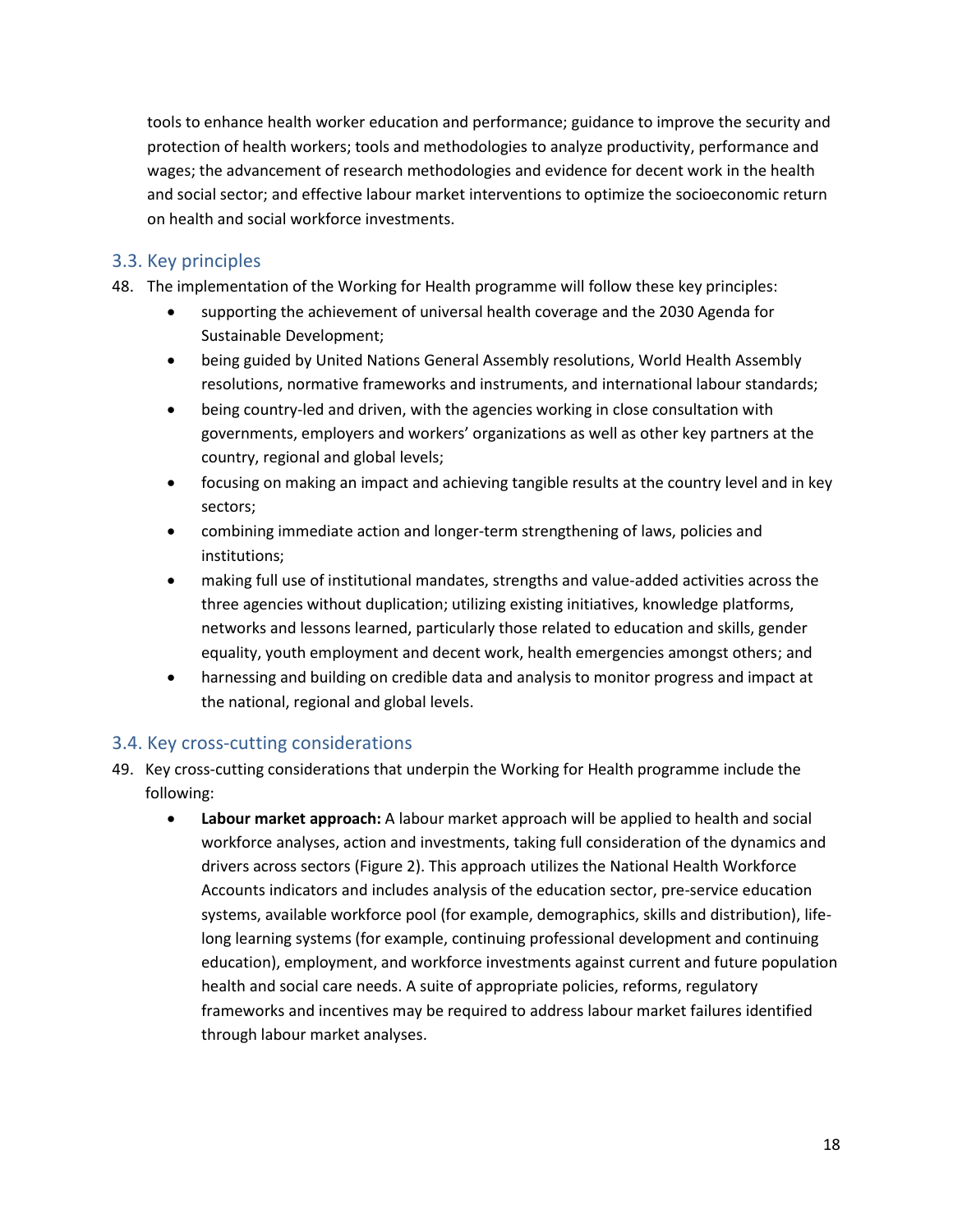

#### **Figure 2. Public policy levers to shape health labour markets**

Adapted from Sousa et al., 2013.

\* Supply of qualified health and social workforce willing to work

\*\* Health and social workforce job creation (or demand) in the health and health-related social care sectors

- **Coherence and coordinated action across sectors:** Coordinated intersectoral analysis, action and investments across education, health, social, labour, finance, and foreign affairs sectors are critical to effective progress. Policy coherence and alignment across sectors are also essential.
- **Decent work:** Health and social workforce investments and interventions must strive towards ensuring decent work for all available and future jobs across the health economy. Attention must be paid to improving working conditions, including job security and occupational health and safety as well as the effective recognition and application of labour rights.
- **Gender equality:** Gender equality will be mainstreamed as a cross-cutting goal in gendertransformative investments and actions for the health and social workforces. Gender inequalities, for example women's provision of unpaid care in the absence of social protection and skilled care workers, must be analysed and redressed. Other essential gender equity actions include: ensuring that women are appropriately represented in social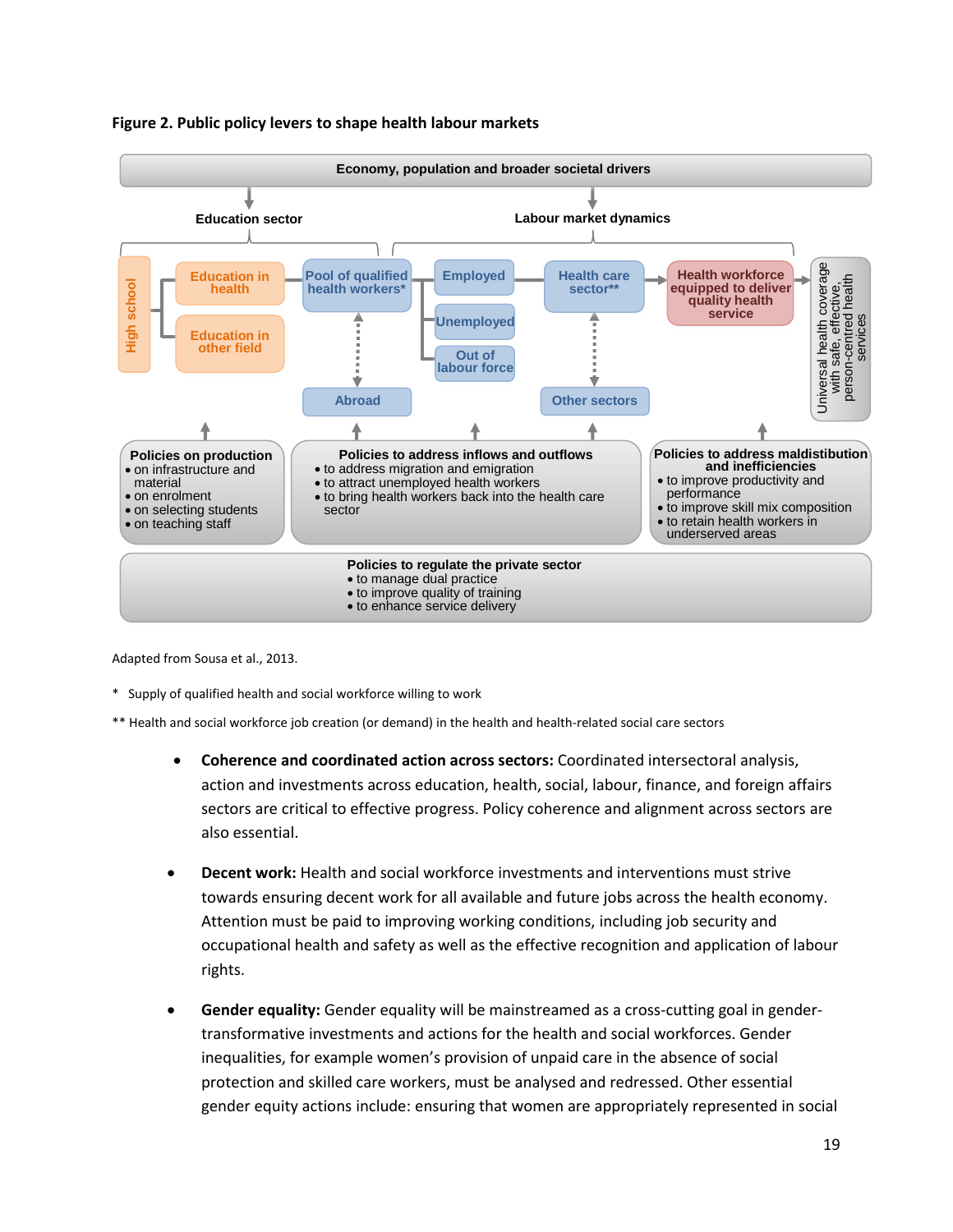dialogue mechanisms; strengthening and using sex-disaggregated data; undertaking gender analysis as an integral part of labour market analysis; and developing and strengthening national health workforce strategies, policies and investments that address identified gender biases and inequalities, including gender-sensitive considerations regarding women's security, working conditions and mobility.

- **Youth empowerment:** Opportunities to improve the quality of education, educational opportunities, human capital, decent work and career pathways for youth will be maximized. Young people and people from vulnerable and disadvantaged communities, including indigenous communities will be empowered.
- **Social dialogue:** Social dialogue between governments, employers and workers as well as other relevant stakeholders will be strengthened as a fundamental process in health and social workforce policy development. Social dialogue facilitates consensus building and contributes positively to health sector reforms and is particularly important in times of structural change.
- **Needs-based, fit-for-purpose health and social workforce:** Health and social workforce investments and actions must respond to the current and future needs of populations not only for universal health coverage, but also to ensure global health security. Policies should take into account the national context, demographic changes, technological changes, inequities in access to health and social services, and socioeconomic transitions. The workforce should be geared towards the social determinants of health, health promotion, disease prevention, primary care and integrated people-centred services that are community-based. This includes all types of health and social sector workers. Coherent public action in partnership with stakeholders is urgently required to develop labour market policies conducive to stimulating demand for a sustainable health workforce, particularly in underserved areas.
- **Maximize available opportunities and reinforce linkages with existing initiatives:** Existing opportunities and mechanisms across agencies and economic fora will be utilized to the greatest extent possible through available projects, collaborations and initiatives, and SSTC partnerships (better-targeted and solidarity-driven cooperation between countries) to streamline efforts towards the implementation of the Working for Health programme.
- **Sustainability:** Reforms and improved use and management of existing financing opportunities will be advocated for and supported. Sustainable financing strategies for health workforce investments must be expanded, including use of general budget, progressive taxation, social health protection, earmarked funds, and the private sector.
- **Acute and protracted health emergencies, and humanitarian settings:** Special consideration must be taken of the specificities of the health labour market and challenges in the education and training of health workers, decent work, and the protection and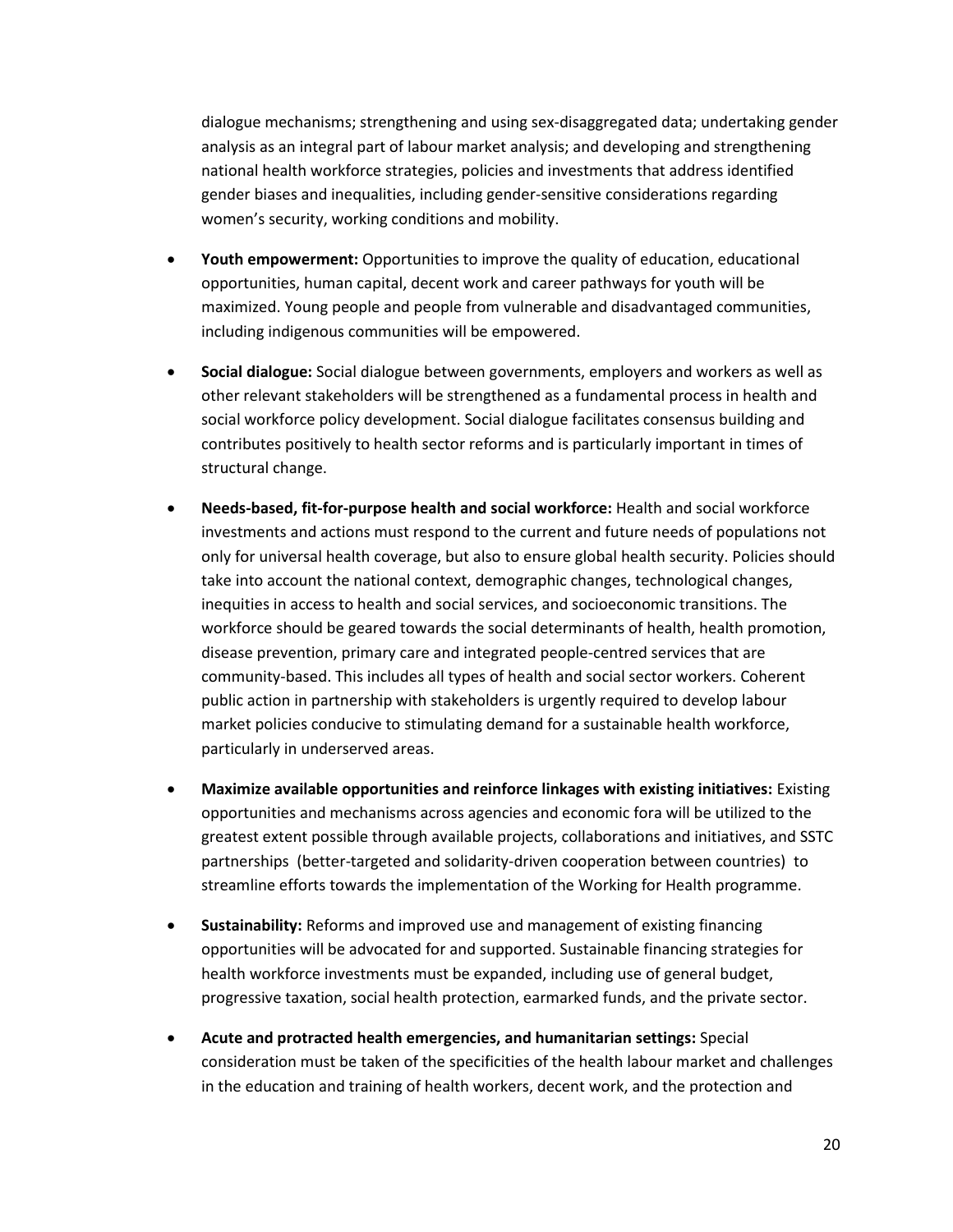security of health workers in acute and protracted health emergencies and humanitarian settings.

## <span id="page-22-0"></span>IV. Governance Arrangements

- 50. The ILO, OECD and WHO will oversee and coordinate the implementation of the five-year action plan (Figure 3) through regular decision-making meetings at the senior management level; a senior level Steering Committee of the three organizations is being established for that purpose (see below). Working under the direction of the Steering Committee, a joint Technical Secretariat will be responsible for developing annual operational plans, ensuring effective implementation, communications and knowledge management, stakeholder management, consultative processes, monitoring and reporting. A high-level Strategic Advisory Board will provide strategic input and political support.
- 51. Effective implementation of the five-year action plan will require intersectoral and multistakeholder engagement and collaboration. Regular consultative processes with Member States and key stakeholders will be embedded into the implementation process of the five-year action plan to facilitate input and technical exchange. ILO, OECD and WHO will explore engagement with key stakeholders across sectors at global, regional and national levels as an integral part of conducting their work and drawing on available institutional capacities to derive added value in implementing the action plan in the most effective and efficient way. A website will be established as an online knowledge platform to strengthen intersectoral knowledge management, coordination, analysis, and dissemination of evidence and best practice to inform intersectoral plans, actions and investments.

#### <span id="page-22-1"></span>4.1. Steering Committee

- 52. As the principal governing and decision-making body, the Steering Committee will be responsible for approving the strategy and overall work plan and providing oversight of the Working for Health programme. Decisions are taken by consensus. Working closely with the secretariat (see below), the Steering Committee will support and guide the programme to ensure an effective impact. It will serve as the Steering Committee for the Working for Health programme and the Working for Health MPTF.
- 53. The main functions of the Steering Committee are as follows:
	- provide general oversight and exercise overall accountability of the Working for Health programme and the MPTF;
	- approve the strategic direction of the Working for Health programme and the MPTF and its overall results framework;
	- approve MPTF risk management strategy and review risk monitoring regularly;
	- review and approve proposals submitted for funding, ensuring their conformity with the requirements of the fund terms of reference (TOR) and those of other donors;
	- decide the allocation of funds within the Working for Health programme MPTF;
	- request fund transfers from the administrative agent (signed off by UN member of the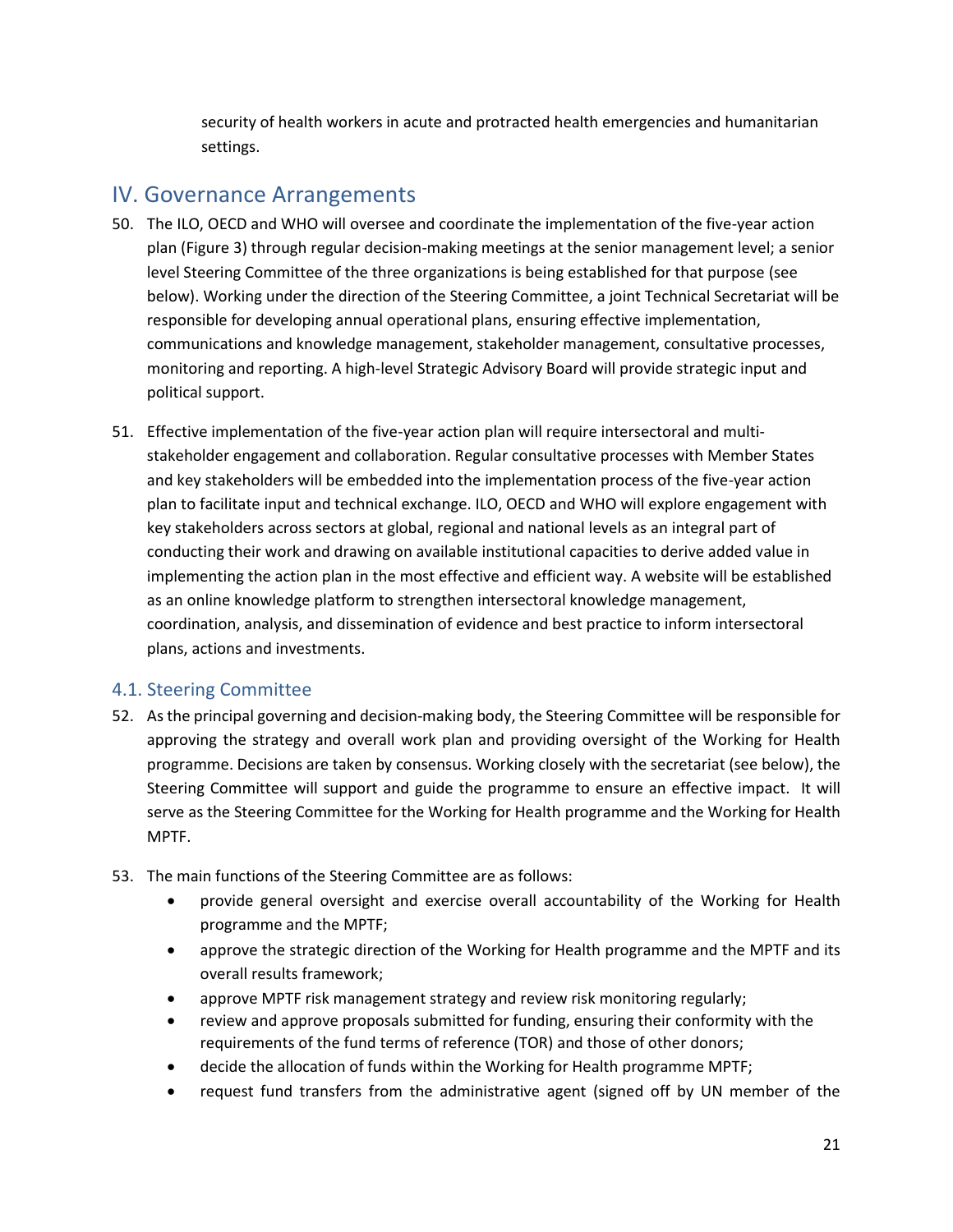Steering Committee);

- review MPTF status and oversee the overall progress against the results framework through monitoring, reporting and evaluation;
- review and approve the periodic progress reports consolidated by the administrative agent and the secretariat based on the progress reports submitted by the implementing entities;
- commission mid-term and final independent evaluations on the overall performance of the Working for Health Programme and the MPTF;
- approve direct costs related to MPTF operations supported by the Secretariat;
- approve MPTF extensions and updates to the terms of reference of the MPTF, as required; and
- develop and implement resource mobilization strategies to capitalize the MPTF.
- 54. The Steering Committee will include two high-level representatives, or their nominated deputies, from each of the three agencies (ILO, OECD, WHO). The first at the level of Deputy or Assistant Director-General / Deputy Secretary General and the second at the level of Department Director. The full composition of the Steering Committee will be:
	- Deputy Director-General for Field Operations and Partnerships, ILO
	- Director, Sectoral Policies Department, ILO
	- Assistant Director-General, Health Systems and Innovation, WHO
	- Director, Health Workforce Department, WHO
	- Chief of Staff and Sherpa to the G20, OECD
	- Director for Employment, Labour and Social Affairs, OECD
	- Coordinator of the Secretariat, ex officio (see below)
	- Executive Coordinator of the UN MPTF Office, UNDP, ex officio
	- Up to two Donor Coordination Group representatives (see below)
- 55. The Steering Committee will meet twice a year for one day, preferably in person, with the option of scheduling additional meetings as and when needed. The Steering Committee will be chaired by a representative from one of the three agencies on a rotating basis for one year at a time.
- 56. From time to time, the three agencies will invite the Directors-General of WHO and the ILO or the Secretary-General of OECD to represent their respective agencies at Steering Committee meetings. The Steering Committee may also invite observers on a case by case basis.

#### <span id="page-23-0"></span>4.2. Technical Secretariat

57. The technical secretariat for the Working for Health programme will also serve as the secretariat of the MPTF. Its support functions include: advising the Steering Committee on strategic priorities, programmatic and financial allocations; providing logistical and operational support to the Steering Committee; organizing calls for proposals and appraisal processes; supporting resource mobilization; and monitoring operational risks and MPTF performance. The secretariat will also provide programme support, including but not limited to: reviewing proposals; providing monitoring and evaluation guidance; quality assurance of reports; supporting partnership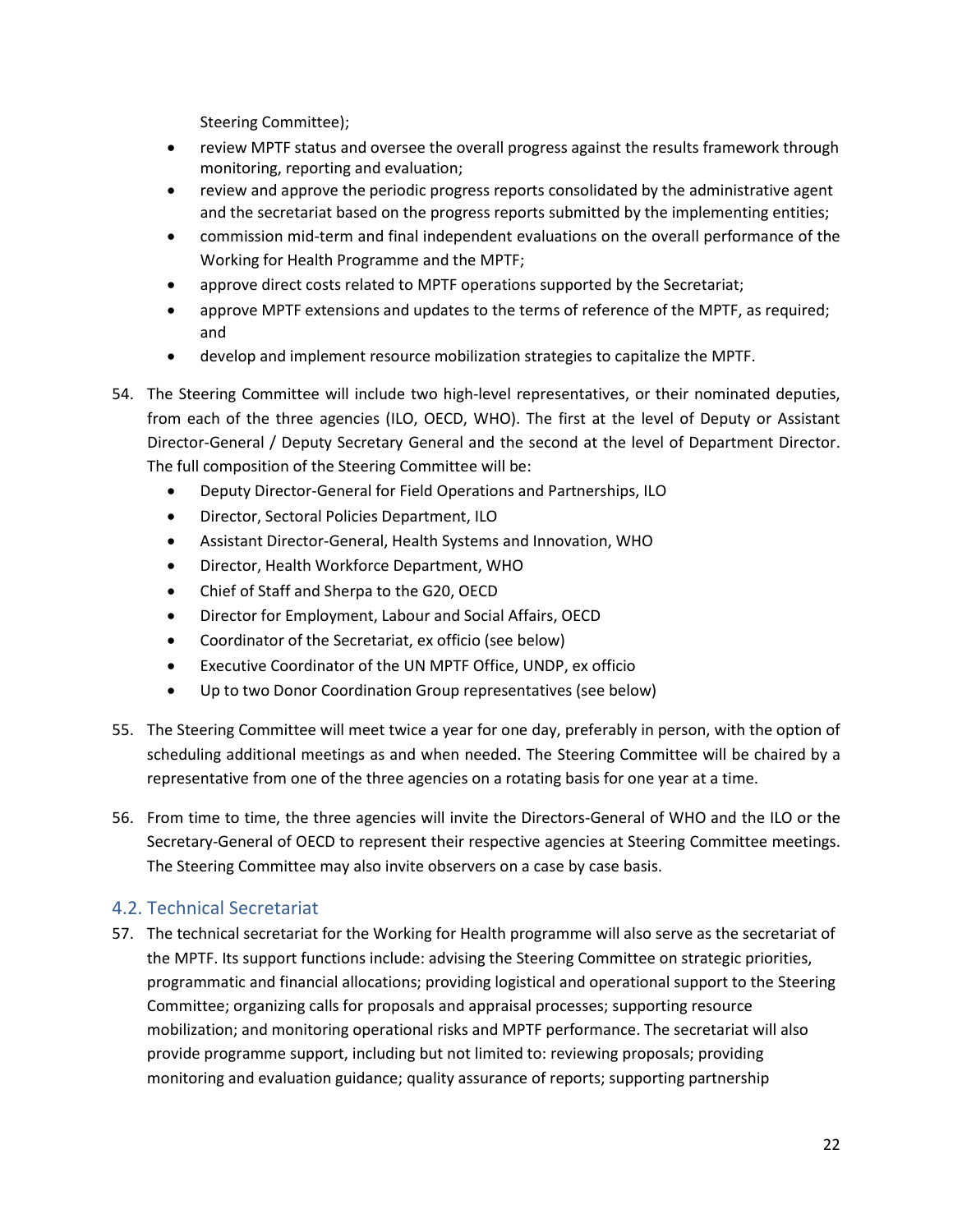management; collating and sharing knowledge, including lessons learned and good practices; and additional policy and programmatic support.

- 58. The secretariat will be composed of four professional staff members from WHO and will be housed by WHO in Geneva, Switzerland:
	- Coordinator, Working for Health
	- Programme Officer, Support to Country-Level Action
	- Communications Officer
	- Partnerships and Resource Mobilization Officer
- 59. The secretariat will also comprise one staff member from each of the OECD and the ILO. They will act as focal points for the programme and will support the work of the secretariat on a regular basis to ensure that contributions and inputs from departments across the ILO and OECD are well coordinated and delivered on time. Although part of the secretariat, these focal points will be working in their respective organizations.

#### <span id="page-24-0"></span>4.3. The Administrative Agent

60. The Working for Health MPTF will be administered by the UN MPTF Office, which will act as the MPTF's administrative agent. As such, it will be responsible for fund design and administration. Key administrative functions include receiving and administering contributions and transferring them to the participating UN organizations and participating non-UN organizations (as per the Working for Health MPTF Steering Committee decisions) as well as consolidating financial reports with narrative reports prepared by the fund secretariat. The UN MPTF Office is well-placed to take on the administrative agent role for the Working for Health MPTF, given its inter-agency nature and the UN MPTF Office's proven experience in carrying out this function for other pooled funds.

#### <span id="page-24-1"></span>4.4. Country Coordination Committees

- 61. In countries where the three organizations will provide significant support and assistance, country coordination mechanisms will be strengthened or established if they do not exist, pending discussion with representatives of the government in these countries. These committees will play an important role in ensuring country ownership, policy coherence and coordination at the national level.
- 62. The country coordination committees should consist of representatives from ministries of health, labour, education and preferably finance, national statistics institutions, employers' associations, trade unions, professional associations, think tanks, academia and civil society organizations. The UN Resident Coordinator, representatives from the United Nations Country Team (including from UNFPA and UNICEF), international and regional financial institutions, leading bilateral development partners working in health, education and decent work, and leading global health initiatives will also be invited in order to leverage the support of the WHO Country Coordination Strategies, the ILO Decent Work Country Programmes, UN Development Assistance Frameworks, and existing health and sustainable development initiatives.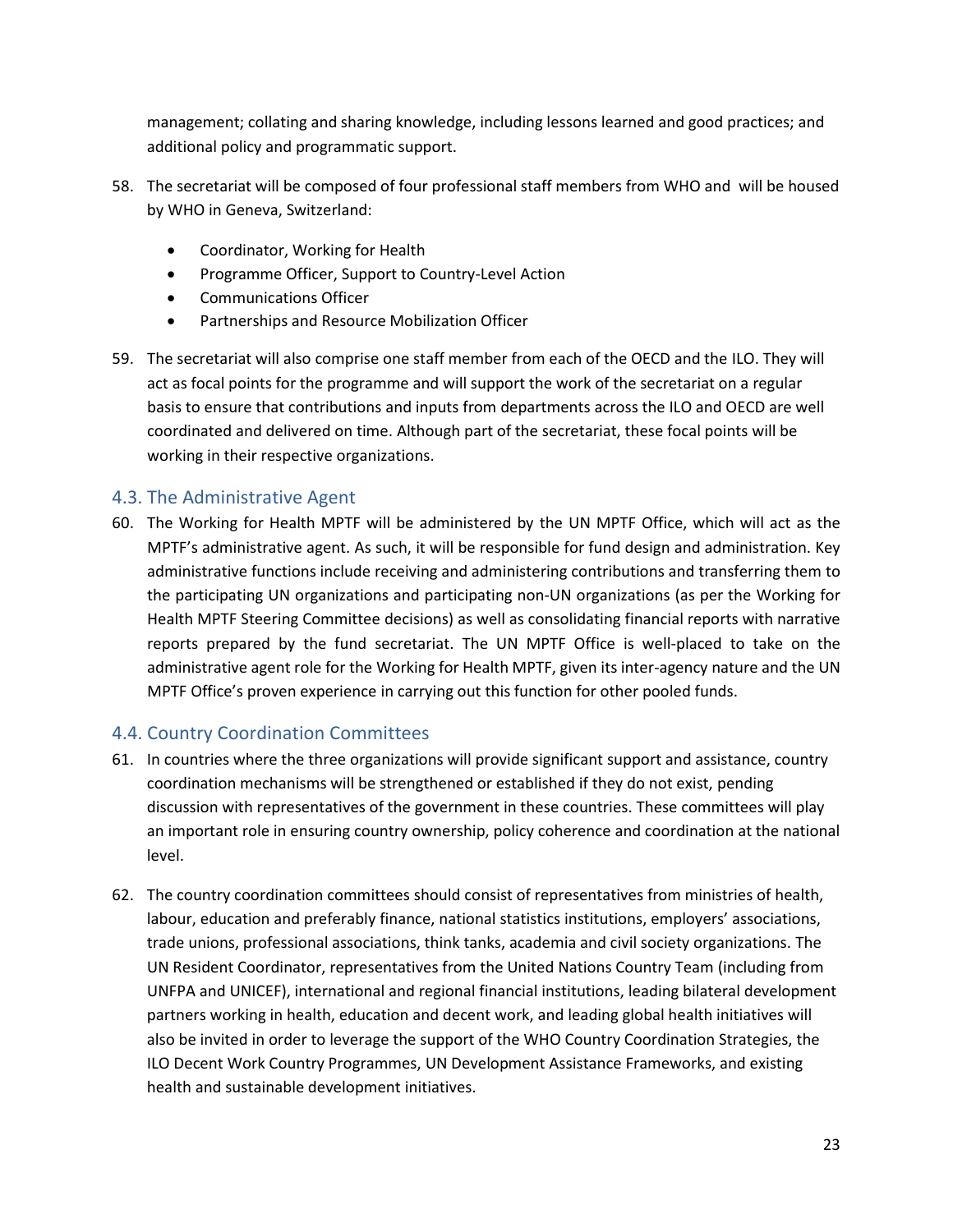63. The country coordination committees will be supported by dedicated WHO and ILO country office staff, and, where possible, OECD in close coordination with the UN Resident Coordinator. In countries where neither the ILO, OECD nor WHO have offices or staff, the three agencies will make arrangements with the Resident Coordinator to chair these committees and with the United Nations Country Team to assist with coordination of policy advice and technical assistance to the Member State in question.

#### <span id="page-25-0"></span>4.5. Strategic Advisory Board

- 64. It is also proposed that a strategic Advisory Board ("the Board") be established. The Board would offer strategic advice and guidance for the Working for Health programme. This involves providing advice on strategic directions for the programme, strategic partnerships to pursue, as well as advice on key health and social sector developments and trends.
- 65. The Board will be comprised of constituents from the three agencies. These will be drawn from the High-Level Commission on Health Employment and Economic Growth, which helped pave the way for the Working for Health programme, as well as from donors, from Member States that have led the global health workforce agenda, from international employers' associations and unions, professional health associations, other global health initiatives, and academia, research organizations, civil society organizations and think-tanks. Special attention will be given to ensuring that the Board is gender-balanced.

#### <span id="page-25-1"></span>4.6. Donor Coordination Group

- 66. Development partners contributing to the Working for Health programme will be engaged actively in the Working for Health programme as key partners for advancing and shaping the health workforce agenda. Development partners that contribute funds to the Working for Health programme can participate in the donor coordination which will:
	- review and discuss the reports the three agencies provide on progress against agreed outcomes and indicators;
	- review, suggest and discuss future direction, work plan priorities as well as pipeline country-level projects and budgets on a no-objection basis; and
	- discuss lessons and potential policy issues arising from the experience and results of the programme.
- 67. The ILO, OECD and WHO will organize two face-to-face meetings a year for the Donor Coordination Group. These will be held, wherever possible, as back to back meetings with those of the strategic Advisory Board. In addition to the objectives set out above, these meetings will furthermore allow the three agencies to understand development partners' specific interests and goals and how these can be advanced through the Working for Health programme.
- 68. The Donor Coordination Group may nominate up to two representatives to reflect their views on the Steering Committee.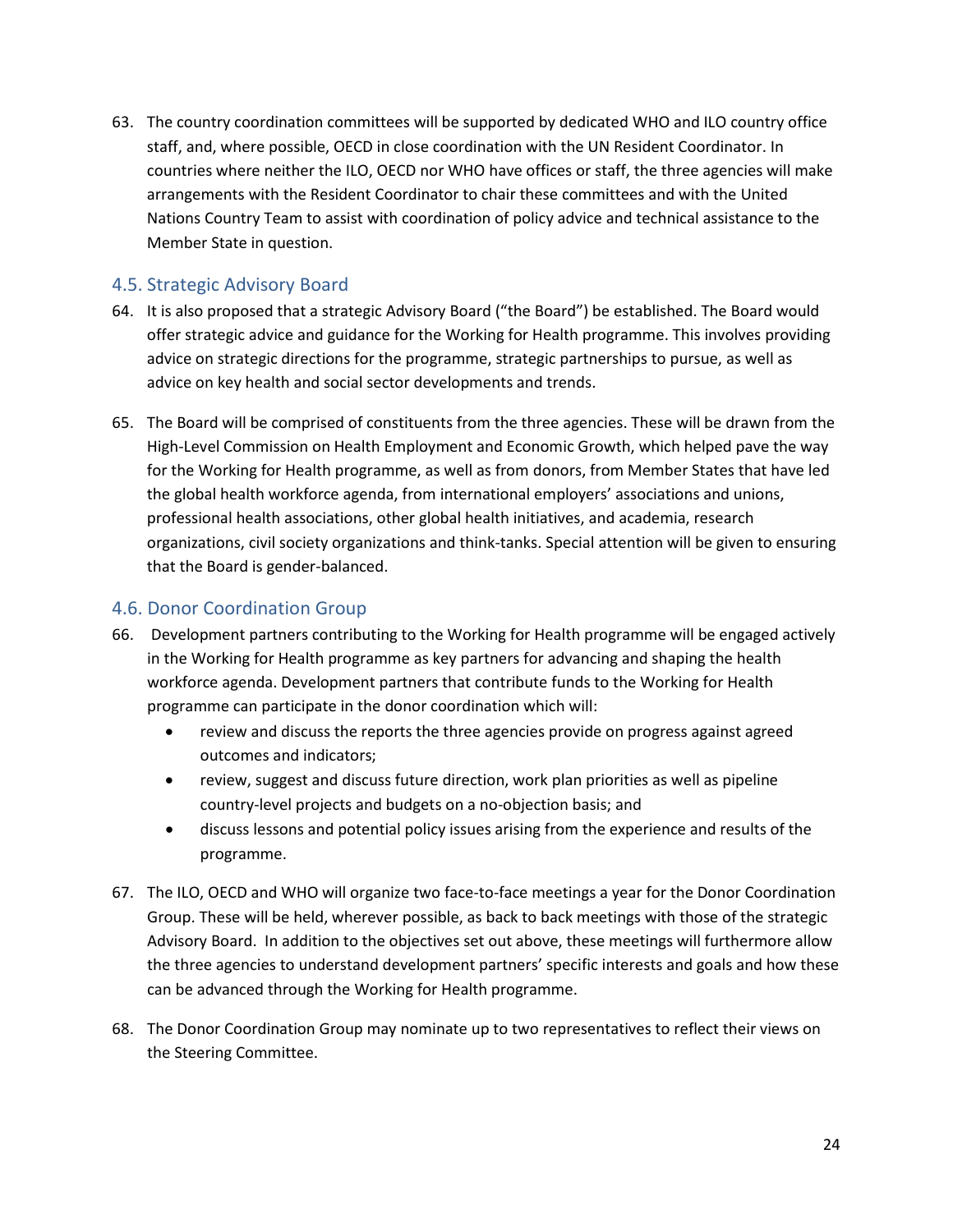#### <span id="page-26-0"></span>4.7. Policy Support Network

- 69. The newly established Global Health Workforce Network will act as the policy support network for the Working for Health programme. The network will bring together all key stakeholders, including, but not limited to, representatives from the health workforce. These will be professional associations and trade unions; the private sector and health sector employers; and representatives from the civil society, academia, and foundations.
- 70. The aims of the network are closely linked to the goals of the Working for Health programme, namely to:
	- maintain high-level political commitment;
	- promote inter-sectoral and multilateral policy dialogue, including, as appropriate, through public–private collaboration;
	- facilitate the alignment of domestic financing, global health initiatives and donors to the HRH investment priorities outlined in the Global Strategy; and
	- foster global coordination and mutual accountability.
- 71. The operations of the network will be supported by a core team within the WHO Health Workforce Department that will engage with a broad range of actors through technical work streams and thematic hubs. This team will help ensure that knowledge generated, shared and discussed by the network will inform the implementation of the Working for Health programme on a continuous basis.
- 72. In addition, the Working for Health programme will liaise closely with other relevant global alliances, coalitions and networks, including but not limited to:
	- UHC 2030:
	- The Global Initiative on Decent Work for Youth;
	- The Future of Work Commission;
	- The UN High-Level Panel on Women's Economic Empowerment;
	- The Equal Pay International Coalition;
	- The Business and Sustainable Development Commission;
	- The International Commission on Financing Global Education Opportunity; and
	- The UN Secretary-General's High-Level Panel on Humanitarian Financing.

#### <span id="page-26-1"></span>4.8. Participating Organizations

73. The ILO, OECD and WHO will be the participating organizations of the Working for Health MPTF. The three agencies will be responsible for implementing projects approved by the Steering Committee. The ILO, OECD and WHO will actively explore opportunities to establish synergies and linkages between the projects financed by the MPTF and new and existing projects in related fields( e.g. skills, social protection, universal health coverage, migration) being financed by donors outside the MPTF or by the organizations' regular budgets. The three agencies will encourage other development organizations to provide parallel financing as well.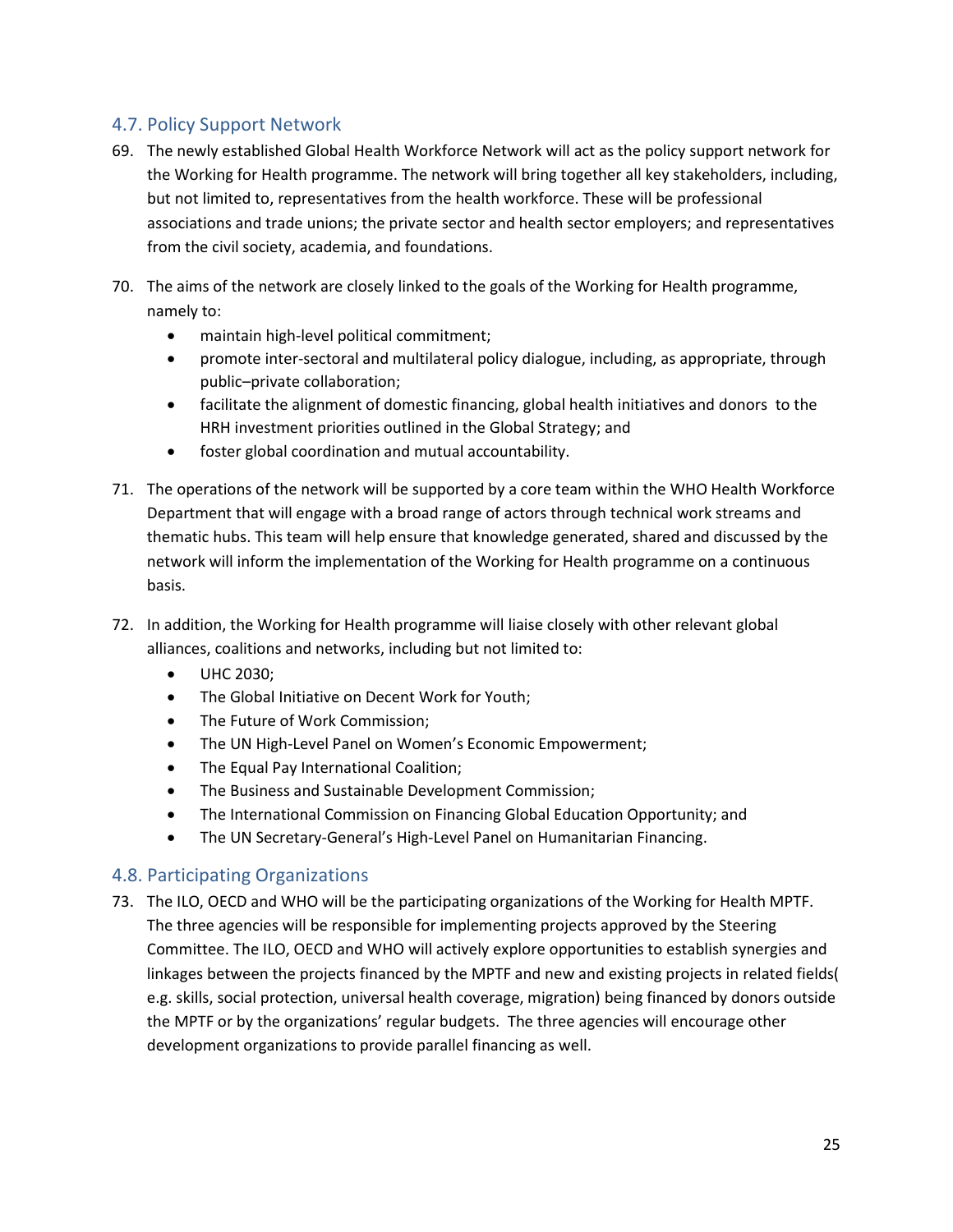## <span id="page-27-0"></span>V. Fund Implementation

- 74. As described in Section II ("Functions of the Working for Health Multi-Partner Trust Fund"), the MPTF has been created to finance the joint and coordinated policy advice, technical assistance and capacity strengthening programmes that Member States have requested and will be requesting from the ILO, OECD and WHO.
- 75. The Fund will be administered by the UNDP MPTF office. As UNDP's financial regulations and rules only allow them to provide services to UN organisations and Member countries, the ILO and WHO will assume overall responsibility for the actions and activities funded by the trust fund and undertaken by the OECD Whilst recognising the need for this accountability arrangement to comply with UNDP rules, the ILO, OECD and WHO regard each other as equal partners in delivering the programme of work.
- 76. The OECD has entered into privileges and immunities agreements with its member countries and a limited number of other countries (Bulgaria, Lithuania, Peru, Romania, Russian Federation, Ukraine and Indonesia). It has therefore agreed with WHO and ILO that for activities under the Trust Fund in countries where the OECD has not entered into agreements on privileges and immunities, OECD staff will be loaned to or considered as experts on mission for the Participating UN Organizations and the OECD staff will enjoy the Privileges and Immunities of these organisations.
- 77. The ILO, OECD and WHO will work closely with, and coordinate all actions with, the global health initiatives or funds, other United Nations agencies, the World Bank Group, Regional Development Banks, bilateral donors and foundations, as well as governments, employers' associations and health workers' associations or unions. However, pending any future decision of the Steering Committee, the Working for Health MPTF will not finance the activities of these institutions or organizations directly.
- 78. In the event that financing is provided to governments, employers' associations, health workers' associations or unions, academia, think tanks, consultants, non-governmental or civil society organizations, such funds will be provided through, and overseen by, either the ILO, OECD or WHO.

#### **Figure 3. Working for Health MPTF governance and financing architecture**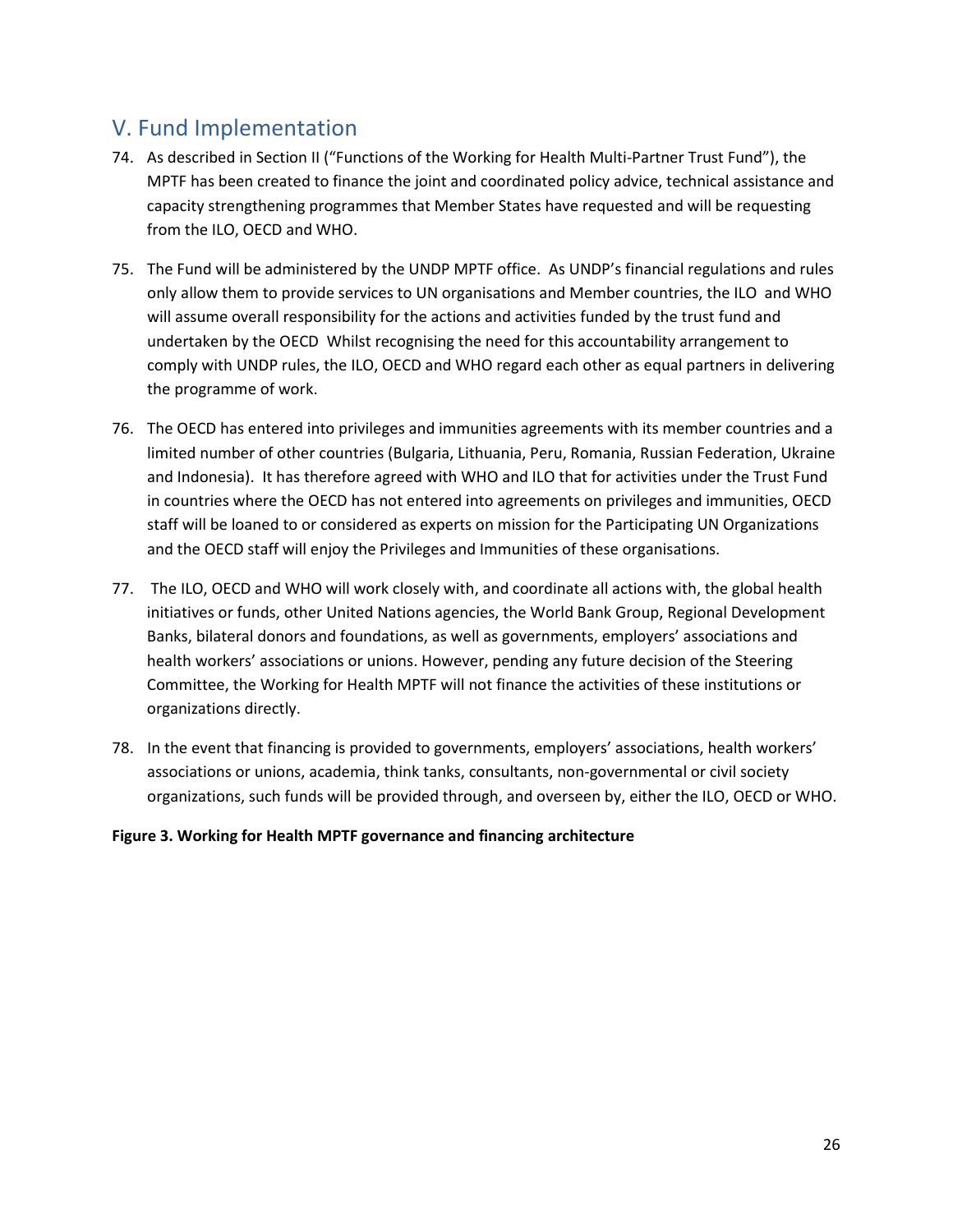

#### <span id="page-28-0"></span>5.1. Contributions to the MPTF

- 79. Contributions to the Working for Health MPTF can be made by bilateral donors, international financial institutions, foundations and other non-state actors. The receipt of funds from private sector companies is subject to UNDP's risk assessment tool for the assessment and approval of funding from non-state actors.
- 80. To ensure maximum flexibility and adaptation to national priorities, donors are strongly encouraged to contribute multi-year, non-earmarked resources.
- 81. However, if this is not possible, earmarking by donors will be allowed to the level of the global public goods described above or to activities in a specific country. Earmarking to a participating organization is not permitted. It is expected that the percentage of earmarked resources will diminish over time.

#### <span id="page-28-1"></span>5.2. Project Approval Cycle

- 82. The WHO, ILO and OECD will develop proposals for specific projects or activities that will achieve the deliverables of the five-year action plan. These proposals can be country specific, regional or global in scope, but must follow the project proposal template developed by the technical secretariat.
- 83. These proposals will be submitted to the technical secretariat where they will be reviewed by experts from the ILO, OECD and WHO. Preference will be given to proposals in which two or all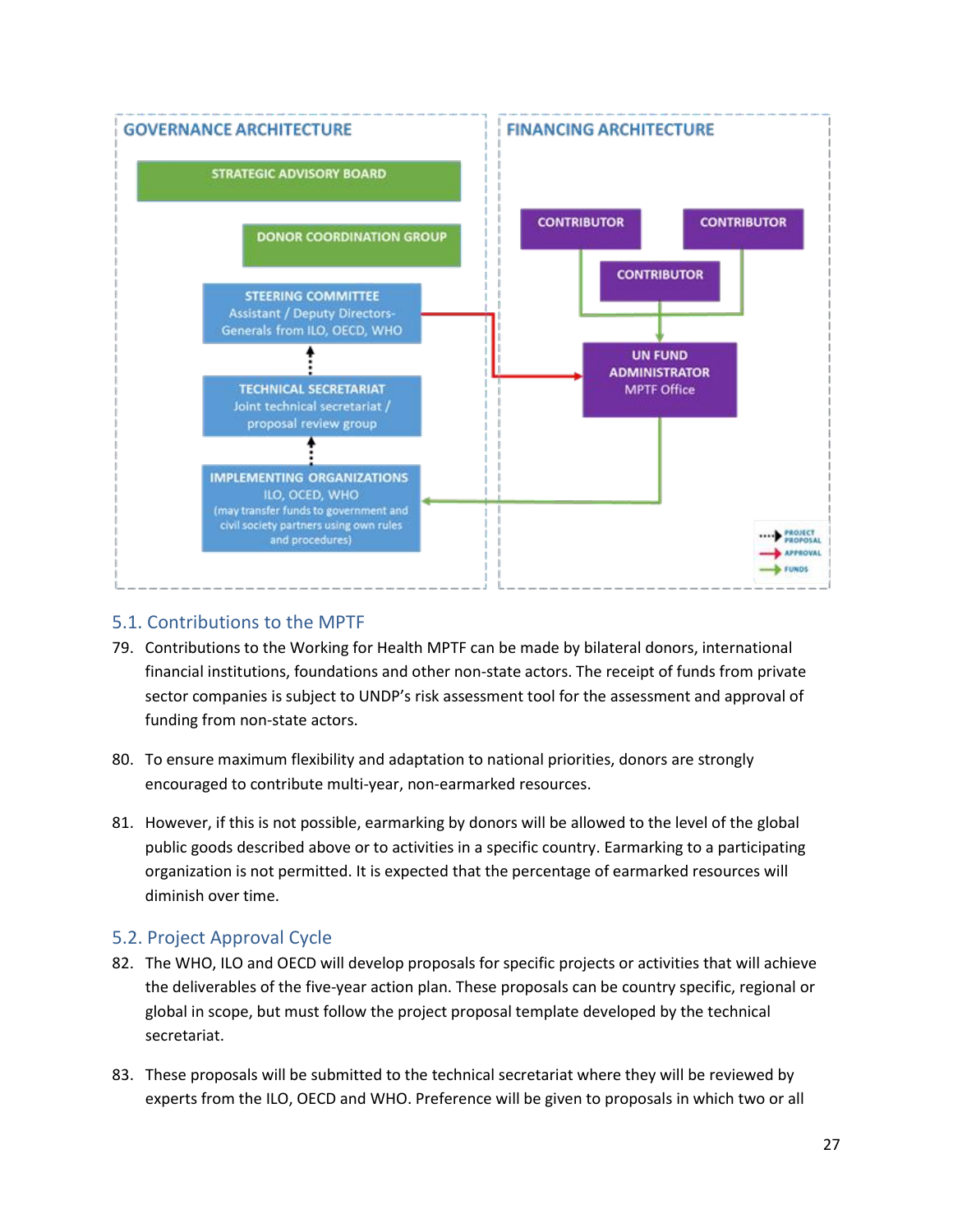three agencies set out how they will jointly develop global public goods or respond to specific requests from Member States together.

- 84. Eligible projects will be forwarded by the technical secretariat to the Steering Committee. The Steering Committee will discuss the proposals based on comments from the technical secretariat and make decisions for the allocation of available MPTF resources. The decisions will be recorded in minutes of Steering Committee meetings.
- 85. The Steering Committee of the Working for Health programme will meet twice a year and, amongst other agenda items, review proposals and allocate resources. The dates for the Steering Committee meetings and deadlines for the submission of proposals will be communicated to the three agencies by the technical secretariat.
- 86. In case any of the three agencies receive an urgent and sufficiently important demand for assistance from a Member State, the technical secretariat will review the proposal put forward by the agency and determine whether it should be sent to the Steering Committee for review and approval by email under a fast-track procedure.

#### <span id="page-29-0"></span>5.3. Financial Viability

- 87. Whilst aiming for a fund of US\$70 million, in line with established MPTF thresholds, the anticipated minimum contributions necessary to make the MPTF financially viable is US\$5 million per year during the first five years that the MPTF will be operational.
- 88. The administrative agent fee will be one per cent of total contributions.

#### <span id="page-29-1"></span>5.4. Risk Management

89. A risk management strategy has been developed by the ILO, OECD and WHO, taking into account the nature of risks in relation to the implementation of the five-year action plan. It defines the MPTF's risk tolerance, establishes policies in relation to identified risks, and determines the risk treatment through mitigation measures or adaptation. The key risks and mitigation measures are summarized in Table 2:

| <b>Description</b> | <b>Outcome</b>    | Impact /<br>Likelihood | <b>Mitigation Measures</b> | Owner       |
|--------------------|-------------------|------------------------|----------------------------|-------------|
| Donor response     | Unable to set up  | <b>15</b>              | Ensure sufficient          | Steering    |
| lower than         | MPTF, action plan | Extreme (5)/           | resources is allocated to  | Committee,  |
| anticipated        | not deliverable   | Possible (3)           | resource mobilization.     | secretariat |

#### **Table 2. Risk matrix for the Working for Health MPTF**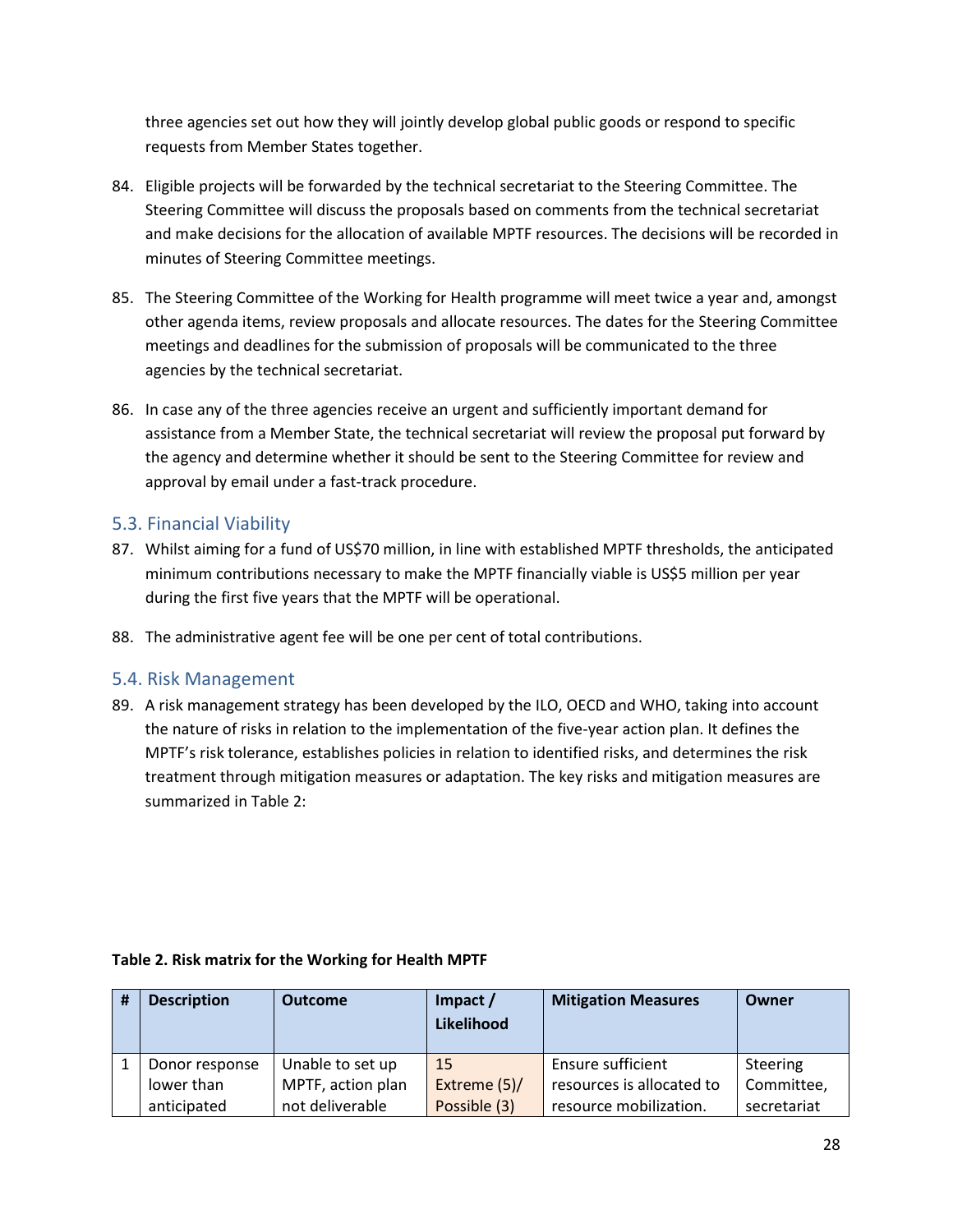| #              | <b>Description</b>                                                             | <b>Outcome</b>                              | Impact /                            | <b>Mitigation Measures</b>                                                                                                                                                                                                                                                                                                                                                                                                                                                                                                                                                                                        | Owner                 |
|----------------|--------------------------------------------------------------------------------|---------------------------------------------|-------------------------------------|-------------------------------------------------------------------------------------------------------------------------------------------------------------------------------------------------------------------------------------------------------------------------------------------------------------------------------------------------------------------------------------------------------------------------------------------------------------------------------------------------------------------------------------------------------------------------------------------------------------------|-----------------------|
|                |                                                                                |                                             | Likelihood                          |                                                                                                                                                                                                                                                                                                                                                                                                                                                                                                                                                                                                                   |                       |
|                |                                                                                |                                             |                                     | <b>Steering Committee</b><br>members to commit own<br>time and engage their<br>donor contacts.<br>Implement the resource<br>mobilization strategy,<br>which covers both<br>traditional donors as well<br>as foundations and PPPs,<br>with full support from<br>the corporate resource<br>mobilization units of the<br>three agencies. Finalize<br>and implement<br>communication strategy<br>to convince donors to<br>contribute. Apply the<br>funding to financing<br>approach in selected<br>focus countries to map<br>the health financing<br>landscape and identify<br>innovative financing<br>opportunities. |                       |
|                |                                                                                |                                             |                                     | If fewer resources are<br>received than<br>anticipated, activities will<br>be scaled back. If no, or<br>very few, resources are<br>mobilized within 18<br>months, other<br>organizations will be<br>asked if they would be<br>willing to take the<br>initiative forward.                                                                                                                                                                                                                                                                                                                                          |                       |
| $\overline{2}$ | Lack of<br>engagement by<br>countries<br>supported by<br>Working for<br>Health | Unable to fully<br>implement action<br>plan | 10<br>Extreme (5)/<br>Unlikely (2)  | Engage with constituents<br>through country<br>coordination committees<br>(CCCs)                                                                                                                                                                                                                                                                                                                                                                                                                                                                                                                                  | Steering<br>Committee |
| 3              | Lack of capacity<br>in countries<br>supported by                               | Incomplete<br>country level<br>monitoring   | 12<br>Major $(4)$ /<br>Possible (3) | Provide additional<br>technical assistance to<br>the high risk countries                                                                                                                                                                                                                                                                                                                                                                                                                                                                                                                                          | Steering<br>Committee |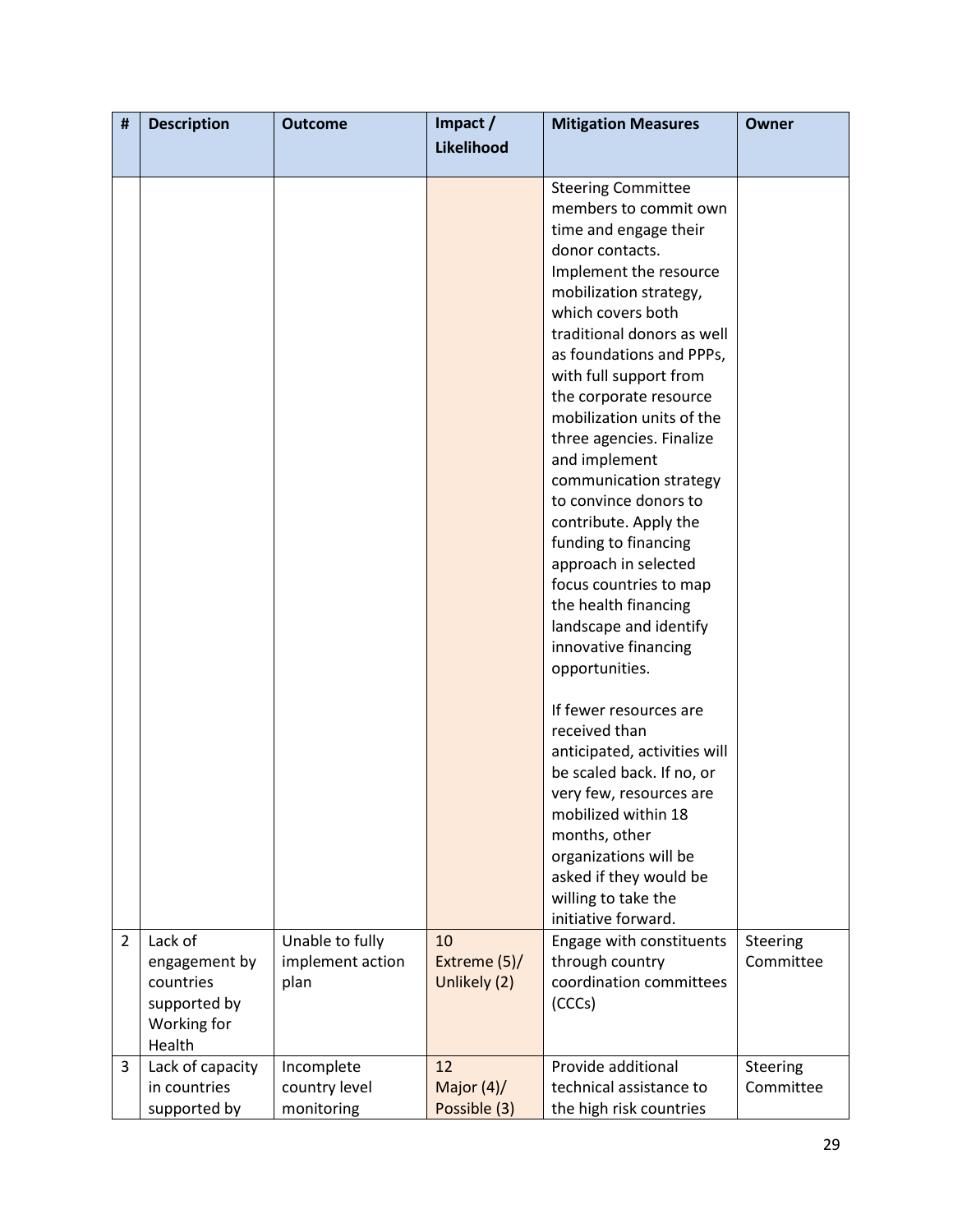| #              | <b>Description</b>     | <b>Outcome</b>            | Impact /<br>Likelihood | <b>Mitigation Measures</b>                     | Owner                 |
|----------------|------------------------|---------------------------|------------------------|------------------------------------------------|-----------------------|
|                |                        |                           |                        |                                                |                       |
|                | Working for            |                           |                        |                                                |                       |
|                | Health                 |                           |                        |                                                |                       |
| 4              | Delay in               | Donors less               | 8                      | Ensure all activities are                      | secretariat,          |
|                | implementation         | inclined to fund          | Minor $(2)$ /          | properly project-                              | Steering              |
|                |                        | future years              | Likely (4)             | managed and that                               | Committee             |
|                |                        |                           |                        | donors are adequately                          |                       |
|                |                        |                           |                        | informed of progress and                       |                       |
|                |                        |                           |                        | any delays in a timely                         |                       |
|                |                        |                           |                        | manner                                         |                       |
| 5              | Capacity issues        | Action plan               | 12                     | Ensure resources are                           | Steering<br>Committee |
|                | in host                | delayed or scaled<br>back | Major $(4)$ /          | made available or                              |                       |
| 6              | organizations<br>Funds | Work programme            | Possible (3)<br>5      | contract-out work<br>Ensure all activities are | Steering              |
|                | mismanaged             | compromised               | Extreme (5)/           | properly project-                              | Committee             |
|                |                        |                           | Rare $(1)$             | managed                                        |                       |
| $\overline{7}$ | Anticipated            | Recommendations           | 12                     | Review progress on                             | Steering              |
|                | outcomes not           | not delivered,            | Major $(4)$ /          | regular basis                                  | Committee             |
|                | delivered              | funding cut               | Possible (3)           |                                                |                       |
| 8              | Security               | Work in country in        | 9                      | Keep under review and                          | secretariat,          |
|                | situation              | question                  | Moderate (3)           | suspend work if                                | Steering              |
|                | deteriorates           | postponed                 | Possible (3)           | necessary                                      | Committee             |
| 9              | Overlap with           | Funds wasted;             | 6                      | Monitor through CCCs,                          | secretariat,          |
|                | work of other          | synergies not             | Minor $(2)$ /          | collaborate closely with                       | Steering              |
|                | organizations          | realized                  | Possible (3)           | the UN Resident                                | Committee,            |
|                |                        |                           |                        | Coordinator, and reach                         | strategic             |
|                |                        |                           |                        | out to the Global Fund,                        | Advisory              |
|                |                        |                           |                        | World Bank and other                           | <b>Board</b>          |
|                |                        |                           |                        | key partners at the                            |                       |
|                |                        |                           |                        | country, regional and                          |                       |
|                |                        |                           |                        | global level                                   |                       |

- 90. Risk monitoring will be done by the ILO, OECD and WHO as well as the technical secretariat as part of their regular reporting. Key mitigation or adaptation measures taken in accordance with the risk management strategy and their direct influence on achieving the expected results will be highlighted.
- 91. Particular attention will be given to risks arising from the three agencies' work in relation to the recommendation to strengthen global preparedness and capacity to respond to health crises and to ensure the protection and security of all health workers and all health facilities in conflict situations and humanitarian emergencies.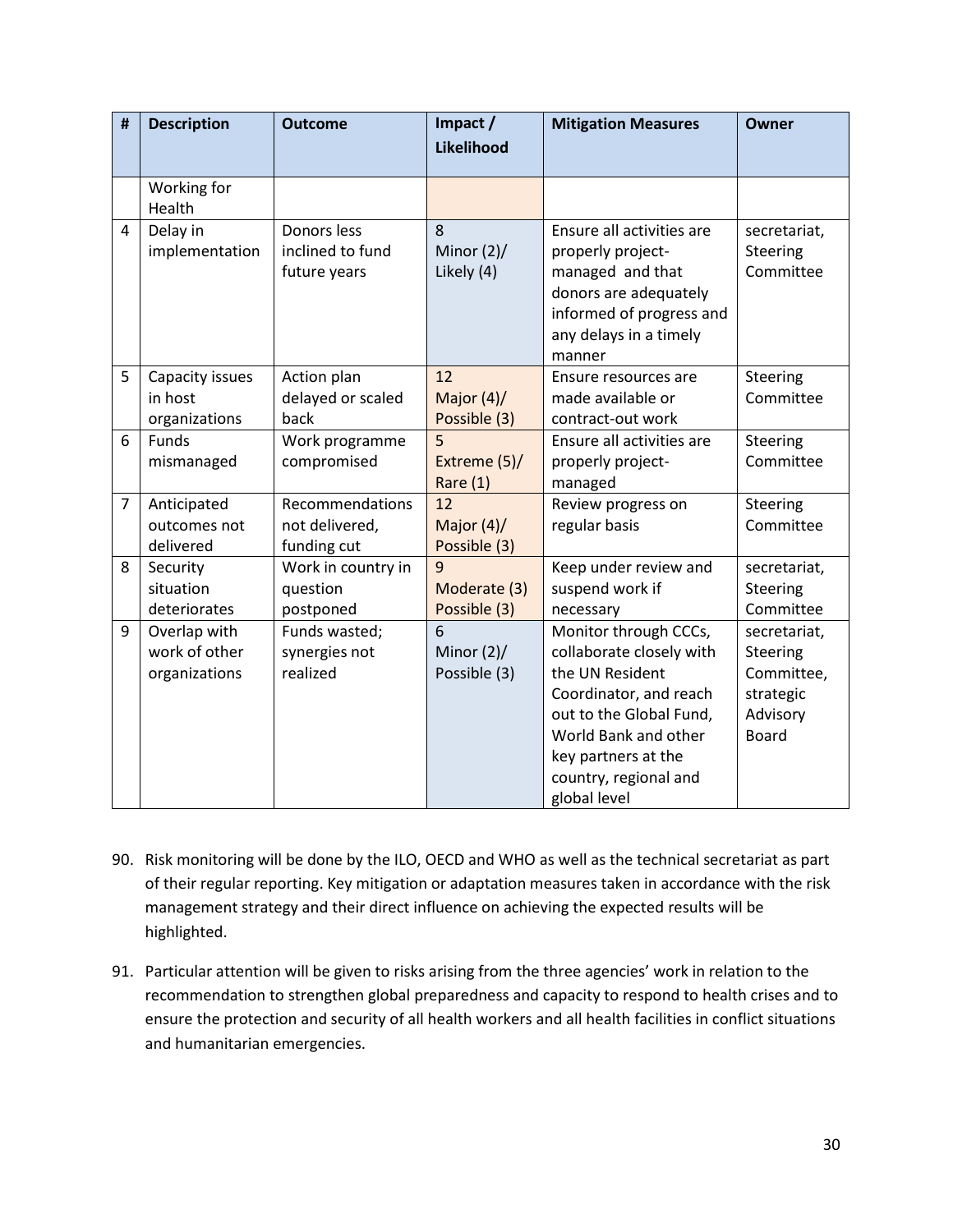## <span id="page-32-0"></span>VI. Reporting

- 92. As described above and in the Commission's report, the impact of the Working for Health programme will be measured by the extent to which progress is achieved on the relevant targets and indicators for SDG 3, 4, 5 and 8 (Box 4).
- 93. These targets and indicators will be included in the interagency data exchange that the three agencies will establish under the five-year action plan and also form part of the national health workforce accounts that the ILO, OECD and WHO will support Member States to establish.

#### <span id="page-32-1"></span>6.1. Reporting to governance structures of the ILO, OECD and WHO

- 94. The first report on operationalization of the five immediate actions, including the five-year action plan, has been submitted for consideration by the United Nations General Assembly at its seventysecond session, as requested in its resolution 71/159.
- 95. Annual progress reports, with formal reporting on performance against the five-year action plan, will be submitted to the World Health Assembly, aligned with reporting on the implementation of WHO's global strategy on human resources for health.
- 96. The ILO and OECD will also report on progress to their governance structures at regular intervals.

#### <span id="page-32-2"></span>6.2. Reporting to donors of the Working for Health Multi-Partner Trust Fund

- 97. The MPTF administrative agent will provide the following statements and reports to the donors and the Steering Committee, as described in the memorandum of understanding:
	- annual consolidated narrative progress reports;
	- annual consolidated financial reports;
	- a final consolidated narrative report with a summary of the results and achievements compared to the goals and objectives of the Working for Health programme.
- 98. These reports will be based on submissions provided to the technical secretariat and administrative agent by the ILO, OECD and WHO (see below).

#### <span id="page-32-3"></span>6.3. Reporting by the ILO, OECD and WHO to the administrative agent

- 99. For each project approved for funding, the participating organization(s) will provide the technical secretariat and the administrative agent with annual narrative progress reports and final reports. They will also provide annual and final financial reports and statements prepared in accordance with their accounting and reporting procedures, as agreed upon in the memorandum of understanding signed with the administrative agent.
- 100. These annual and final reports will be results-oriented and evidence-based. The reports will give a summary of results and achievements and a comparison with projected results provided in the approved project document.
- 101. Both programmatic and financial performance indicators will be monitored at the outcome and output level (programme and project level). Every project will monitor its contribution to the key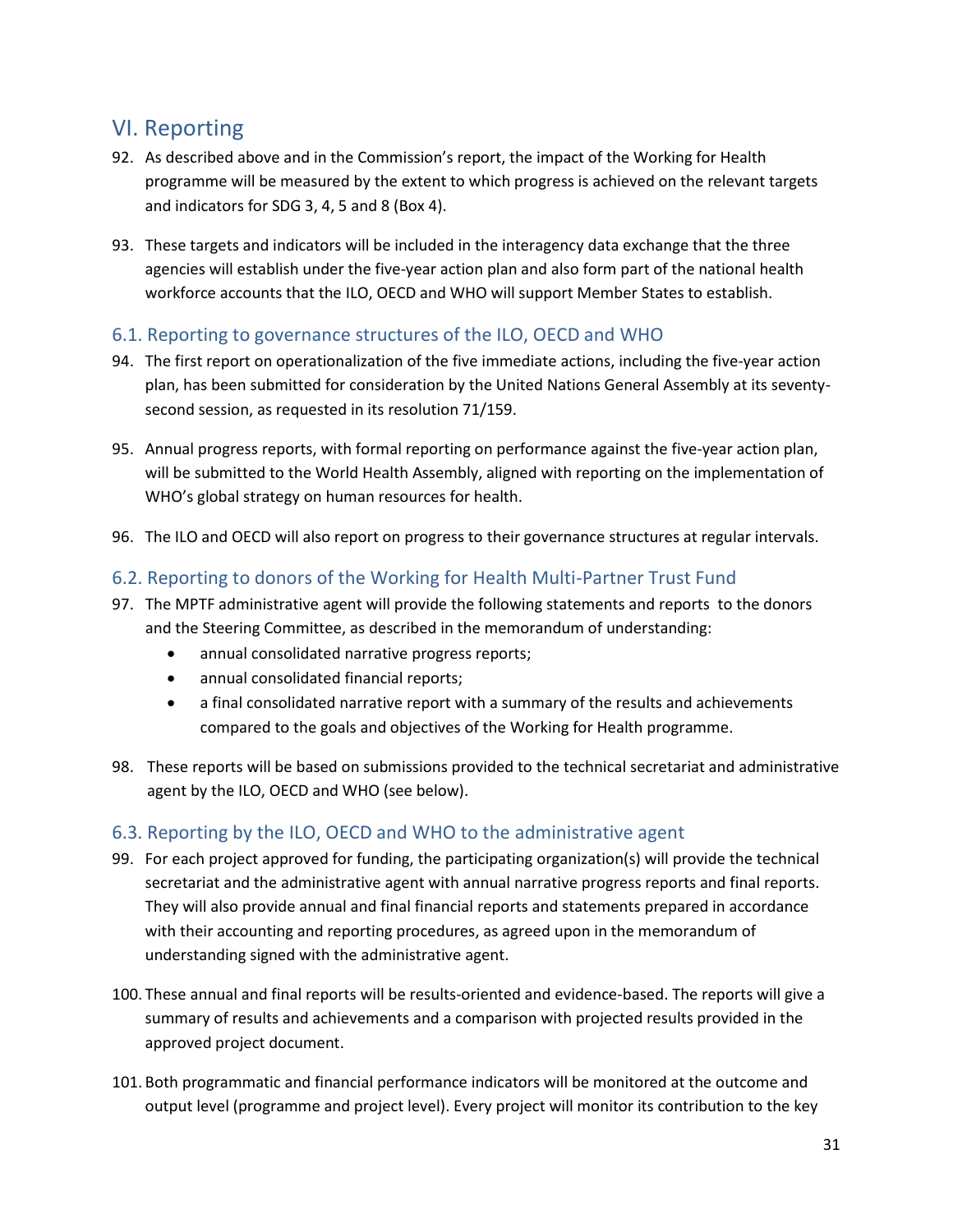outcome indicators of the Working for Health programme. The output indicators will be specific for each project.

- 102. The final report will also contain an analysis of how the outcomes and outputs have contributed to the overall impact.
- 103. The prime responsibility for collecting data lies with the implementing organizations and will be one of the key elements reflected in their annual report. The technical secretariat will be responsible for coordinating the data collection and ensuring the proper use of the standard reporting format.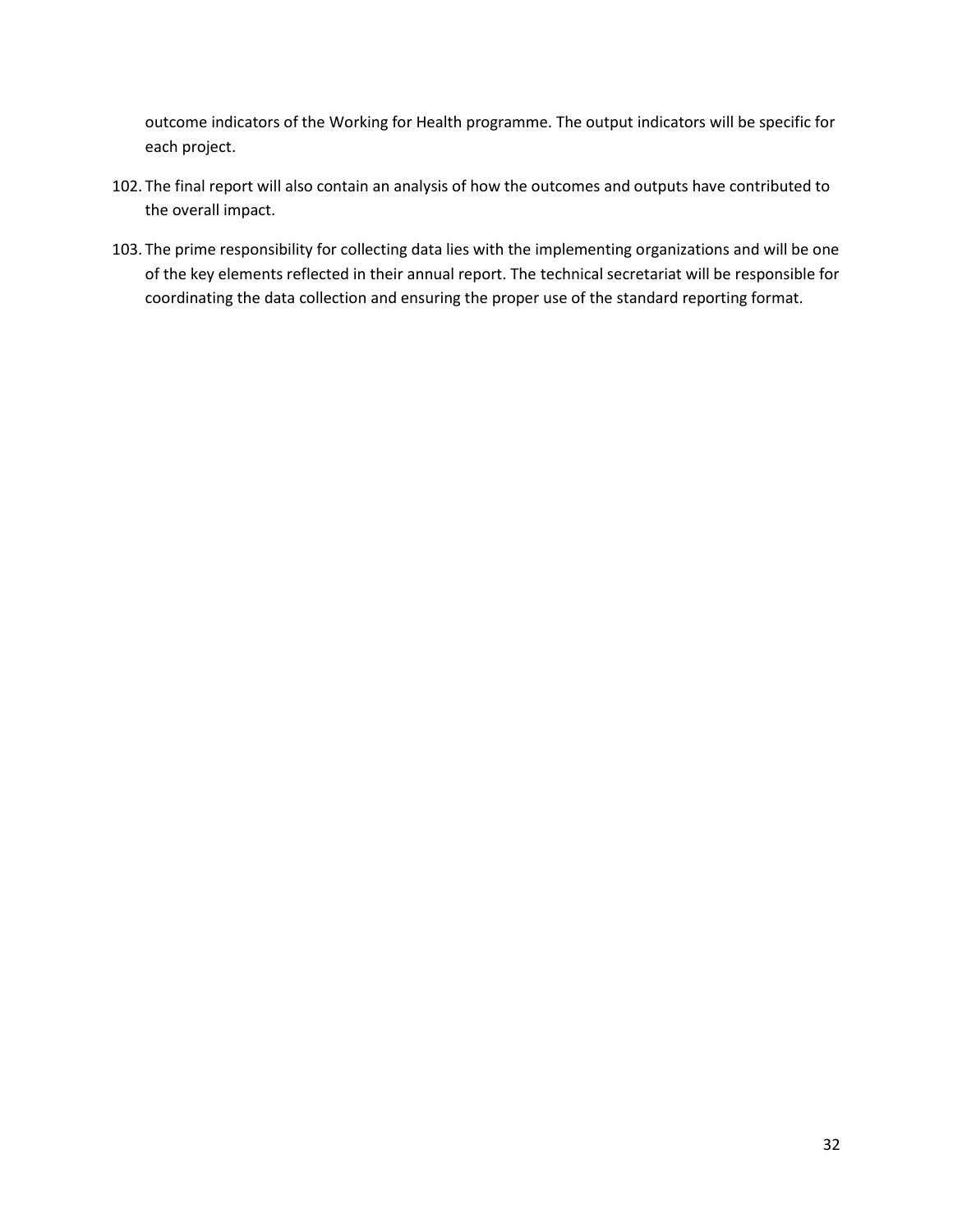#### **Box 4. Targets and indicators aligned with the Sustainable Development Goals**

#### **SDG 3: Good health and well-being**

Target 3.c: Substantially increase health financing and the recruitment, development, training and retention of the health workforce in developing countries, especially in least developed countries and small-island developing States

Indicator 3.c.1: Health worker density and distribution

#### **SDG 4: Quality education**

Target 4.3: By 2030, ensure equal access for all women and men to affordable and quality technical, vocational and tertiary education, including university

Indicator 4.3.1: Participation rate of youth and adults in formal and non-formal education and training in the last 12 months, by sex (for health and social sector-related programmes)

Target 4.b: By 2020, substantially expand globally the number of scholarships available to developing countries, in particular least developed countries, small-island developing States and African countries, for enrolment in higher education, including vocational training and information and communications technology, technical, engineering and scientific programmes, in developed countries and other developing countries

Indicator 4.b.1: Volume of official development assistance flows for scholarships by sector and type of study (for health and social sectors)

#### **SDG 5: Gender equality**

SDG target 5.1: End all forms of discrimination against all women and girls everywhere

Indicator 5.1.1: Whether or not legal frameworks are in place to promote, enforce and monitor equality and non-discrimination on the basis of sex

SDG target 5.4: Recognize and value unpaid care and domestic work through the provision of public services, infrastructure and social protection policies and the promotion of shared responsibility within the household and the family as nationally appropriate

Indicator 5.4.1: Percentage of time spent on unpaid domestic and care work, by sex, age and location

#### **SDG 8: Decent work and economic growth**

SDG target 8.5: By 2030, achieve full and productive employment and decent work for all women and men, including for young people and persons with disabilities, and equal pay for work of equal value

Indicator 8.5.1: Average hourly earnings of female and male employees, by occupation, age and persons with disabilities (for health workers)

SDG target 8.b: By 2020, develop and operationalize a global strategy for youth employment and implement the Global Jobs Pact of the International Labour Organization

Indicator 8.b.1: Total government spending in social protection and employment programmes as a proportion of the national budgets and GDP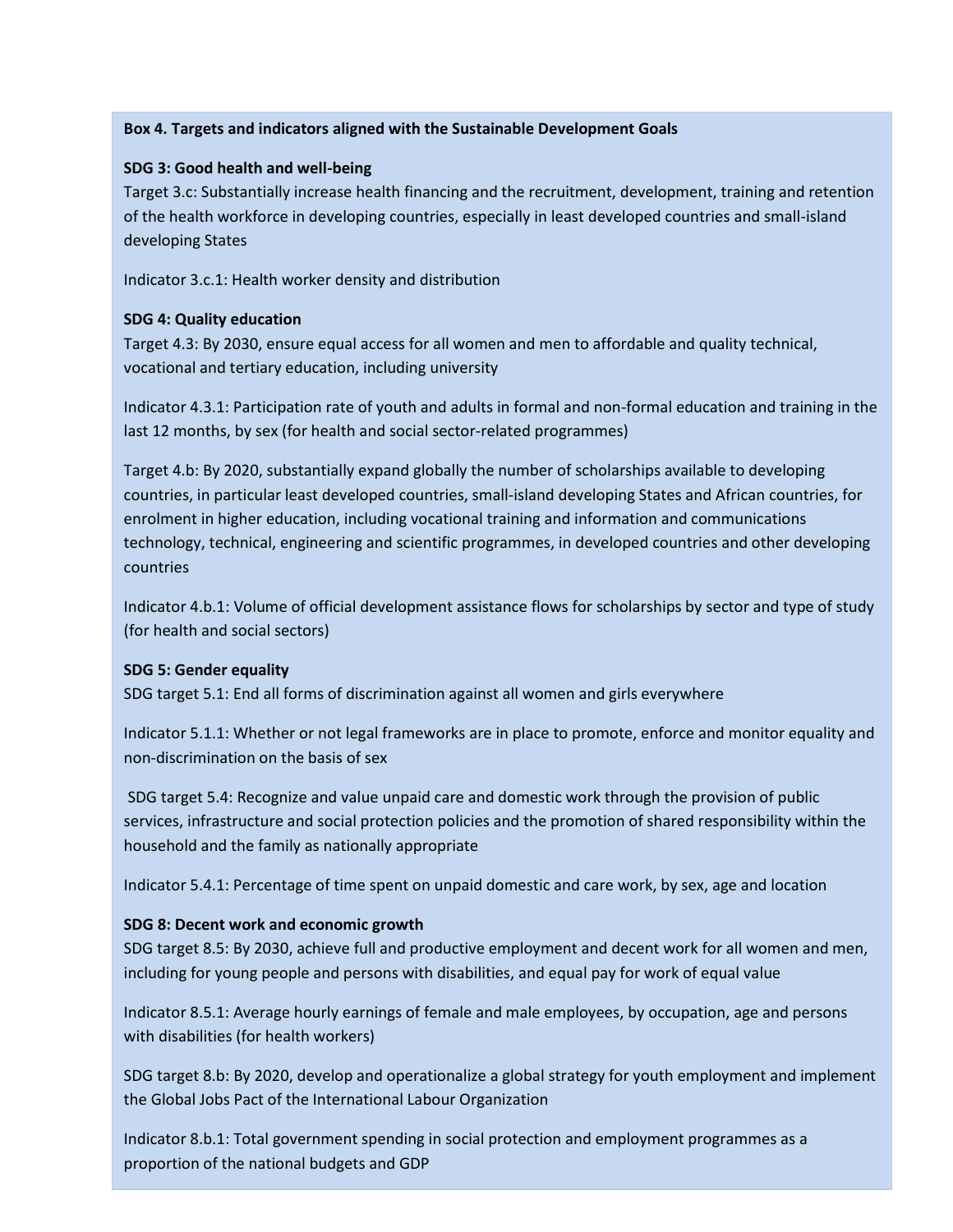## <span id="page-35-0"></span>VII. Monitoring and Evaluation

- 104. The secretariat will be responsible for consolidating the data reported by the ILO, OECD, WHO and other implementing organizations together with the financial reported expenditure into a single monitoring and evaluation scorecard. This tool will be used by the steering committee to review the overall progress against expected results and assess the achievement of performance targets.
- 105. Similarly, country-level implementation will be monitored and reviewed by the country coordination committees (see above).
- 106. In addition, the Steering Committee will commission two independent reviews/evaluations on the overall performance of the MPTF. These evaluations will take place at mid-term (2019) and at the closure of the MPTF (2021) respectively. The aim of these evaluations, to be described in further detail in the evaluation terms of reference, will be to assess the performance of the MPTF against agreed objectives and impact against the theory of change. The mid-term evaluation will make specific recommendations to the Steering Committee for the revision of the objectives and the underlying theory of change, if necessary.

## <span id="page-35-1"></span>VIII. Audit

107. The administrative agent and participating organizations will be audited in accordance with their organizational financial regulations and rules and, in the case of UN participating organizations, with the [Framework for Joint Internal Audits of UN Joint Activities,](http://mptf.undp.org/document/download/13486) which has been agreed to by the Internal Audit Services of Participating UN Organizations and endorsed by the UN Development Group in 2014.

## <span id="page-35-2"></span>IX. Public Disclosure

- 108. The secretariat and the administrative agent will ensure that the MPTF's operations are disseminated on the administrative agent's website [\(mptf.undp.org\)](http://mptf.undp.org/). Information posted on the website will include: contributions received stating from whom contributions are received, funds transferred, annual expenditures, summaries of proposed and approved projects, the work plan and MPTF progress reports.
- 109. The ILO, OECD and WHO will take appropriate measures to promote the Working for Health MPTF. Information shared with the press regarding fund beneficiaries, official notices, reports and publications will acknowledge the MPTF's role. More specifically, the administrative agent will ensure that the role of the contributors is fully acknowledged in all external communications related to the MPTF.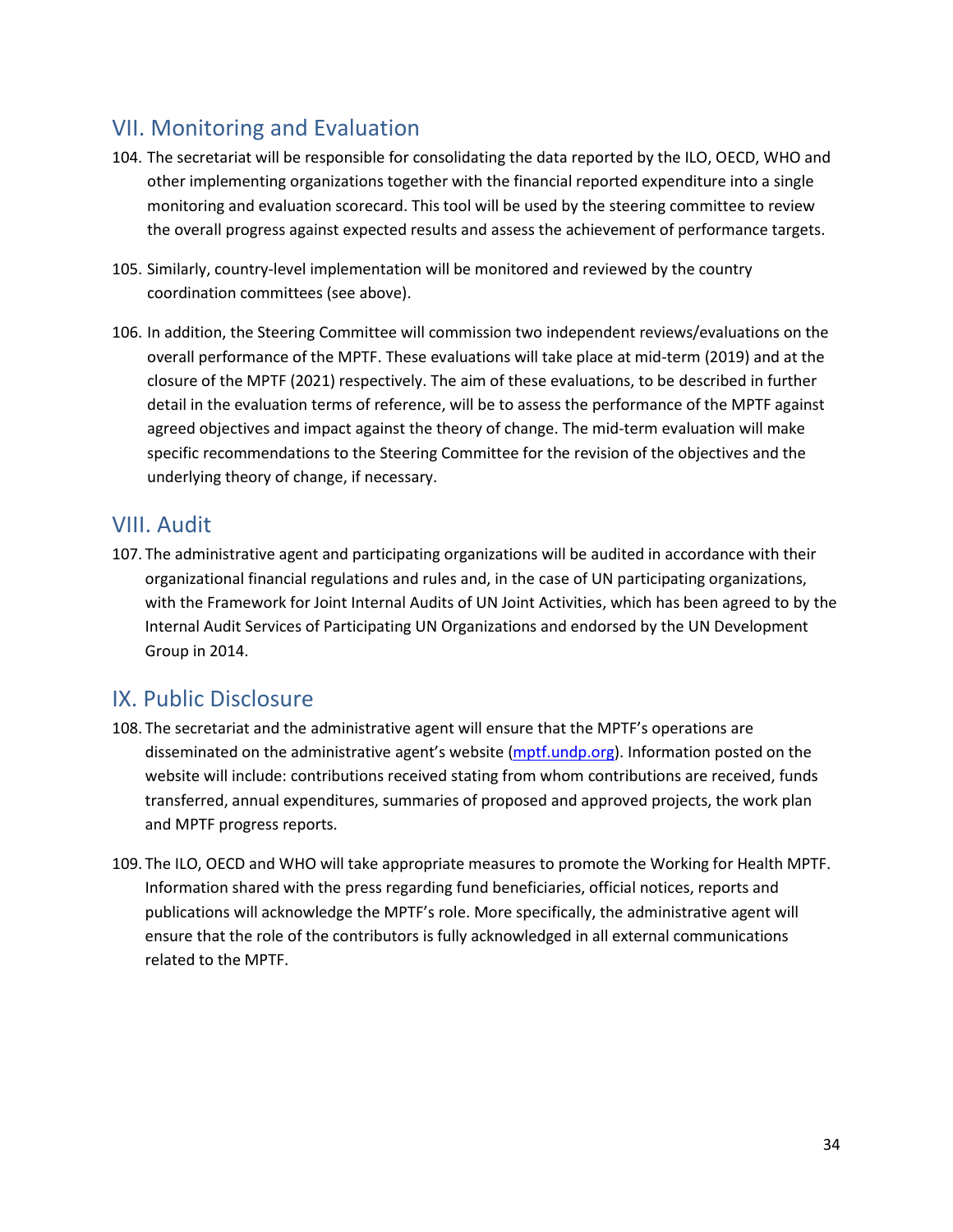# <span id="page-36-0"></span>Annex 1. Five-year action plan deliverables

| <b>Cross-cutting</b><br>immediate actions | <b>Deliverables</b>                                                                                                                                                                                                                                                                                                                                                                   | Lead <sup>a</sup>           | <b>Partner</b> |
|-------------------------------------------|---------------------------------------------------------------------------------------------------------------------------------------------------------------------------------------------------------------------------------------------------------------------------------------------------------------------------------------------------------------------------------------|-----------------------------|----------------|
| (2017–March 2018)                         | 1. Commitments and expressions of support by the governing<br>bodies of ILO, OECD, WHO, partner organizations and<br>international decision-making forums secured                                                                                                                                                                                                                     | ILO,<br>OECD,<br><b>WHO</b> |                |
|                                           | 2. Recommendations of the Commission adopted in regional<br>and national forums                                                                                                                                                                                                                                                                                                       | ILO,<br>OECD,<br><b>WHO</b> |                |
|                                           | 3. Conclusions of the ILO Tripartite Sectoral Meeting on<br>Improving Employment and Working Conditions in Health<br>Services (Geneva, 24-28 April 2017) and the 4th Global Forum<br>on Human Resources for Health (Dublin, 13-17 November<br>2017) support implementation of the Commission's<br>recommendations in line with WHO's global strategy on human<br>resources for health | ILO,<br><b>WHO</b>          | OECD           |
|                                           | 4. An online knowledge platform established to strengthen<br>intersectoral knowledge management, coordination, analysis,<br>and dissemination of evidence and best practice to inform<br>health and social workforce plans, actions and investments                                                                                                                                   | ILO,<br>OECD,<br><b>WHO</b> |                |

| <b>Recommendations</b>                                                                                            | <b>Deliverables</b>                                                                                                                                                                                                                                                                                                            | Lead <sup>a</sup> | <b>Partner</b>      |
|-------------------------------------------------------------------------------------------------------------------|--------------------------------------------------------------------------------------------------------------------------------------------------------------------------------------------------------------------------------------------------------------------------------------------------------------------------------|-------------------|---------------------|
| 1. Stimulate<br>investments in<br>creating decent health<br>sector jobs,                                          | 1.1 Capacity of governments, employers' associations and<br>trade unions and other key stakeholders in the health and<br>social sectors strengthened to establish dialogue mechanisms<br>and engage in social dialogue processes                                                                                               | ILO               |                     |
| particularly for<br>women and youth,<br>with the right skills, in<br>the right numbers and<br>in the right places | 1.2 Development of international, regional and national<br>tripartite dialogue across health, education, finance and labour<br>sectors supported as a step towards strengthening or<br>producing national health workforce strategies                                                                                          | <b>ILO</b>        | OECD,<br><b>WHO</b> |
|                                                                                                                   | 1.3 Labour market, gender and fiscal space analysis supported<br>and institutional capacity strengthened for the development of<br>policy options to inform national health workforce strategies,<br>financing reforms and investments                                                                                         | <b>WHO</b>        | ILO,<br>OECD        |
|                                                                                                                   | 1.4 Development and implementation of national health<br>workforce strategies, medium-term fiscal frameworks and<br>investments supported with technical assistance and<br>institutional capacity-building to ensure decent work, gender-<br>transformative approaches, and current and future sustainable<br>health workforce | <b>WHO</b>        | ILO,<br><b>OECD</b> |
|                                                                                                                   | 1.5 Alignment of domestic resources and official development<br>assistance with national health workforce strategies and<br>investments facilitated                                                                                                                                                                            | <b>WHO</b>        |                     |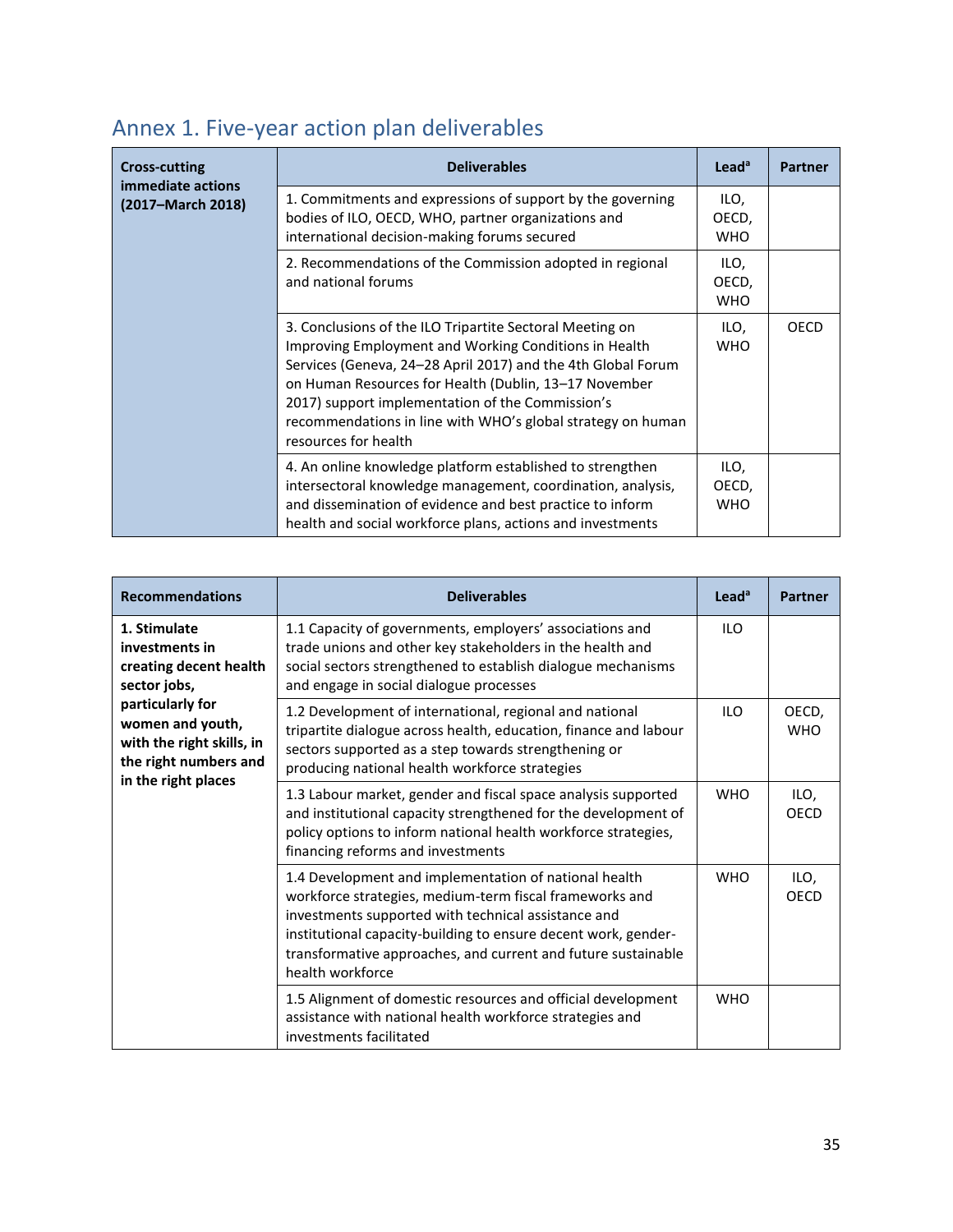| <b>Recommendations</b>                                                                                                                                                                                                        | <b>Deliverables</b>                                                                                                                                                                                                                                                                                                                                                                                                                                                                                                                                                                                                                                                                                             | Lead <sup>a</sup>           | <b>Partner</b>     |
|-------------------------------------------------------------------------------------------------------------------------------------------------------------------------------------------------------------------------------|-----------------------------------------------------------------------------------------------------------------------------------------------------------------------------------------------------------------------------------------------------------------------------------------------------------------------------------------------------------------------------------------------------------------------------------------------------------------------------------------------------------------------------------------------------------------------------------------------------------------------------------------------------------------------------------------------------------------|-----------------------------|--------------------|
| 2. Maximize women's<br>economic<br>participation and<br>foster their<br>empowerment<br>through<br>institutionalizing their<br>leadership, addressing<br>gender biases and<br>inequities in education<br>and the health labour | 2.1 Gender-transformative <sup>2</sup> global policy guidance developed<br>and regional and national initiatives accelerated to analyse and<br>overcome gender biases and inequalities in education and the<br>health labour market across the health and social workforce<br>(for example, increasing opportunities for formal education,<br>transforming unpaid care and informal work into decent jobs,<br>equal pay for work of equal value, decent working conditions<br>and occupational safety and health, promoting employment<br>free from harassment, discrimination and violence, equal<br>representation in management and leadership positions, social<br>protection/child care, and elderly care) | ILO,<br>OECD,<br><b>WHO</b> |                    |
| market, and tackling<br>gender concerns in<br>health reform<br>processes                                                                                                                                                      | 2.2 Gender-transformative policy development and<br>implementation capacity to overcome gender biases and<br>inequalities in education and the health labour market<br>supported                                                                                                                                                                                                                                                                                                                                                                                                                                                                                                                                | ILO,<br><b>WHO</b>          |                    |
| 3. Scale up<br>transformative, high-<br>quality education and                                                                                                                                                                 | 3.1 Transform and expand education and lifelong learning and<br>intersectoral coordination integrated in the development and<br>implementation of health workforce strategies                                                                                                                                                                                                                                                                                                                                                                                                                                                                                                                                   | <b>WHO</b>                  | ILO,<br>OECD       |
| life-long learning so<br>that all health workers<br>have skills that match<br>the health needs of<br>populations and can                                                                                                      | 3.2 Massive scale-up of socially accountable and transformative<br>professional, technical and vocational education and training<br>supported with technical cooperation, institutional capacity-<br>building and financing                                                                                                                                                                                                                                                                                                                                                                                                                                                                                     | <b>WHO</b>                  | <b>ILO</b>         |
| work to their full<br>potential                                                                                                                                                                                               | 3.3 Professional, technical and vocational education, training<br>and lifelong learning systems strengthened for health and<br>social occupations (including community-based health workers)<br>to achieve integrated people-centred care                                                                                                                                                                                                                                                                                                                                                                                                                                                                       | <b>WHO</b>                  | ILO,<br>OECD       |
|                                                                                                                                                                                                                               | 3.4 Develop skills assessment tools and approaches to evaluate<br>the skills of the health and social workforce, including<br>assessment of skills mix, shortages and mismatches to support<br>greater alignment of skills with jobs and integrated people-<br>centred care                                                                                                                                                                                                                                                                                                                                                                                                                                     | <b>OECD</b>                 | ILO,<br><b>WHO</b> |
| 4. Reform service<br>models concentrated<br>on hospital care and<br>focus instead on<br>prevention and on the                                                                                                                 | 4.1 Governance, regulation, accreditation and quality-<br>improvement mechanisms improved and supported with<br>guidance and institutional capacity-building to ensure safe,<br>ethical, effective and people-centred practice that protects the<br>public's interests and rights                                                                                                                                                                                                                                                                                                                                                                                                                               | WHO,<br><b>ILO</b>          |                    |
| efficient provision of<br>high-quality,<br>affordable, integrated,<br>community-based,                                                                                                                                        | 4.2 Guidance developed for provision of interprofessional<br>education and organization of multidisciplinary care, including<br>recommendations on skills mix and competencies to achieve<br>integrated people-centred care                                                                                                                                                                                                                                                                                                                                                                                                                                                                                     | <b>WHO</b>                  | OECD               |

 $\overline{\phantom{a}}$ 

 $2$  Gender-transformative approaches seek to re-define women's and men's gender roles and relations to promote gender equality and achieve positive development outcomes by transforming unequal gender relations in order to promote shared power, control of resources, decision-making, and support for women's empowerment.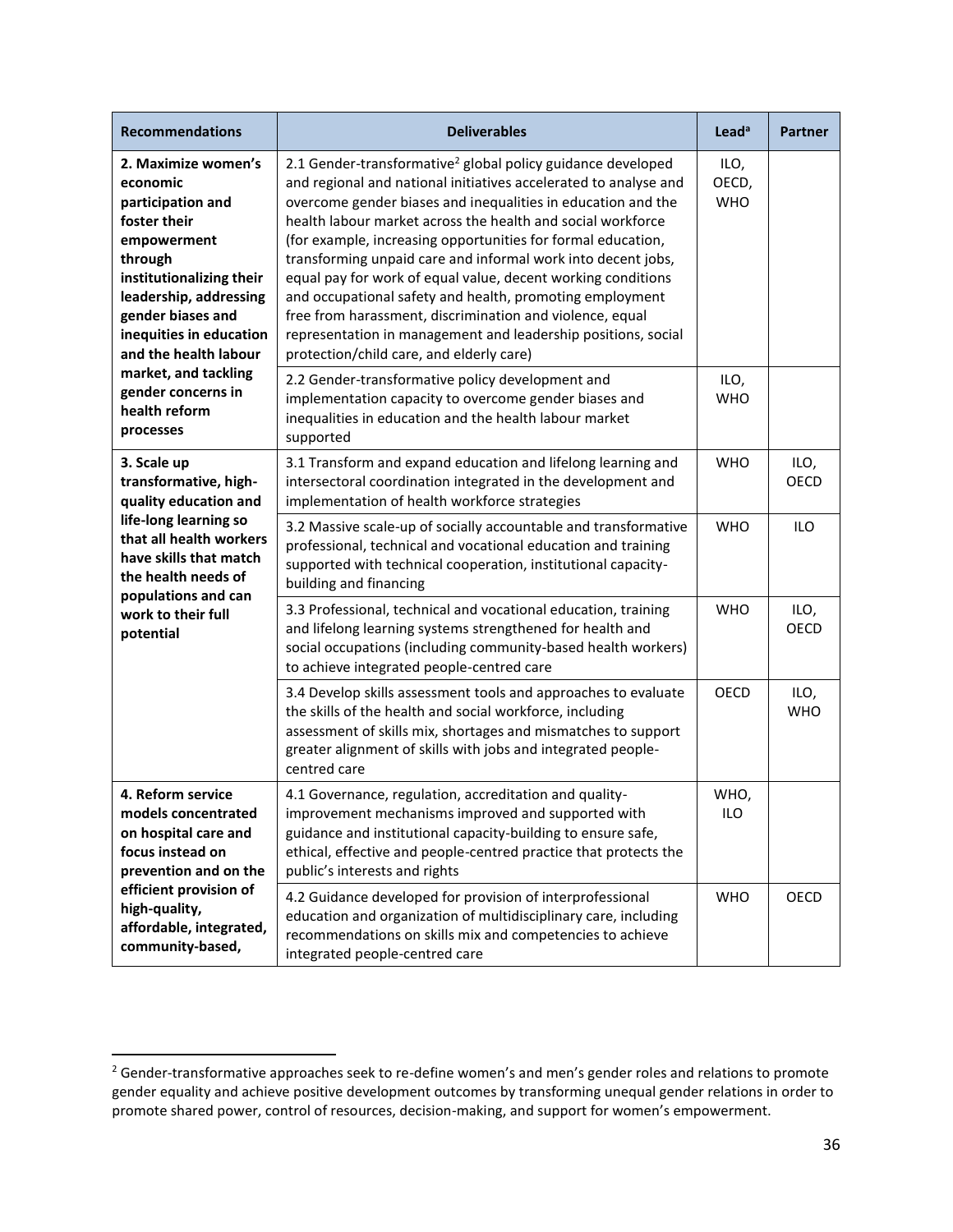| <b>Recommendations</b>                                                                                                                                                                                        | <b>Deliverables</b>                                                                                                                                                                                                                                                                                                                                                           | Lead <sup>a</sup>  | <b>Partner</b> |
|---------------------------------------------------------------------------------------------------------------------------------------------------------------------------------------------------------------|-------------------------------------------------------------------------------------------------------------------------------------------------------------------------------------------------------------------------------------------------------------------------------------------------------------------------------------------------------------------------------|--------------------|----------------|
| people-centred<br>primary and<br>ambulatory care,<br>paying special<br>attention to<br>underserved areas                                                                                                      | 4.3 Evidence and guidance developed on practices to ensure an<br>adequate proportion of the workforce in primary health care is<br>appropriately distributed to achieve equitable access in<br>underserved areas and for marginalized groups (for example,<br>recruitment practices, education methods, professional<br>development opportunities, and incentive structures). | ILO,<br><b>WHO</b> | OECD           |
| 5. Harness the power<br>of cost-effective<br>information and<br>communication<br>technologies to<br>enhance health<br>education,<br>people-centred health<br>services and health<br>information systems       | 5.1 Efficacy and efficiency of information and communication<br>tools with a target product profile that could enhance health<br>worker education, people-centred health services and health<br>information systems mapped, reviewed and disseminated for<br>national adoption                                                                                                | <b>WHO</b>         |                |
| 6. Ensure investment<br>in the International<br><b>Health Regulations</b><br>(2005) core capacities,<br>including skills                                                                                      | 6.1 Workforce strategies for full implementation of the<br>International Health Regulations (2005), emergency and<br>disaster risk management and response capacity integrated<br>into national health workforce and emergency strategies and<br>supported                                                                                                                    | <b>WHO</b>         | <b>ILO</b>     |
| development of<br>national and<br>international health<br>workers in                                                                                                                                          | 6.2 Evidence and guidance on metrics, methodologies,<br>practices, reporting and information systems that improve the<br>security and protection of health workers in all settings<br>strengthened, including humanitarian and emergency settings                                                                                                                             | <b>WHO</b>         |                |
| humanitarian settings<br>and public health<br>emergencies, both<br>acute and protracted.<br><b>Ensure the protection</b><br>and security of all<br>health workers and<br>health facilities in all<br>settings | 6.3 Capacities of high-risk countries to protect occupational<br>health and safety of health and emergency aid workers<br>strengthened                                                                                                                                                                                                                                        | <b>WHO</b>         | <b>ILO</b>     |
| 7. Raise adequate<br>funding from domestic<br>and international<br>sources, public and<br>private where                                                                                                       | 7.1 National health workforce strategies and global, regional<br>and national institutional financing reforms that identify and<br>commit adequate budgetary resources for investments in<br>transformative education, skills and job creation developed and<br>supported                                                                                                     | <b>WHO</b>         | <b>ILO</b>     |
| appropriate, and<br>consider broad-based<br>health financing<br>reform where needed,                                                                                                                          | 7.2 Sustainable financing for expanding and transforming the<br>health and social workforce expanded, particularly for<br>countries where universal health coverage and the<br>Commission's recommendations are least likely to be attained                                                                                                                                   | <b>WHO</b>         | <b>ILO</b>     |
| to invest in the right<br>skills, decent working<br>conditions and an                                                                                                                                         | 7.3 Mechanisms to track the alignment of official development<br>assistance for education, employment, gender, health and skills<br>development with national health workforce strategies<br>strengthened                                                                                                                                                                     | <b>WHO</b>         | OECD           |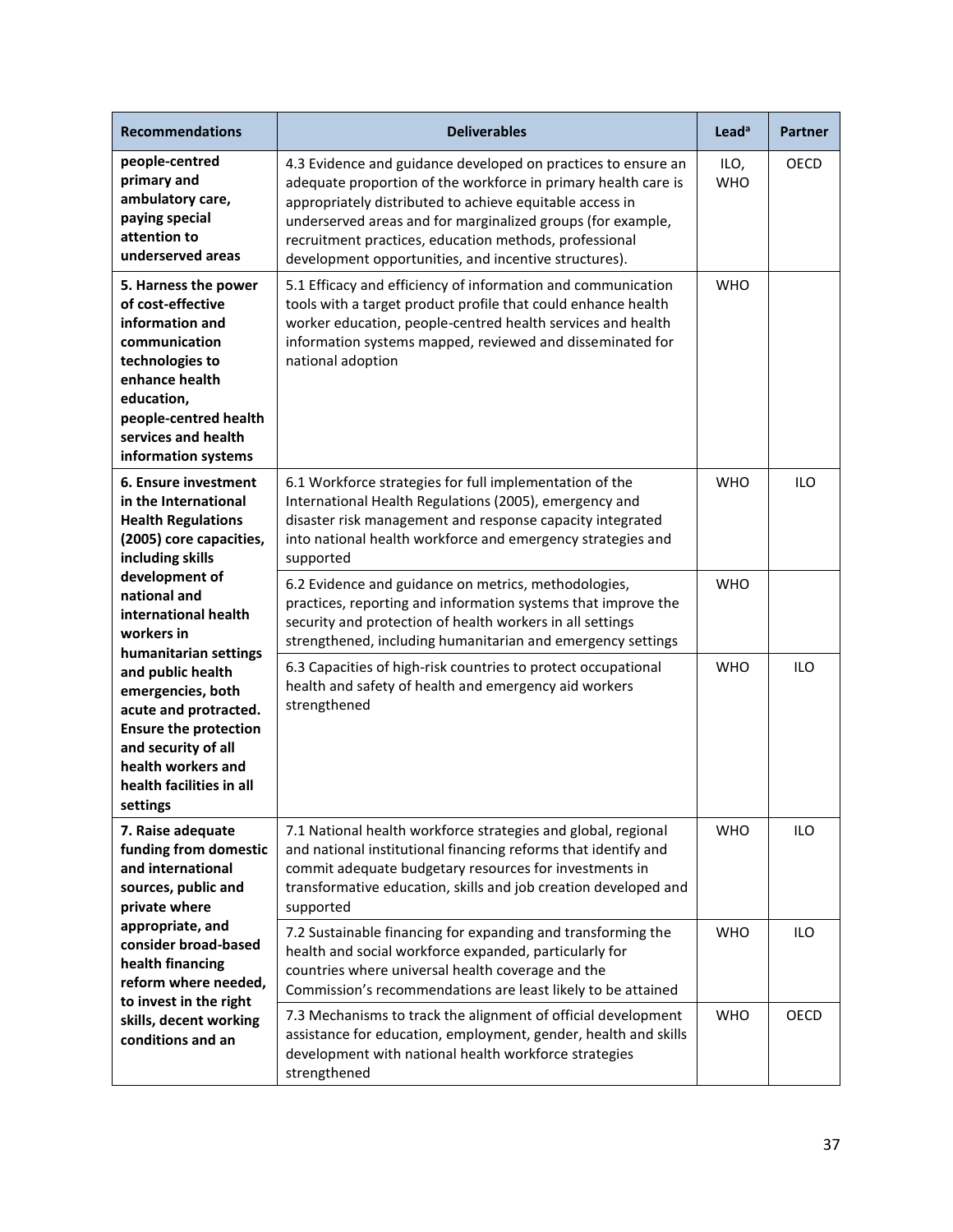| <b>Recommendations</b>                                                                                                                                                                                                                      | <b>Deliverables</b>                                                                                                                                                                                                                                                                                                                                                                                                                                                                                                                                                  | Lead <sup>a</sup>           | <b>Partner</b> |
|---------------------------------------------------------------------------------------------------------------------------------------------------------------------------------------------------------------------------------------------|----------------------------------------------------------------------------------------------------------------------------------------------------------------------------------------------------------------------------------------------------------------------------------------------------------------------------------------------------------------------------------------------------------------------------------------------------------------------------------------------------------------------------------------------------------------------|-----------------------------|----------------|
| appropriate number of<br>health workers                                                                                                                                                                                                     | 7.4 Tools and methodologies to analyse health and social<br>workforce productivity, performance and wages reviewed and<br>advanced                                                                                                                                                                                                                                                                                                                                                                                                                                   | <b>WHO</b>                  | ILO,<br>OECD   |
| 8. Promote<br>intersectoral<br>collaboration at<br>national, regional and<br>international levels;                                                                                                                                          | 8.1 The Global Health Workforce Network engaged to support<br>coordination, alignment and accountability for WHO's global<br>strategy on human resources for health and implementation of<br>the Commission's recommendations with international,<br>regional and national stakeholders                                                                                                                                                                                                                                                                              | <b>WHO</b>                  | ILO,<br>OECD   |
| engage civil society,<br>unions and other<br>health workers'<br>organizations and the<br>private sector; and<br>align international<br>cooperation to<br>support investments                                                                | 8.2 Intersectoral collaboration and coordination for the<br>implementation of national health workforce strategies<br>strengthened and capacity developed among relevant<br>ministries (for instance, health, social, labour, education,<br>finance, and gender), professional associations, labour unions,<br>civil society including women's civil society organizations,<br>employers, the private sector, local government authorities,<br>education and training providers and other constituencies                                                             | ILO,<br><b>WHO</b>          |                |
| in the health<br>workforce, as part of<br>national health and<br>education strategies<br>and plans                                                                                                                                          | 8.3 Global health initiatives ensure that all grants and loans<br>include an assessment of health workforce implications and<br>align contributions with implementation of national health<br>workforce strategies beyond disease-specific in-service training<br>and incentives                                                                                                                                                                                                                                                                                     | <b>WHO</b>                  |                |
| 9. Advance<br>international<br>recognition of health<br>workers' qualifications<br>to optimize skills use,<br>increase the benefits<br>from and reduce the<br>negative effects of<br>health worker<br>migration, and<br>safeguard migrants' | 9.1 Platform established to maximize benefits from<br>international health worker mobility through:<br>(a)<br>improved monitoring of labour mobility; building on<br>the success of the OECD/WHO EURO/Eurostat<br>collaborative work and with a progressive international<br>scale-up and implementation of the National Health<br><b>Workforce Accounts;</b><br>(b)<br>strengthened evidence analysis, knowledge<br>exchange and global public goods on mobility, recognition<br>of qualifications, remittances, resource transfers, good<br>practices and policies | ILO,<br>OECD,<br><b>WHO</b> |                |
| rights                                                                                                                                                                                                                                      | 9.2 Existing instruments, such as the WHO Global Code of<br>Practice on the International Recruitment of Health Personnel<br>and ILO Conventions on Migrant Workers, strengthened and<br>implementation supported; and policy dialogue facilitated for<br>new innovations and voluntary commitments that maximize<br>mutual benefits informed by lessons from other international<br>instruments                                                                                                                                                                     | ILO,<br>OECD,<br><b>WHO</b> |                |
|                                                                                                                                                                                                                                             | 9.3 Management of health worker migration improved to<br>ensure mutuality of benefits through institutional<br>capacity-building to governments, employers, workers and<br>other relevant stakeholders in countries of both source and<br>destination                                                                                                                                                                                                                                                                                                                | ILO,<br><b>WHO</b>          | OECD           |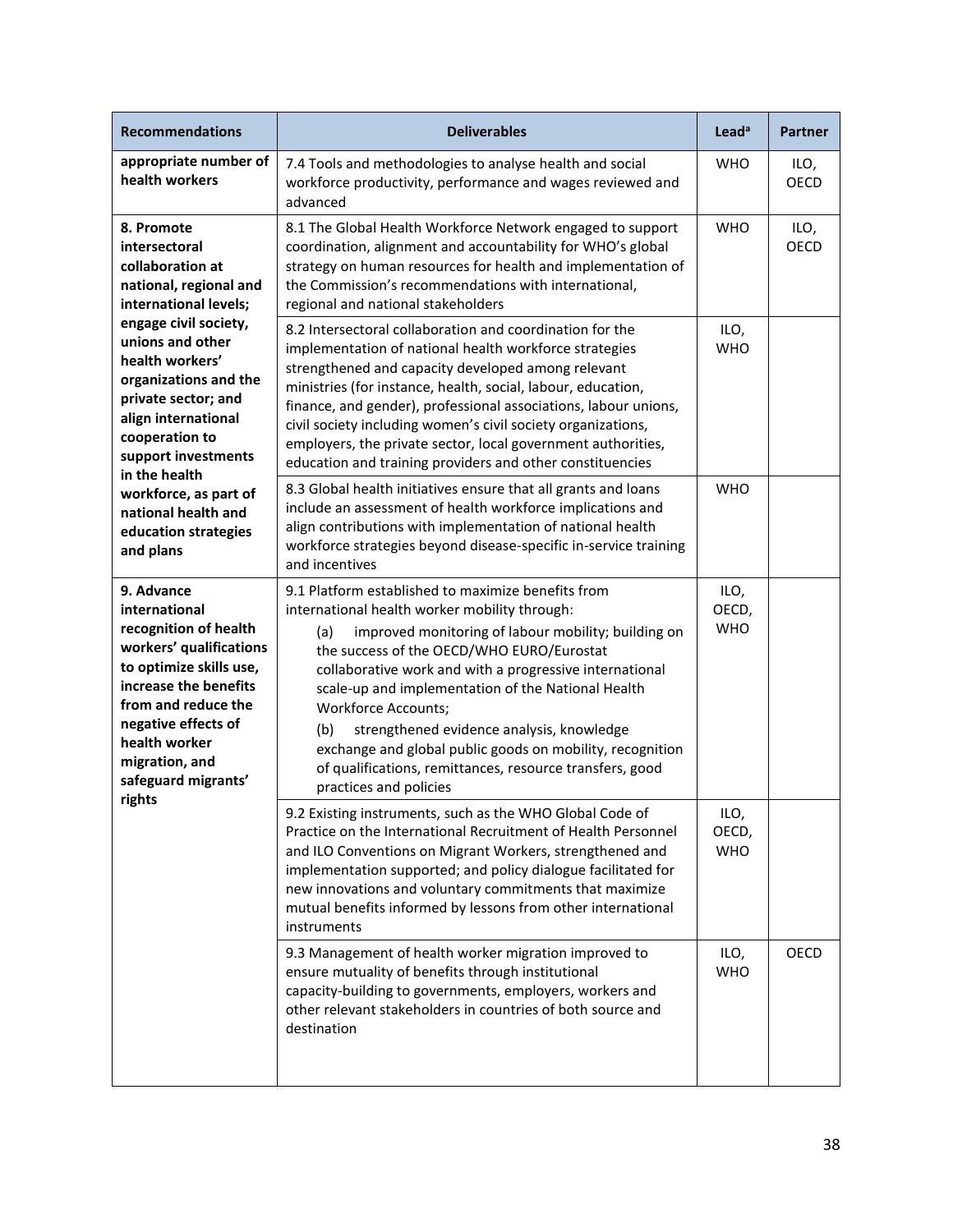| <b>Recommendations</b>                                                        | <b>Deliverables</b>                                                                                                                                                                                                                                                   | $L$ ead <sup>a</sup> | <b>Partner</b>      |
|-------------------------------------------------------------------------------|-----------------------------------------------------------------------------------------------------------------------------------------------------------------------------------------------------------------------------------------------------------------------|----------------------|---------------------|
| 10. Undertake robust<br>research and analysis                                 | 10.1 Health workforce monitoring, financing and accountability<br>reports produced                                                                                                                                                                                    | <b>WHO</b>           | ILO,<br><b>OECD</b> |
| of health labour<br>markets, using<br>harmonized metrics                      | 10.2 Implementation of national health workforce accounts<br>and disaggregated reporting supported and institutional<br>capacity for implementation strengthened                                                                                                      | <b>WHO</b>           | ILO,<br>OECD        |
| and methodologies, to<br>strengthen evidence,<br>accountability and<br>action | 10.3 An interagency global data exchange on the health labour<br>market with harmonized metrics and definitions established<br>and maintained                                                                                                                         | <b>WHO</b>           | ILO,<br>OECD        |
|                                                                               | 10.4 A health workforce research agenda established, research<br>methodologies advanced, and evidence base expanded for<br>decent work and effective health labour market interventions<br>that optimize the socioeconomic returns on health workforce<br>investments | <b>WHO</b>           | ILO,<br>OECD        |

a The agency or agencies designated as the lead in the action plan will hold or share responsibility for leading the coordination and implementation of the deliverable. The agency or agencies designated as partners will take a supportive role in contributing specific inputs towards the deliverable.